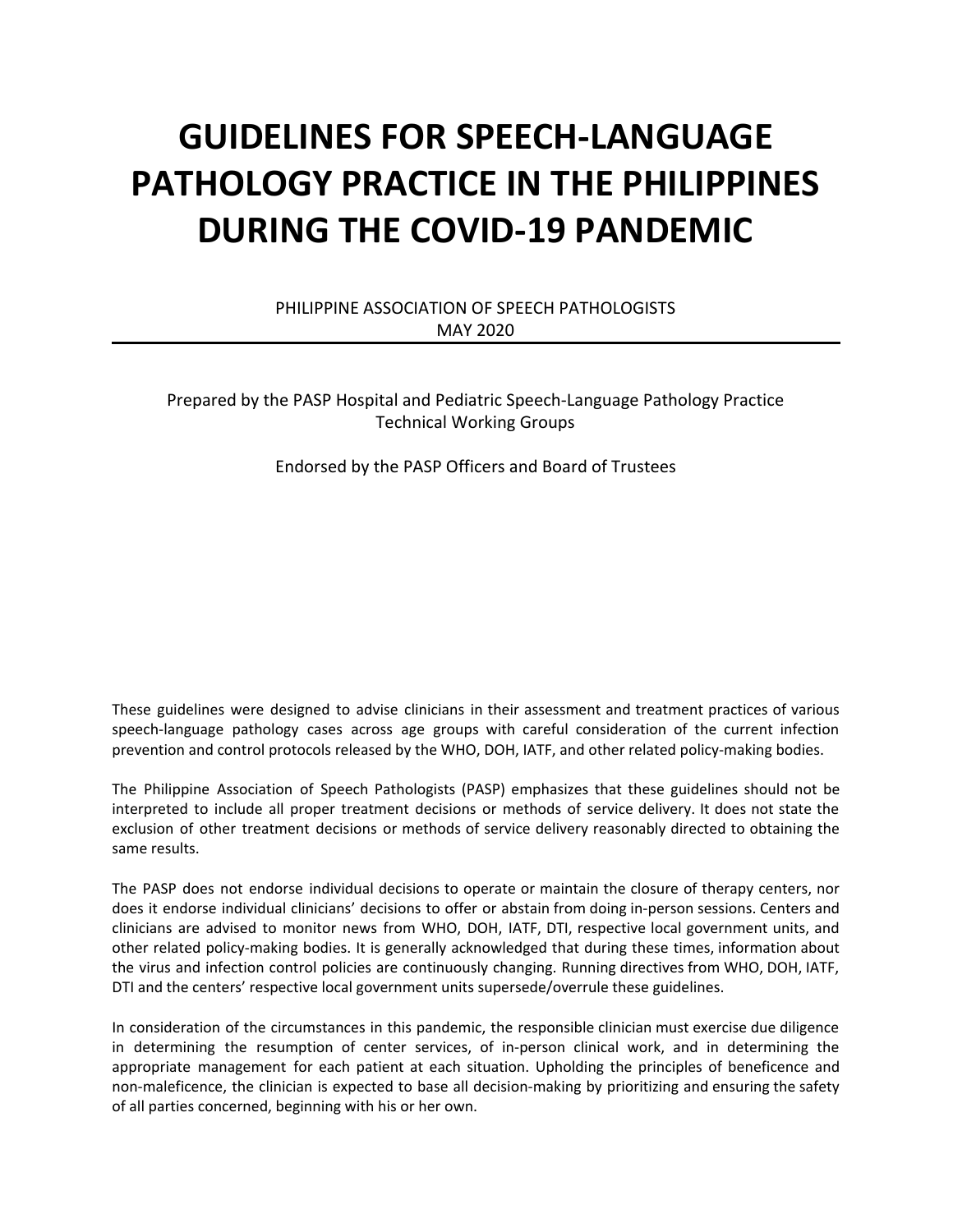GUIDELINES for Speech-Language Pathology Practice During the COVID-19 Pandemic in the Philippines 19 May 2020

#### **Contributors:**

**Suselyn E. Pascual**

President, PASP

**Aileen F. Matalog** Chair, PASP Legislation and Public Policy Committee Physical Medicine and Rehabilitation, St. Luke's Medical Center Global City Physical Medicine and Rehabilitation Department, Medical Center Manila

| <b>Hospital Practice Technical Working Group</b>                          | <b>Pediatric Practice Technical Working Group</b>                                                                        |
|---------------------------------------------------------------------------|--------------------------------------------------------------------------------------------------------------------------|
| Howell Henrian G. Bayona                                                  | Carla Krishan A. Cuadro                                                                                                  |
| Voice, Swallowing, & Sinus Service,                                       | coordinator, Pediatric Practice Technical Working                                                                        |
| St. Luke's Medical Center Global City                                     | Group                                                                                                                    |
| Center for Developmental Pediatrics & Feeding Clinic,<br>The Medical City | Memory Center; Voice, Swallowing & Sinus Service,<br>St. Luke's Medical Center Quezon City<br>Core Skills Therapy Center |
| Carla Krishan A. Cuadro                                                   |                                                                                                                          |
| Memory Center; Voice, Swallowing & Sinus Service,                         | Loumel M. Aquino                                                                                                         |
| St. Luke's Medical Center Quezon City                                     | Primary Skills Foundation, Inc.                                                                                          |
|                                                                           | Speech Therapy Department, Gesu Child Development                                                                        |
| Jessamae L. Fadri                                                         | Center Inc., CSF, Pampanga                                                                                               |
| Speech & Language Section                                                 |                                                                                                                          |
| Department of Rehabilitation Medicine                                     | Maria Jerilee Concepcion F. Casas                                                                                        |
| <b>Veterans Memorial Medical Center</b>                                   | ThInKids-Therapeutic Intervention for Kids                                                                               |
|                                                                           |                                                                                                                          |
| Isabella Francesca M. Fadri                                               | <b>Benedicto V. Cruz</b>                                                                                                 |
| Child Development Center                                                  | Move And Think Therapy Specialists Inc.                                                                                  |
| National Children's Hospital                                              | Progressive Academy for Children with Exceptionalities                                                                   |
|                                                                           | Inc.                                                                                                                     |
| <b>Myrafe M. Lacorte</b>                                                  |                                                                                                                          |
| Department of Rehabilitation Medicine                                     | Indiana Michelle C. Esmeralda                                                                                            |
| Philippine General Hospital                                               | TheraBridge Therapy Center                                                                                               |
|                                                                           |                                                                                                                          |
| Hia Cherylou D. Lecaroz                                                   | <b>Mae Catherine S. Sadicon</b>                                                                                          |
| Child Development and Wellness Center                                     | Neurodevelopmental Center                                                                                                |
| Mary Mediatrix Medical Center                                             | St. Luke's Medical Center Quezon City                                                                                    |
| <b>John Arden S. Romanillos</b>                                           | Samantha Mae B. Sanchez                                                                                                  |
| St. Luke's Medical Center Global City                                     | <b>Communicare Therapy Center</b>                                                                                        |
| National Kidney and Transplant Institute                                  |                                                                                                                          |
| Faculty Member, University of Santo Tomas-Manila                          | <b>Ma.Rowena A. Ynion</b>                                                                                                |
|                                                                           | Trails Center for Children, Inc.                                                                                         |
|                                                                           |                                                                                                                          |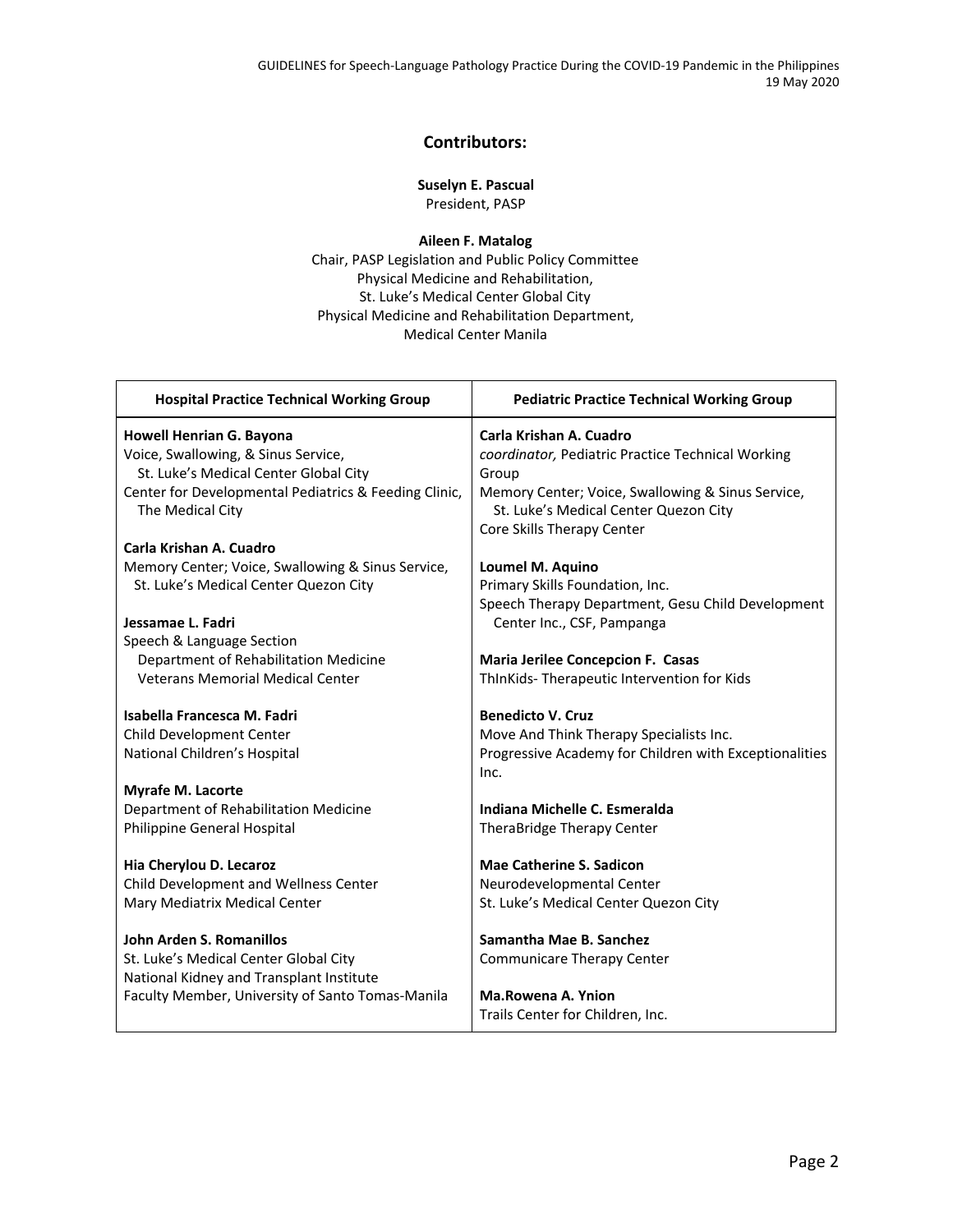## **GUIDELINES FOR SPEECH-LANGUAGE PATHOLOGY PRACTICE IN THE PHILIPPINES DURING THE COVID-19 PANDEMIC**

## **TABLE OF CONTENTS**

- I. Background
- II. Purpose and Scope of the Guidelines
- III. Definition of Terms
- IV. Ethical Considerations
- V. Infection Prevention and Control Recommendations
- VI. Screening
- VII. Assessment Considerations
- VIII. Treatment Considerations
	- IX. Deferment and Postponement of Assessment and Treatment
	- X. Documentation
	- XI. Telepractice
- XII. Home Visits / Home Care
- XIII. Algorithm
- XIV. Appendices
- XV. References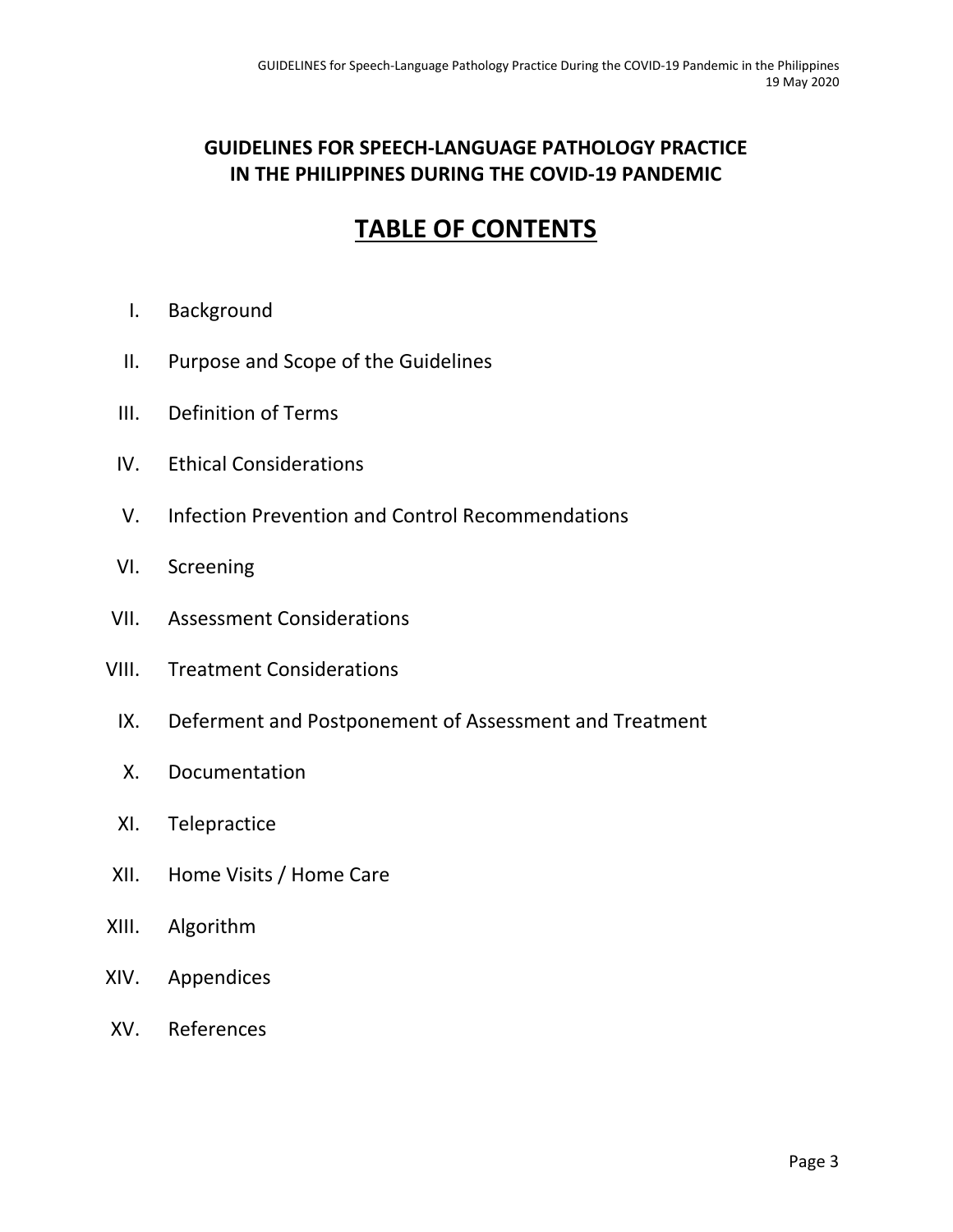## **I. BACKGROUND**

The coronavirus disease 2019 (COVID-19) is an infectious disease caused by SARS-CoV-2, a newly-discovered coronavirus which causes anywhere from a mild respiratory illness to severe-to-critical disease. Although most infections were reported to be mild, patients who were older and have underlying comorbidities (e.g., cardiovascular disease, diabetes, hypertension, chronic lung disease, cancer) were found to possess a higher risk of developing severe illness.<sup>1,2</sup>

As of May 13, 2020, a total of 11,618 laboratory-confirmed cases of COVID-19 have already been reported in the Philippines, with 772 (6.6%) deaths and 2,251 (19.4%) recovered cases. Sustained local transmission of the virus has posed a significant burden on the Philippine healthcare system and has already affected at least 2,125 (18%)healthcare workers. At present, the medical frontliners with 35 deaths (0.3%) and 669 (5.8%) recovered.<sup>3</sup>

## **Dynamics of transmission**

Current data suggest that SARS-CoV-2 is mainly transmitted from person to person via exposure to respiratory droplets or close contact with a person infected with COVID-19.<sup>4</sup> Respiratory droplets produced during coughing, sneezing, or speaking can land in human mouths, noses, or eyes, and can be inhaled by people within close proximity. Transmission may also occur through contact with contaminated surfaces (i.e., fomites) followed by self-delivery by touching one's eyes, nose, or mouth. Airborne transmission is still uncertain, although aerosolized SARS-CoV-2 was found viable for three hours in controlled, experimental settings.<sup>5</sup> Asymptomatic and pre-symptomatic infections were also found to contribute to the transmission of COVID-19 in long-term care facilities in these and other healthcare settings.<sup>6,7</sup>

Interventions to reduce the transmission of COVID-19 include source control (i.e., covering the nose and mouth to contain respiratory secretions with a facemask or cloth face coverings), early detection, contact tracing and isolation of suspected cases, social (physical) distancing, hand hygiene, environmental disinfection, and the use of appropriate personal protective equipment (PPE). Current guidelines recommend the use of masks across people, whether one presented with symptoms or not.<sup>8,9</sup> Considering the global shortage in PPEs, WHO recommends reserving the use of medical masks and respirators for healthcare workers.<sup>10</sup>

<sup>1</sup>Wu Z, McGoogan JM. (2020). *JAMA*

<sup>2</sup> Zhou F, Yu T, Du R, et al. (2020). Lancet; 395: 1054–62.

 $3$ CNN Philippines (2020. 13 May 2020.

<sup>4</sup>WHO (2020). Modes of transmission of virus causing COVID-19. Scientific brief, 29 March 2020.

<sup>5</sup> van Doremalen et al. (2020). N Engl J Med; 382(16):1564-1567.

<sup>&</sup>lt;sup>6</sup>Chan JF et al. (2020). Lancet; 395(10223):514.

<sup>7</sup>CDC (2020). 3 April 2020. 69(13);377–381.

 ${}^{8}$ DILG (2020). Memorandum Circular No. 2020-071.

<sup>&</sup>lt;sup>9</sup>CDC (2020). 3 April 2020.

<sup>&</sup>lt;sup>10</sup>WHO (2020). Advice on the use of face masks: interim guidance. 6 April 2020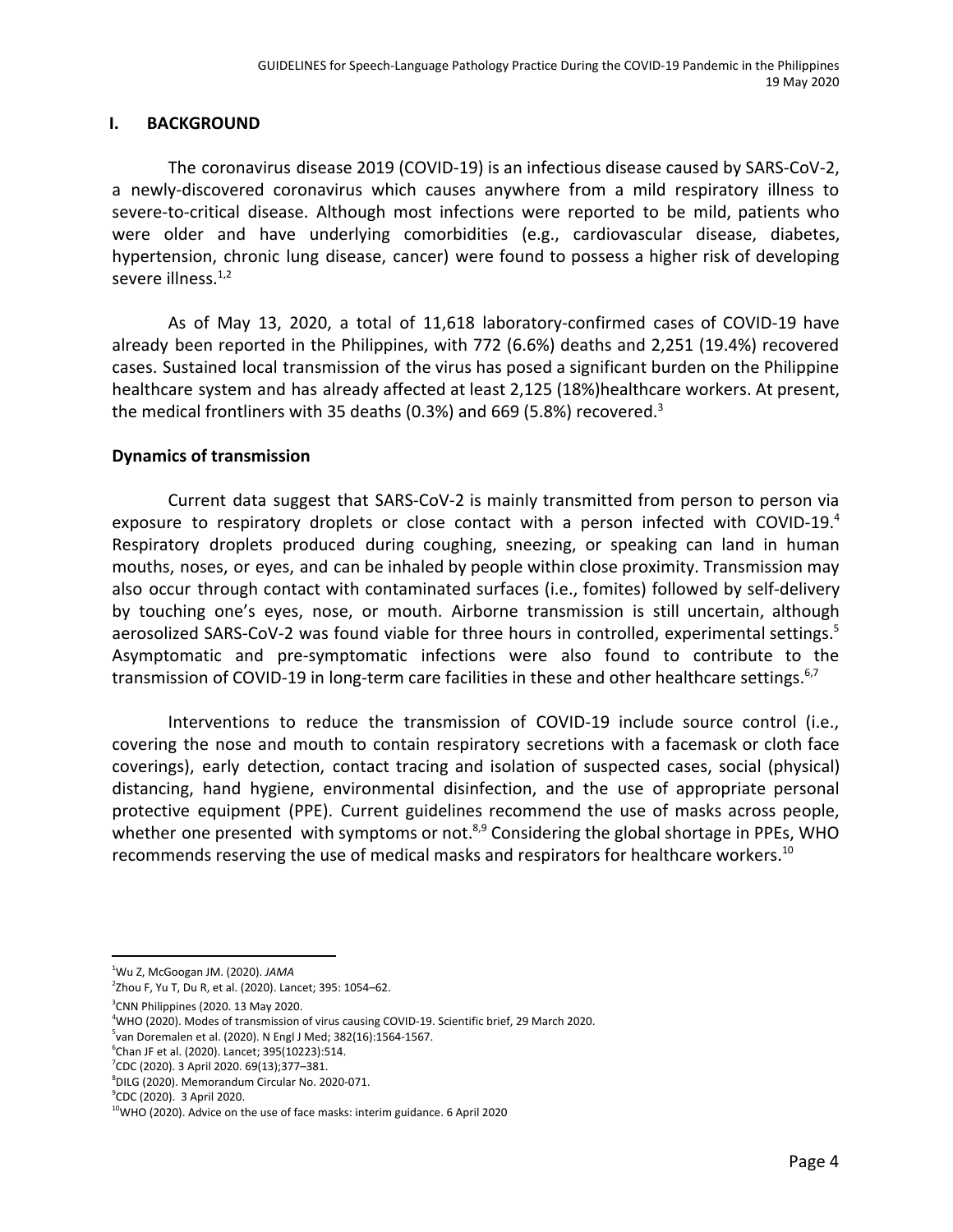## **COVID-19 Case Definitions**

The Department of Health (DOH) currently uses the following case definitions to classify patients into Suspect, Probable, or Confirmed COVID-19 cases:<sup>11</sup>

| <b>Classification</b> | Case Definition (DOH, 09 April 2020)                                                                                                                                                                                                                                                                                                                                                                                                                                                                     |  |
|-----------------------|----------------------------------------------------------------------------------------------------------------------------------------------------------------------------------------------------------------------------------------------------------------------------------------------------------------------------------------------------------------------------------------------------------------------------------------------------------------------------------------------------------|--|
| Suspect               | a. All <b>SARI* cases</b> where NO other etiology fully explains the clinical<br>presentation;                                                                                                                                                                                                                                                                                                                                                                                                           |  |
|                       | b. ILI** cases with any of the following:<br>no other etiology that fully explains the clinical presentation AND a<br>history of travel to or residence in an area that reported local<br>transmission of COVID-19 during the 14 days prior to symptom onset<br>with contact with a probable or confirmed COVID-19 case in the two<br>days prior to onset of illness of the probable/confirmed COVID-19<br>case until the time the probable/confirmed COVID-19 case became<br>negative on repeat testing |  |
|                       | c. Individuals with fever, cough, shortness of breath, or other respiratory<br>signs or symptoms fulfilling any one of the following conditions:<br>Age 60 years and above<br>With a comorbidity<br>Assessed as having a high-risk pregnancy<br>Health worker                                                                                                                                                                                                                                            |  |
| Probable              | a. Suspect case whom testing for COVID-19 is inconclusive; OR                                                                                                                                                                                                                                                                                                                                                                                                                                            |  |
|                       | b. Suspect case who tested positive for COVID-19 but whose test was not<br>conducted in a national or subnational reference laboratory or officially<br>accredited laboratory for COVID-19 confirmatory testing                                                                                                                                                                                                                                                                                          |  |
| Confirmed             | Any individual, irrespective of presence or absence of clinical signs and<br>symptoms, who was laboratory confirmed for COVID-19 in a test conducted<br>at the national reference laboratory, a subnational reference laboratory,<br>and/or DOH-certified laboratory testing facility                                                                                                                                                                                                                    |  |
| COVID-19)             | * SARI (Severe Acute Respiratory Infection - acute respiratory illness with onset during the previous 7 days<br>requiring overnight hospitalization. A SARI case should meet the ILI case definition AND any one of the<br>following: (a) shortness of breath or difficulty of breathing, (b) severe pneumonia of unknown etiology, acute<br>respiratory distress, or severe respiratory disease possibly due to novel respiratory pathogens (such as                                                    |  |
|                       | ** ILI (Influenza-like Illness) - sudden onset (within 3 days of presentation) of fever of ≥ 38°C (fever must be<br>measured at the time of presentation), AND cough or sore throat in the absence of other diagnoses                                                                                                                                                                                                                                                                                    |  |

<sup>11</sup>DOH (2020). Administrative Order No. 2020-0013. 09 April 2020.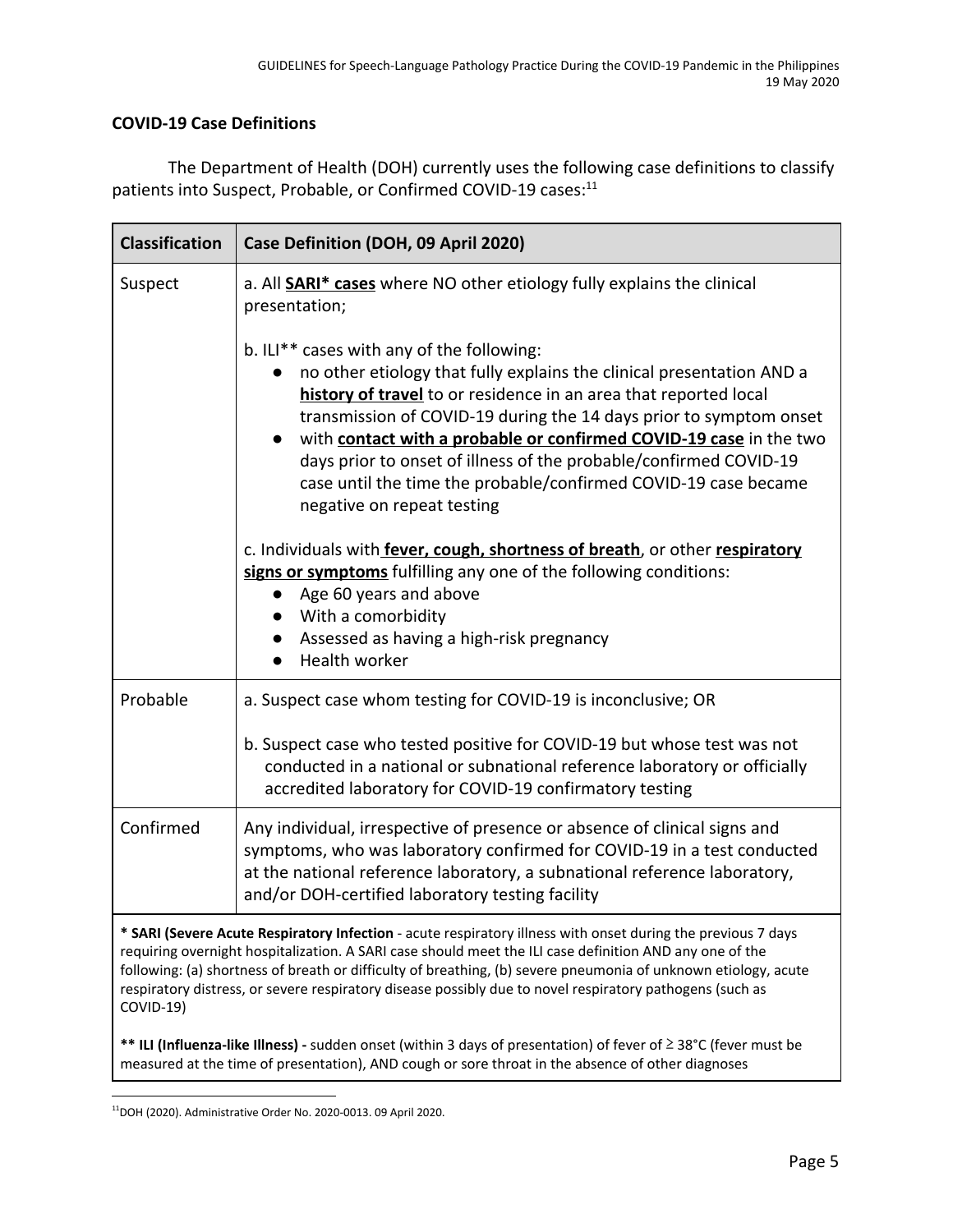## **II. PURPOSE AND SCOPE OF THE GUIDELINES**

#### **A. Purpose**

These documents aim to provide guidance on how to:

- 1. Ensure the safety of speech-language pathologists working in centers situated within hospitals, school-based therapy centers, pediatric therapy centers / private clinics when performing their clinical duties.
- 2. Ensure the safety of clients/patients during in-person assessment and treatment sessions.
- 3. Modify assessment and treatment services for the duration of the COVID-19 pandemic and upon relaxation and lifting of the community quarantine measures.

## **B. How the Guidelines were made**

In creating Philippine-based speech-language pathology (SLP) service delivery guidelines, a collective team of Filipino speech-language pathologists actively practicing in hospital-based settings, school-based therapy centers, pediatric therapy centers / private centers and institutions examined, reviewed, and adapted international and local research, models, and guidelines regarding SARS-CoV-2 (COVID-19). These include service delivery guidelines on pandemic prevention and management set internationally by the World Health Organization (WHO), guidelines set locally by the Department of Health (DOH), Department of Trade and Industry (DTI) as well as various models and guidelines from the international community of speech-language pathologists.

To provide data representative of the needs and perceptions of Filipino speech-language pathologists on the creation of safe workspaces during the COVID-19 pandemic, an online survey was conducted among PASP members who worked with the pediatric population from May 4 to 6, 2020. Pediatric SLPs make up majority of the Association's membership body.<sup>12</sup> The survey results from 182 respondents were used to create specific guidelines for pediatric private / school-based centers.

## **C**. **Age groups**

Speech-language pathologists (SLPs) provide assessment procedures and interventions for clients/patients with speech, language, cognitive-communication, voice and swallowing disorders. Services of SLPs are available in hospitals, in-patient /

<sup>12</sup> Concepcion, J.R.M. et al. (2010)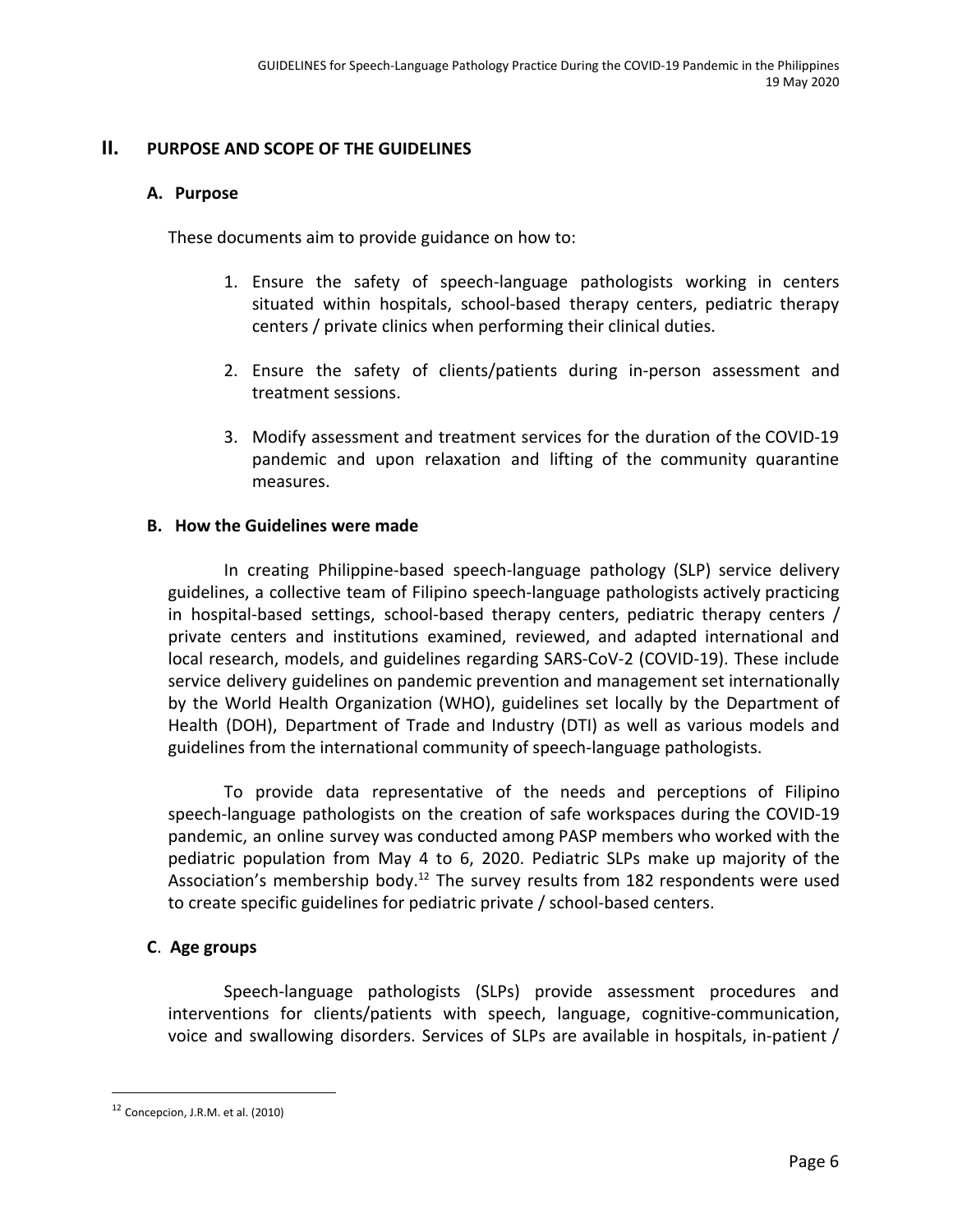out-patient rehabilitation, acute care units, schools, and pediatric therapy centers as well as long-term care units.

SLPs meet with pediatric, adult, and geriatric clients/patients with the following conditions:

- 1. Children aged 0 to 18 years with speech, language, cognitive-communication, voice and swallowing disorders secondary to neurologic conditions, craniofacial abnormalities, other birth defects and developmental disorders.
- 2. Adults aged over 18 years and geriatric clients/patients with speech, language, cognitive-communication, voice and swallowing disorders secondary to neurologic conditions, craniofacial abnormalities secondary to stroke, head injury, neurological disorders, cancer, pulmonary diseases, etc.

## **D. Types of SLP Cases Who Were Infected with COVID-19**

Respiratory compromise refers to the decline in the function of the respiratory system that presents a heightened risk for life-threatening respiratory failure.<sup>13</sup> It spans an array of respiratory dysfunction from chronic respiratory insufficiency<sup>14,15</sup> to severe degradation that requires immediate resuscitation via mechanical ventilation.<sup>16</sup> While non-invasive approaches such as appropriate and timely antibiotic therapy for patients with moderate to severe community-acquired pneumonia are used, $17$  invasive procedures such as intubation in its various forms are used in order to stabilize the patient's condition. The consequences of intubation—particularly prolonged intubation—are many and varied, as well as the neurological deficits that occur alongside with or as a result of respiratory compromise.

The following conditions cite the general conditions that fall under the purview of the speech-language pathologist.

1. *Post Extubation Dysphagia:* the inability to effectively transfer food from the mouth into the stomach brought about by endotracheal intubation. Of the 517,000 patients that are weaned off mechanical ventilation per year in the US, the prevalence of post-extubation dysphagia ranges between the wide range of 3% to 93%, with aspiration and aspiration pneumonia as foremost medical concerns of patients seeking to return to oral feeding.<sup>18</sup> The condition is said to be independently associated with protracted hospital

<sup>13</sup>Morris et al. (2017). Respiratory care, *62*(4), 497-512.

 $14$ Broniatowski et al. (2010). Laryngoscope, 120(1):76-83.

<sup>15</sup>Bloom & Wilson. Respirology, 14(6):906- 907.

<sup>&</sup>lt;sup>16</sup> Andersen et al. (2016). Resuscitation, 105:123-129.

<sup>17</sup> Lee et al. (2016). *JAMA*, 315(6):593–602.

<sup>&</sup>lt;sup>18</sup>Brodsky et al. (2020). Am J Phys Med Rehab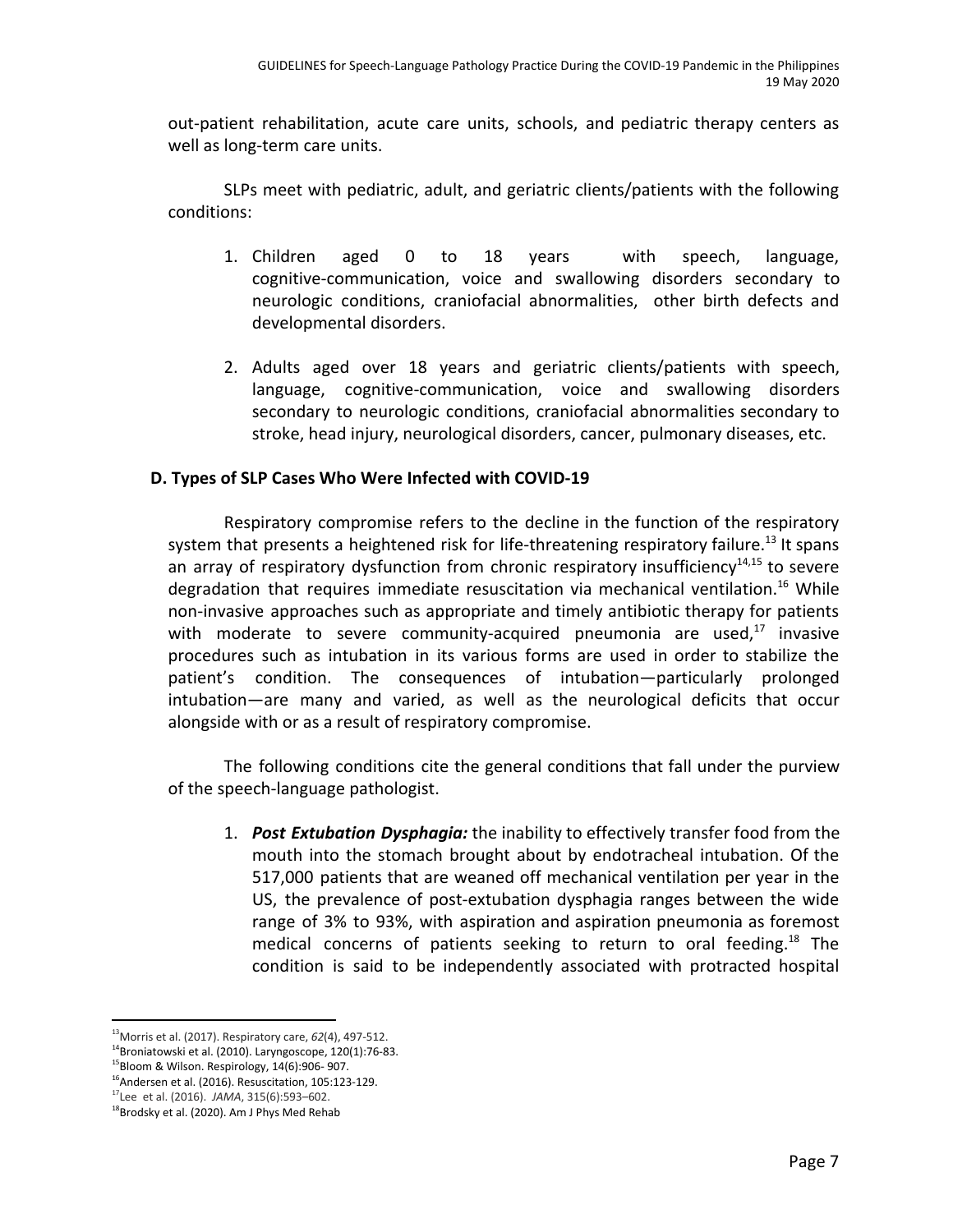stays following extubation and is related to hospital-acquired pneumonia, reintubation and mortality.<sup>19</sup>

- 2. *Post Extubation Voice Disorders:* changes in the ability to produce voice following endotracheal intubation, typically due to resulting vocal fold paresis or paralysis.<sup>20</sup> Tracheal intubation is often associated with a number of complications (tissue injury in the path of intubation, arytenoid dislocation, hematomas and avulsion of the vocal folds, etc. $^{21}$  Proposed risk factors are >50 years of age, prolonged intubation, co-existing conditions (diabetes, hypertension), smokers, and gastro-esophageal reflux disease. $^{22}$ Protracted ICU stays typically result in longer intubation, hence a higher prevalence for laryngeal injuries such as vocal fold paralysis, erythema, edema, ulcerations, intubation granulomas<sup>23</sup> that result to dysphonia,  $24,25$ particularly loss of voice, hoarseness, frequent throat clearing, sore throat, and vocal fatigue.<sup>26</sup>
- 3. *Speech and Voice Disorders secondary to Respiratory Compromise:* the resulting neurologic deficits may stem from damage to one or several parts of the nervous system such as the cerebral cortex, brainstem, basal ganglia, spinal cord, anterior horn cell, peripheral nerve, neuromuscular junction, and the myopathies,<sup>27</sup> which in turn may result in dysarthria.<sup>28</sup> Altered respiratory, phonatory, articulatory, resonance, and prosodic systems produce speech disorders as well as other physical changes (e.g. change in tone, strength, rate and speed, volitionality of movement, etc.) impair the production of voice and the shaping of voice into speech sounds necessary for effective communication.<sup>29</sup> Oral motor planning deficits may arise from these neurological deficits, leading to impaired movements necessary for producing speech with intact phonetic and prosodic components. $30$  Several aspects of these altered systems likewise contribute to feeding and swallowing impairments.
- 4. *Language and Cognitive-Communication Disorders secondary to Hypoxemic Respiratory Failure*: along with the neurologic deficits described in Item D-3, the consequences of respiratory compromise give way to an array of neurocognitive impairments, $31$  posing as significant barriers to the patient's

<sup>&</sup>lt;sup>19</sup> Macht et al. (2011). Critical Care, 15:R231.

 $^{20}$ Ellis & Pallister. (1975). J Laryngol Otol, 89:823-6.

<sup>21</sup>Dorsch JA, Dorsch SE, editors. 5th ed. pp. 581–90.

 $22$ Kikura et al. (2007). Br J Anaesth, 98:524-30.

<sup>&</sup>lt;sup>23</sup>Brodsky et al. (2018). Critical Care Medicine, 1

<sup>&</sup>lt;sup>24</sup>Brandwein et al. (1986). Arch Otolaryngol Head Neck Surg, 112:877-882

 $25$ Massard G et al. (1996). Ann Thorac Surg, 61:1483-1487

<sup>&</sup>lt;sup>26</sup>Brodsky et al. (2018). Critical Care Medicine, 1.

 $27$ Mangera et al. (2012). Int J Gen Med, 5, 255

<sup>28</sup>American Speech-Language-Hearing Association. (n.d.). *Dysarthria in Adults.* (Practice Portal) *29 Ibid.*

<sup>&</sup>lt;sup>30</sup>Duffy (2013). Motor speech disorders: Substrates, differential diagnosis, and management.

<sup>&</sup>lt;sup>31</sup>Al-Saidi et al. (2003). Am J Respir Crit Care Med; 167:A737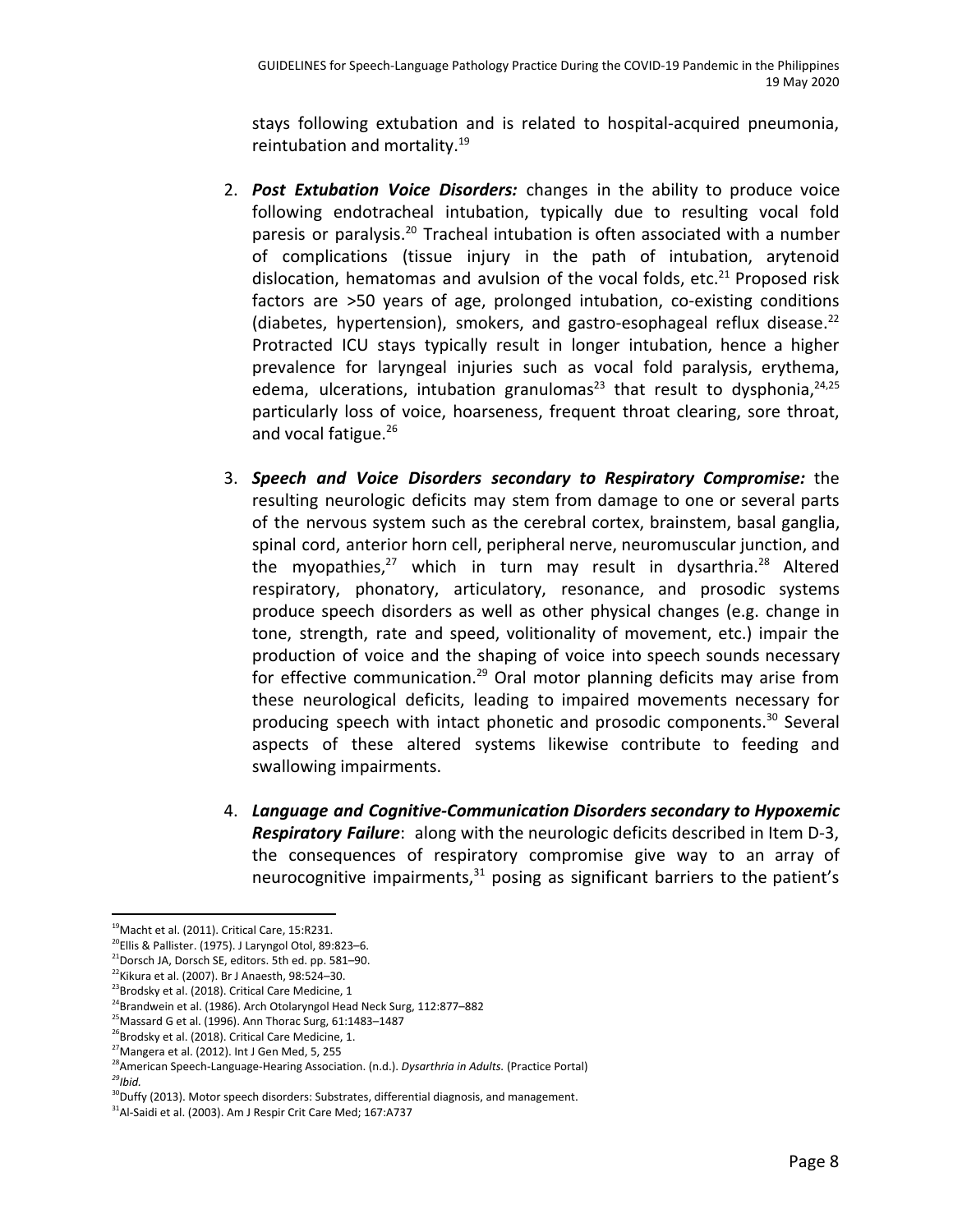efficient use of language in understanding, processing and expressing the self in various daily communication contexts.

The above conditions are not exhaustive and may present as co-occurring conditions across clients/patients and may manifest at any age as a consequence of COVID-19. This paper recognizes that other conditions may present from various combinations of neurological, structural or functional deficits or as a result from the virus' mutations.

## **E. Epidemiology of COVID-19 in Children**

#### **Pediatric Multisystem Inflammatory Syndrome - TS**

Recent reports have described clusters of children and adolescents presenting with what is now identified as Pediatric Multisystem Inflammatory Syndrome<sup>32</sup>. This new syndrome appears to be exceptionally rare with a yet undetermined etiology according to the World Health Organization (WHO) $^{33}$ . It remains uncertain if the syndrome is directly associated with the virus that causes COVID-19 or the result of the immune response to it. Further, current researches have not fully explored and established a direct link between the virus (SARS-CoV-2) and another medical condition, the Kawasaki disease.

Some of the PMIS' features are similar to those of Kawasaki disease and toxic shock syndrome. PMIS' symptomatology includes fever, bloodshot eyes, red lips, red tongue, skin rashes, swelling and redness of the hands and feet as well as swelling of the lymph nodes and neck. Other signs in children are inflammation, hypotension and shock, prolonged abdominal pain, increased heart rate<sup>34</sup>, body aches, sneezing, sore throat, cough. In severe cases, children show signs of pneumonia, with frequent fever, productive cough and wheeze but without the shortness of breath and difficulty in .<br>breathing. <sup>35</sup>

PMIS, although not usually life threatening, is serious enough to require hospitalization. Patients have reportedly responded to standard treatment for  $inflammation$ , including steroids and immunoglobulins.<sup>34</sup> One possible explanation for the positive clinical outcome is that the immune system of children is primed to fight new pathogens in various ways compared to adults. Children, especially those in nursery or early education level, are exposed to a high number of novel respiratory infections which provide them with more antibodies against viruses than adults. There is a possibility that the children's immune systems are able to localize the virus to the upper airways without further damage - eventually leading to the elimination of the virus.<sup>35</sup>

## **COVID 19 in Children**

<sup>&</sup>lt;sup>32</sup> The Lancet. (2020) Kawasaki-like disease: emerging complication during the COVID-19 pandemic.

<sup>&</sup>lt;sup>33</sup> World Health Organization. (2020). Multisystem inflammatory syndrome in children and adolescents temporally related to COVID-19.

<sup>&</sup>lt;sup>34</sup> Euronews. (2020). Coronavirus: What is Kawasaki disease and its possible link with COVID-19 in children?

<sup>&</sup>lt;sup>35</sup> BBC News. (2020). Why children are not immune to Covid-19.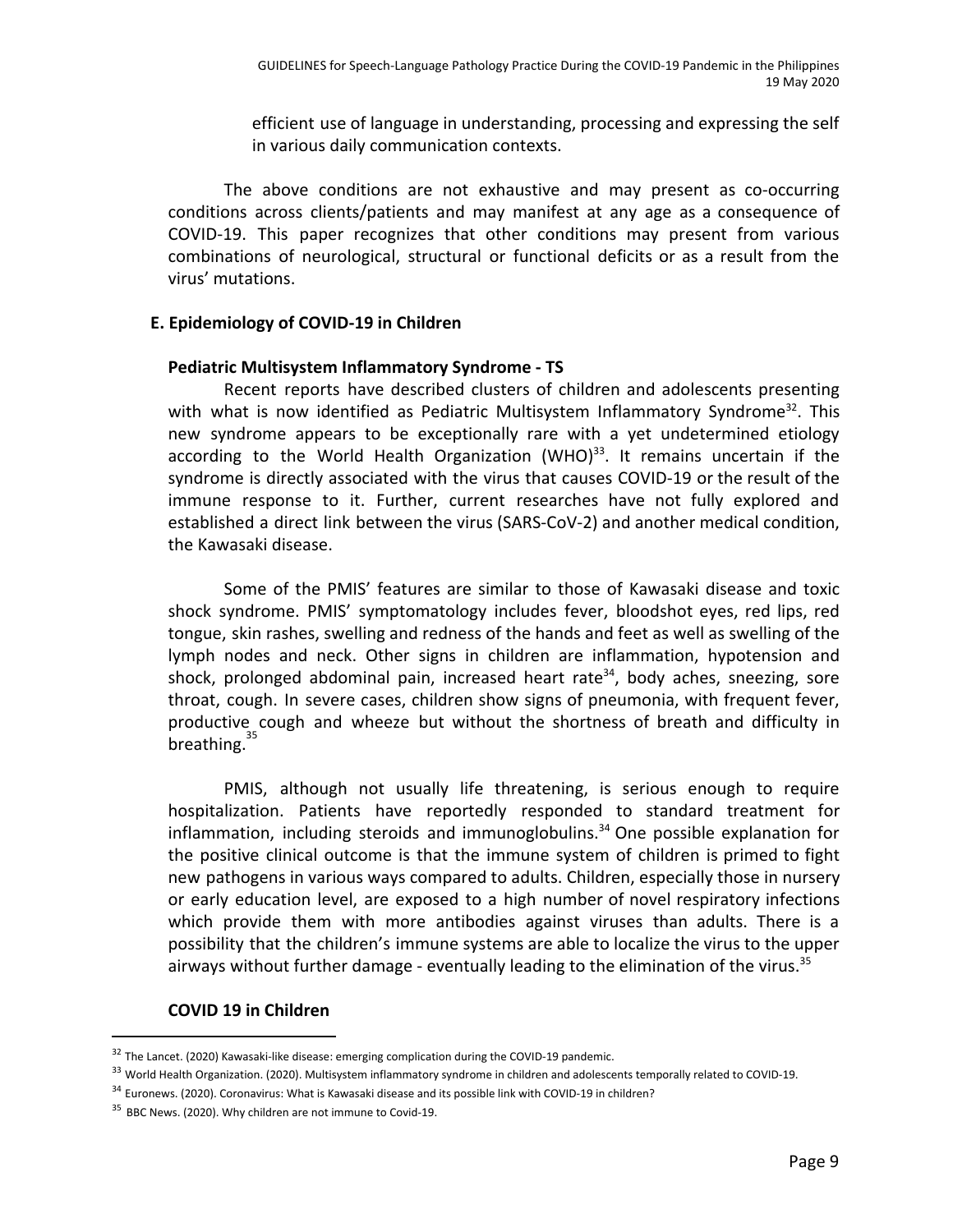Available data on COVID  $-$  19 affecting children show low mortality rate compared to adults. Confirmed cases of children affected are reportedly just 1-2% of all cases of coronavirus infection. Cases affecting children younger than 18 years are as follows: 1.7% (USA),1.1% (Netherlands), 2% (UK).<sup>32</sup> In the Philippines, the Department of Health reported the following as of May 20,2020 $^{36}$ :

| Age           | Gender | Confirmed | <b>Recoveries</b> | <b>Death</b> |
|---------------|--------|-----------|-------------------|--------------|
| 0-4 years old | M      | 0.8%      | 0.3%              | 0.6%         |
|               | F      | 0.5%      | 0.2%              | 0.2%         |
| 5-9 years old | M      | 0.5%      | 0.2%              | 0%           |
|               | F      | 0.5%      | 0.4%              | 0.2%         |
| $10-14$ years | М      | 0.8%      | 0.2%              | 0.1%         |
| old           | F      | 0.7%      | 0.1%              | 0.1%         |
| 15-19 years   | М      | 1.2%      | 0.2%              | 0.4%         |
| old           | F      | 1.2%      | 0.3%              | 0.1%         |

Median age of infected children worldwide is  $6.7^{37}$  years and  $7^{38}$  years (interquartile range: 2–13) with ages ranging from 1 day to 18 years. These findings suggest that all ages of childhood are susceptible to 2019-nCoV.

Current data in Asia, particularly in China, report only 1 death (0.6 %). Local data likewise shows 1 mortality in Cebu City according to the Department of Health in Central Visayas (DOH  $-7$ ).<sup>39</sup>

Majority of children who suffered from COVID - 19 (83%) had pre-existing illness that required feeding tubes or tracheostomies. Comorbidities such as chronic lung disease (including asthma), cardiovascular disease, congenital heart disease, cerebral palsy, immunosuppression (e.g. cancer)<sup>40</sup>, hydronephrosis (enlarged kidney due to retention of urine), leukemia (including receipt of chemotherapy), and intussusception (intestinal blockage)<sup>37</sup> were likewise noted.

Proper and immediate measures should be undertaken according to UNICEF. If the child is presenting symptoms, then parents should seek medical care immediately

<sup>&</sup>lt;sup>36</sup> DOH. (2020). COVID-19 Mobile Tracker

<sup>&</sup>lt;sup>37</sup> Center for Infectious Disease Research Policy, University of Minessota. (2020). Children's COVID-19 risks unique, Chinese studies find.

<sup>&</sup>lt;sup>38</sup> American Academy of Pediatrics. (2020). Epidemiology of COVID-19 Among Children in China.

<sup>&</sup>lt;sup>39</sup> Cebu Daily News. (2020). 1-year-old is Cebu's youngest COVID-19 fatality.

<sup>&</sup>lt;sup>40</sup> NBC News. (2020). Which kids get sickest from COVID-19? The 'medically complex,' study finds.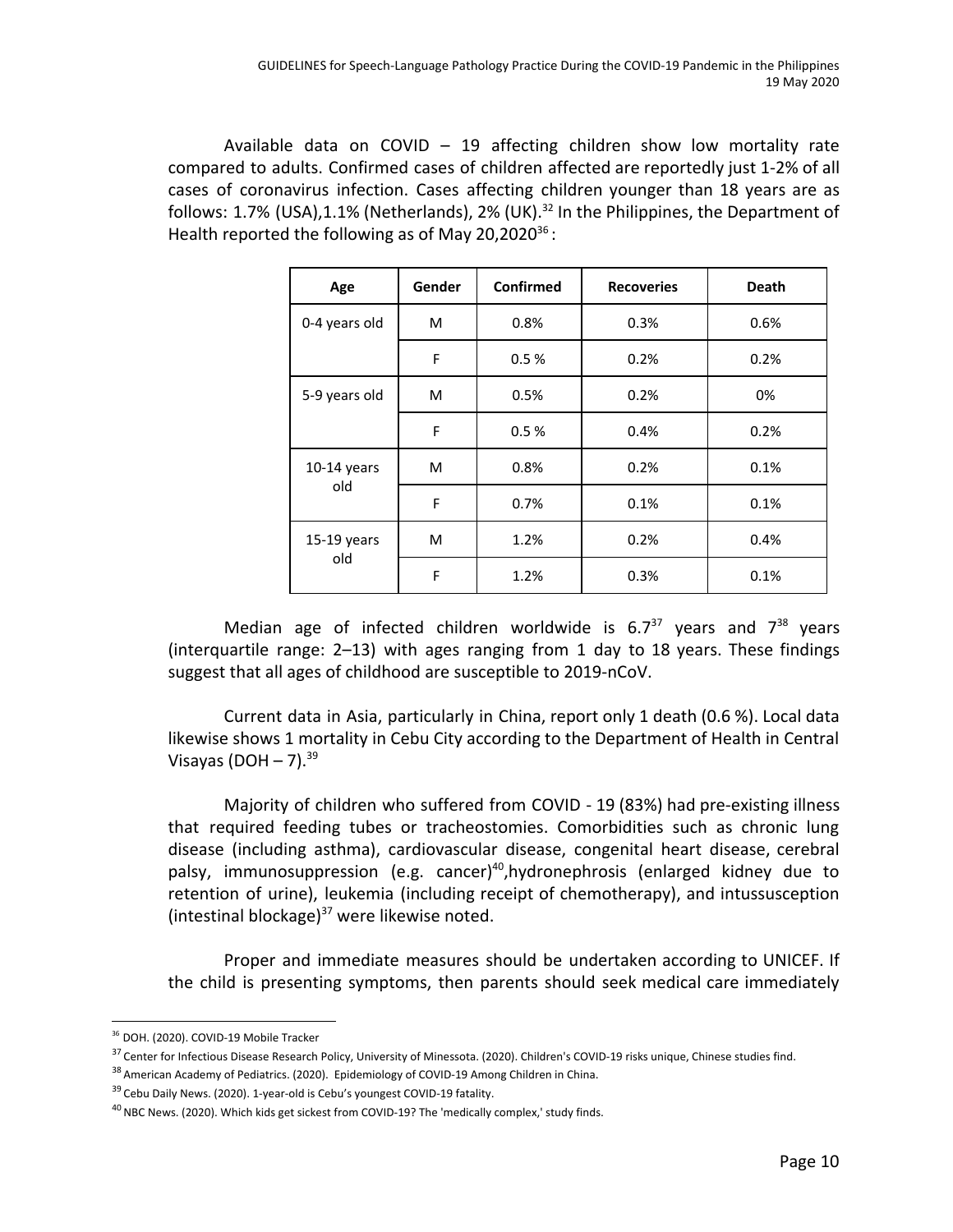and follow prescribed instructions. Children with respiratory infections such as flu should avoid going to public places to avoid transmission and should be kept well-rested at home. As with other settings and age groups, following infection prevention protocols is strongly advised. 41

## **F. Effectivity**

These guidelines and recommendations were made based on their best current available evidence and the prevailing global and local situation at the time these were formulated. Given that this time of the COVID-19 pandemic is fluid and ever-changing, readers and stakeholders are reminded to note the date and version of this document as information and situations may have changed. These guidelines will be reviewed and updated as new information is made available. Until such time that the WHO declares the pandemic has ended, these guidelines will continue to serve its intended purpose.

## **III. DEFINITION OF TERMS**

## **A.** *CLIENTS/PATIENTS*

- 1. **High-risk** clients/patients include those with (a) acute respiratory illness (e.g., pneumonia), (b) suspected/probable/confirmed COVID-19.
- 2. **Low-risk** clients/patients include the (a) asymptomatic, (b) non-COVID, or (c) recovered suspect/probable/confirmed COVID patients (more than 37 days from symptom onset $42$ ).

## **B.** *EXPOSURE*

- 1. **HIGH** exposure risk is if:
	- a. infection prevention and control measures were **NOT followed 100%** of the time during health care interactions, which includes:
		- i. not wearing the appropriate personal protective equipment (PPE)
		- ii. improper removal and disposal of PPE according to protocol
		- iii. not performing '5 Moments of Hand Hygiene'
		- iv. contact with contaminated high-touch surfaces
	- b. there is any **accidental exposure to body fluid/respiratory secretions/direct contact** from a suspected or confirmed COVID-19 patient, which includes:

<sup>&</sup>lt;sup>41</sup> UNICEF. (2020). Coronavirus disease (COVID-19): What parents should know.

<sup>42</sup>He X, Lau EHY, Wu P, et al. (2020) *Nat Med*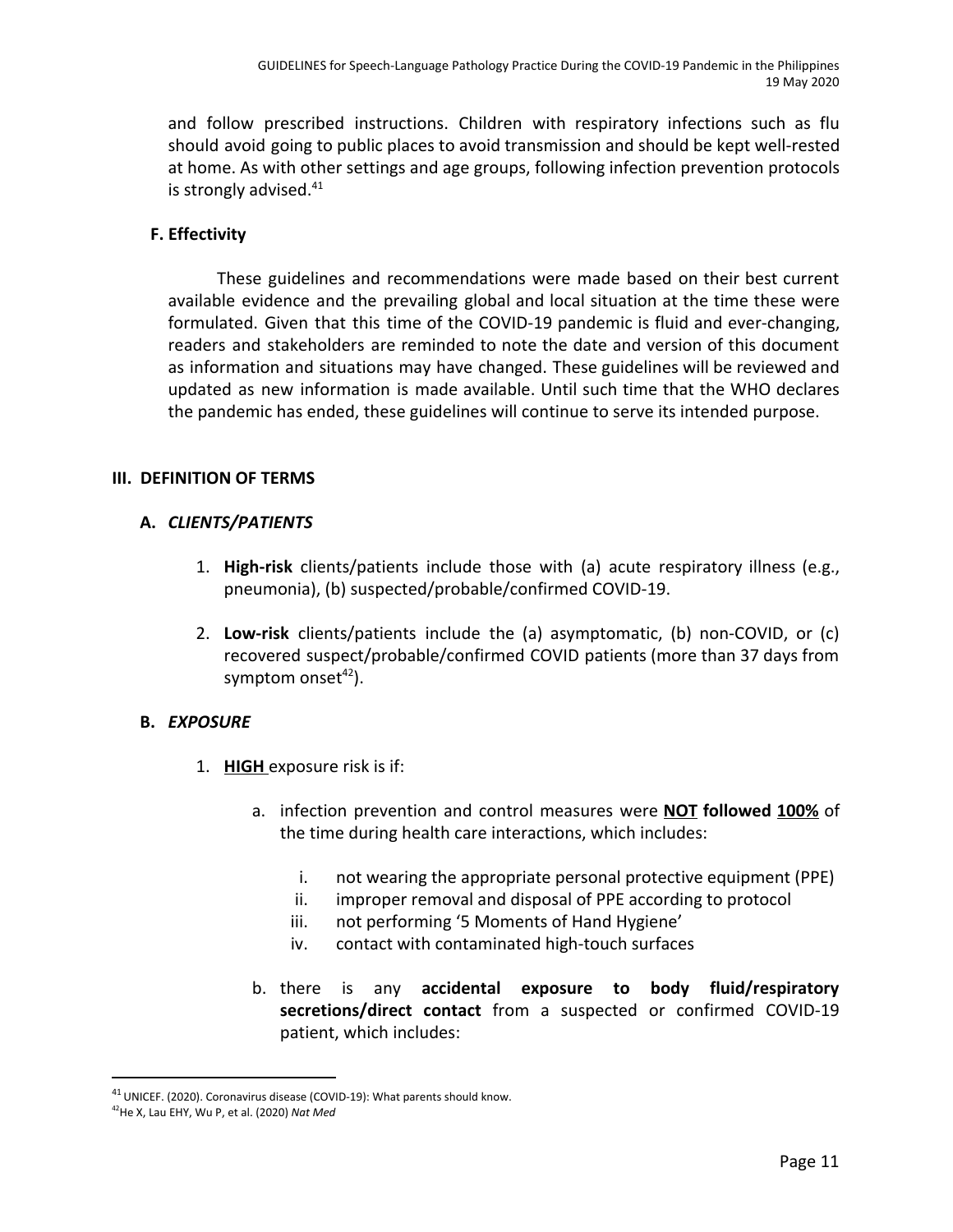- i. splash of biological fluid/respiratory secretions in the mucous membrane of eyes, mouth/nose, or non-intact skin, or
- ii. puncture/sharp accident with any material contaminated with biological fluid/respiratory secretions
- iii. direct contact with infected people
- iv. indirect contact with surfaces in the immediate environment or with objects used on the infected person.
- 2. **LOW** exposure risk is if:
	- a. infection prevention and control measures were followed 100% of the time during health care interactions.
	- b. there is NO accidental exposure to body fluid/respiratory secretions/direct contact/indirect contact from a suspected, probable or confirmed COVID-19 patient.

## **C.** *HOSPITAL-BASED SETTING*

These refer to acute and long term care facilities as well as specialty centers located within hospital grounds that provide SLP services for prevention, habilitation and rehabilitation of patients with communication needs. Most centers based in hospitals provide in-patient/bedside and out-patients evaluation services and intervention services via this facility. Other specialty centers, while these exist within hospital premises, render services to out-patients alone. The SLPs collaborate with the medical team to provide a holistic approach and quality care for the patient.

## **D.** *PRIVATE THERAPY CENTERS*

These refer to stand-alone or independent centers or clinics that cater to clients in need of early intervention programs, school-related language support, out-patient rehabilitation. Pediatric/adolescent clients are usually seen in these clinics. SLPs working in private practice collaborate with the educational and medical professionals in their community to achieve the client's optimal development.

## **E.** *SCHOOL-BASED CENTERS*

The service delivery of SLP, in these settings, is focused on collaborating with schools for the integration of the clients' speech–language-related problems to meet performance standards in their class. A wide range of students in special class, pre-elementary, mainstreaming, elementary and secondary schools are provided with prevention, assessment, intervention<sup>43</sup> and individualized education programs that are integrated in their curriculum.

<sup>&</sup>lt;sup>43</sup>ASHA. (2010). Roles and responsibilities of speech-language pathologists in schools.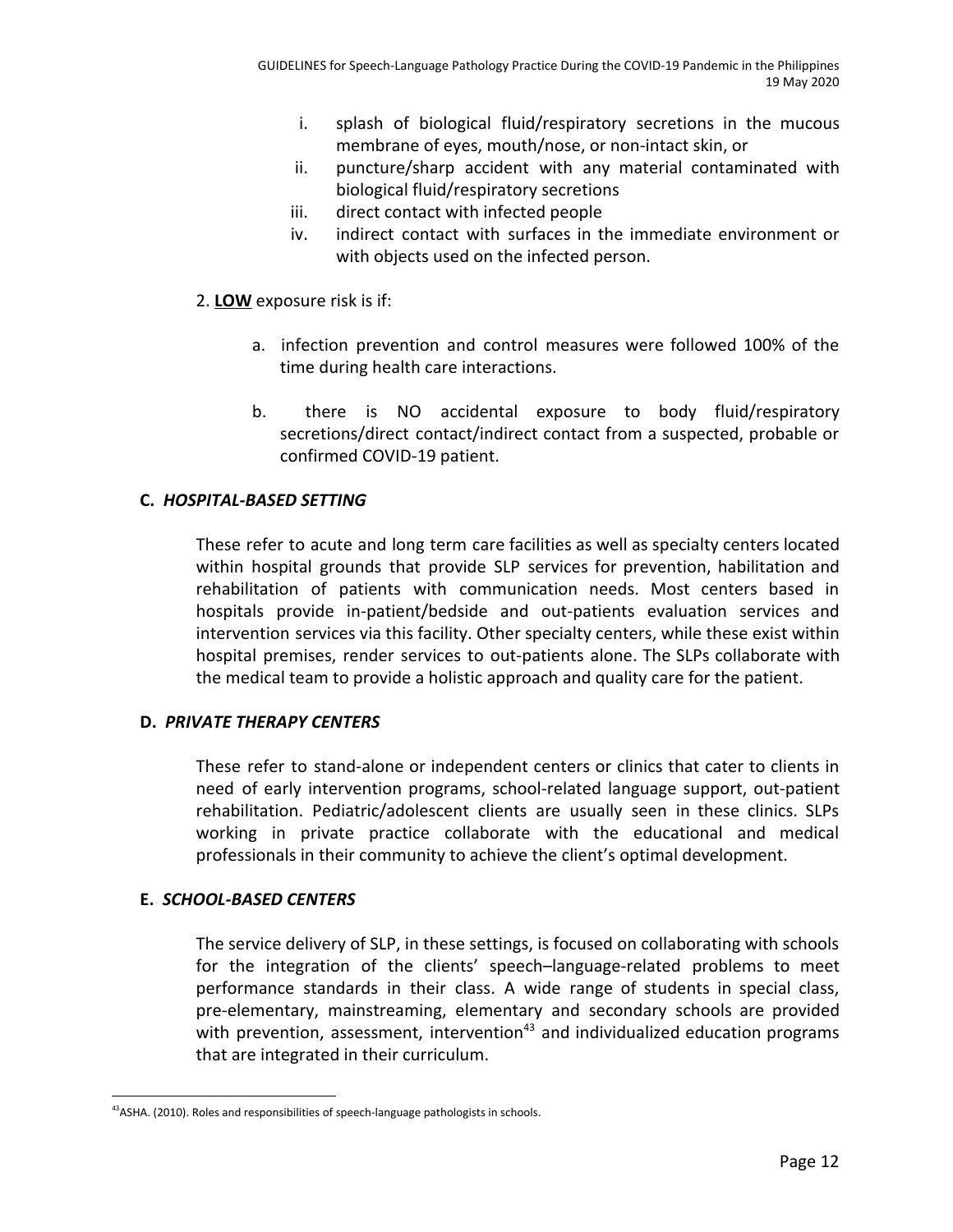## **F.** *HOME VISIT*

Also termed as home care or home health, home visit refers to a mode speech-language pathology service delivery which allows for one-on-one interaction in an environment where the patient/client is most comfortable, which is typically the patient's/client's living space. In the context of pandemic, healthcare providers like speech-language pathologists are expected to take extra precautions to mitigate the risks of transmission and keep the patients as safe as possible.

## **G.** *TELEPRACTICE*

This pertains to the utilization of telecommunications technology to the delivery of speech-language pathology and audiology professional services at a distance by linking clinician to client or clinician to clinician for assessment, intervention, and/or consultation. This is another viable option for service delivery in the context of the pandemic. Risks for both the service providers, the clients/patients and their families are greatly reduced while ensuring the continuity and quality of services.

## **IV. ETHICAL CONSIDERATIONS**

Given the impact that COVID-19 has on the manner and safety of delivering healthcare services, decisions regarding patient care are to be made basing on the SLP's clinical expertise, professional judgment, in accordance to the PASP's Code of Ethics<sup>44</sup> and Standards of Practice, <sup>45</sup> and in line with the guidelines from DOH and WHO.

With particular reference to the Code of Ethics, the following key values are to be considered:

- A. **Professional Duty:** Where, as stated, the "SLP's commitment is first and foremost to his/her service recipients but that his/her commitment also extends beyond to include the public in general, his/her professional colleagues, and the speech-language pathology profession as a whole." (Preamble, Code of Ethics, Philippine Association of Speech Pathologists). This is further elaborated in Principle I: Duty to Clients of the same document, where beneficence / non-maleficence—even clinician autonomy and patient autonomy where both are exercised to allay risk—are paramount in patient care:
	- 1. SLPs shall hold paramount the well-being of those they serve professionally or participants in their research or other scholarly activities.

<sup>&</sup>lt;sup>44</sup>PASP (2019). Code of Ethics

<sup>&</sup>lt;sup>45</sup>PASP (2019). Standards of practice for speech-language pathologists in the Philippines.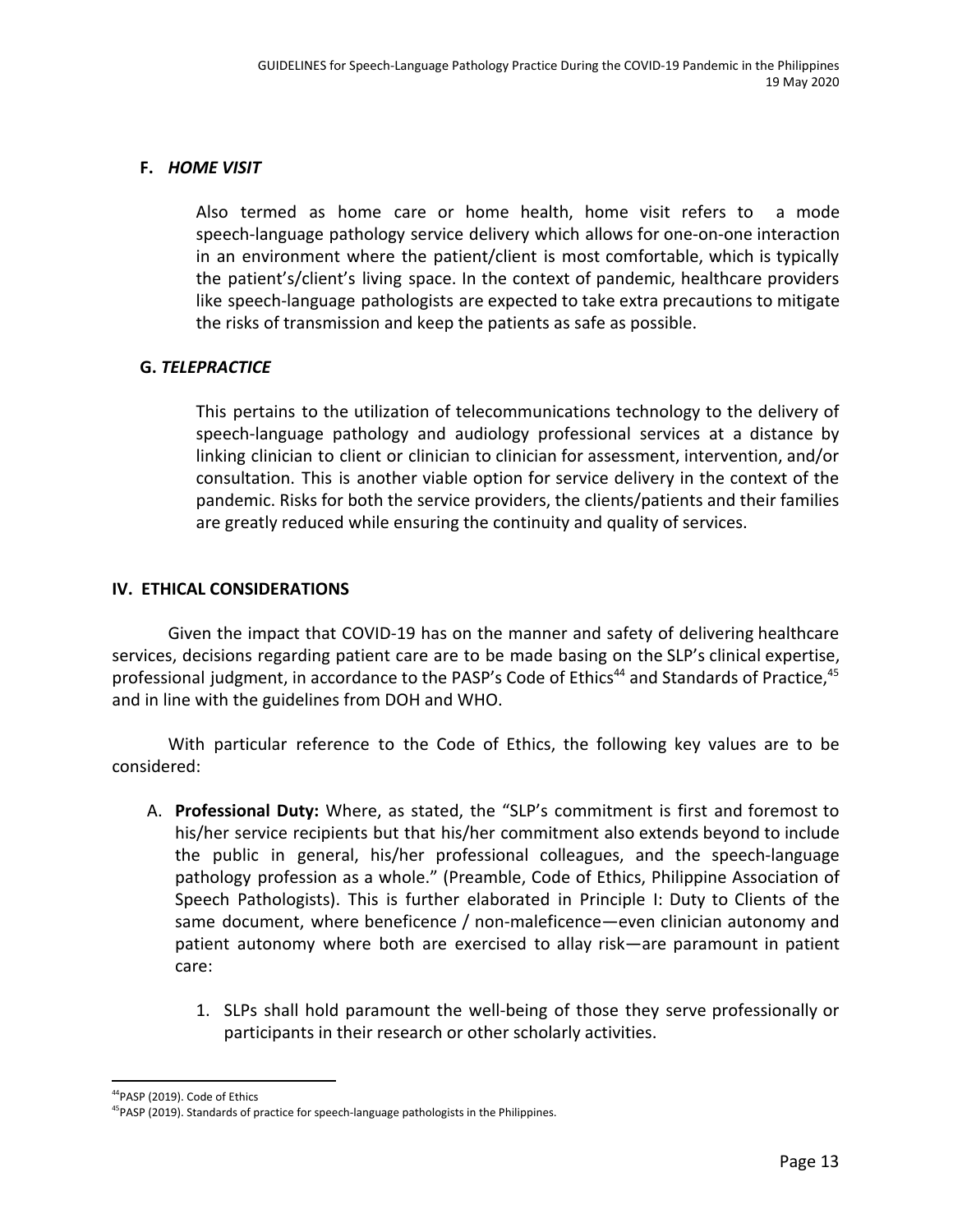- 2. SLPs shall provide professional services competently.
- 3. SLPs shall not discriminate in the delivery of professional services on the basis of age, gender, race, socio-economic status, sexual preference, disability, religion, beliefs, and others.
- 4. SLPs shall refer or consult with other SLPs if doing so shall prove to be for the best interest of the client/patient. The referral or consultation process, however, shall be done with the expressed knowledge and consent of the client/patient.
- 5. SLPs shall respect the right of the clients/patients to choose whether and from whom they wish to obtain professional services for their problems,
	- a. particularly in light of the present crisis when clients/patients may opt to seek services at facilities and with clinicians located outside of the center/hospital, or via alternative means that do not involve in-person meetings.
	- b. In such cases, the SLP is to perform the necessary referrals and endorsements as stated in the PASP Standards of Practice, Item A-4 and Item D-5.
	- c. the necessary documentation must be completed regarding the patient's/family's request to be referred out.
- 6. SLPs shall respect an individual's right to refuse certain therapeutic procedures or involvement in any research or educational activities,
	- a. particularly in light of the present crisis when clients/patients may regard a procedure as an infection risk even if the medical team has counseled the patient and family of its necessity.
	- b. the necessary documentation must be completed regarding the patient's/family's deferral.
- B. **Prudence:** The desire to serve one's patients/clients must not result in the reckless delivery of care nor exposure to infection. Placing one's self at serious risk of infection is not in line with the goals of public health practice in a pandemic. Not only will the SLP's own welfare be compromised: it will likewise impact one's ability to provide care for others and can place other clients/patients, colleagues, and one's own family and immediate community at risk of contamination. Such risk factors may likewise increase the likelihood of morbidity or mortality, hence the *SLP is under no ethical obligation to accept unreasonable risks in discharging their duty of care nor be required to perform and/or in aerosol-generating procedures to:*
	- 1. confirmed COVID-19 clients/patients particularly in instances when there are inadequate supplies of personal protective equipment (PPE).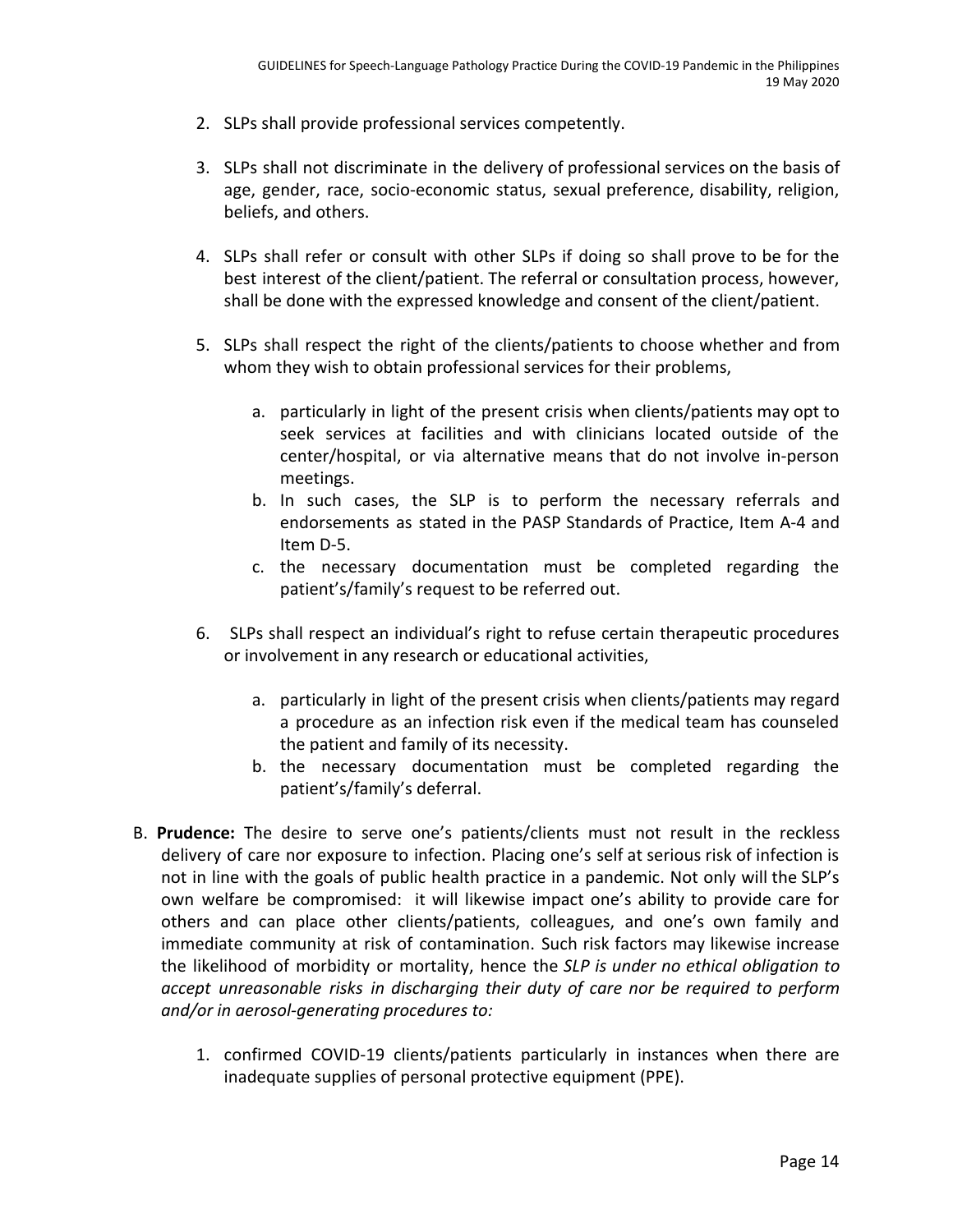2. suspected and probable COVID clients/patients as well as asymptomatic clients/patients in instances when the minimum requirements for infection prevention and control (IPC) are lacking or unavailable.

Such considerations however shall depend on the client's/patient's needs, the scale of exposure to the SLP, if there are alternative treatments that do not involve the same level of exposure, or if there is a possibility of delaying a particular treatment or procedure until such time when PPE and/or minimum IPC requirements are available.

C. **Solidarity:** responding to one's call to duty and exercising one's professional roles in a time of a national crisis stems from the value of solidarity. By understanding how SLP intervention may alleviate the difficulties of those with feeding, swallowing, cognitive-communication, language and speech conditions—whether or not these are due to COVID-19—the aspects inherent to the SLP profession such as compassion and care are enhanced.

Just as the SLP does one's duty to the clients/patients and the institution, similar solidarity is to be given by the institution to the clinician via the following (as adapted from the WHO 2016 Guidance for managing ethical issues in infectious disease outbreaks):<sup>46</sup>

- 1. Guaranteeing that IPC procedures are met through the provision of PPEs for medically-necessary procedures for confirmed COVID clients/patients, provision of minimal yet protective IPC equipment for suspected and probable COVID clients/patients or asymptomatic clients/patients.
- 2. Ascertain that the clinician has undergone infection control training and is cleared to see said clients/patients.
- 3. Ascertain that clinicians undergo regular risk screening.<sup>47</sup>
- 4. Provide clinicians with regular information updates on the virus and the situation in the local scenario.
- 5. Provide the hospital SLP's priority access to healthcare—including the clinician's family/domestic companions, including priority access to vaccines.
- 6. Appropriate remuneration, including financial support for the SLP in times when illness and recuperation bars the clinician from exercising his/her professional duties
- 7. Provision of basic needs to the clinician's family when the SLP is made to abstain from work due to being placed in quarantine. This assistance includes death

<sup>&</sup>lt;sup>46</sup>World Health Organization. (2016). Guidance for managing ethical issues in infectious disease outbreaks.

<sup>&</sup>lt;sup>47</sup>WHO (2020). Risk assessment and management of exposure of health care workers in the context of COVID-19: interim guidance.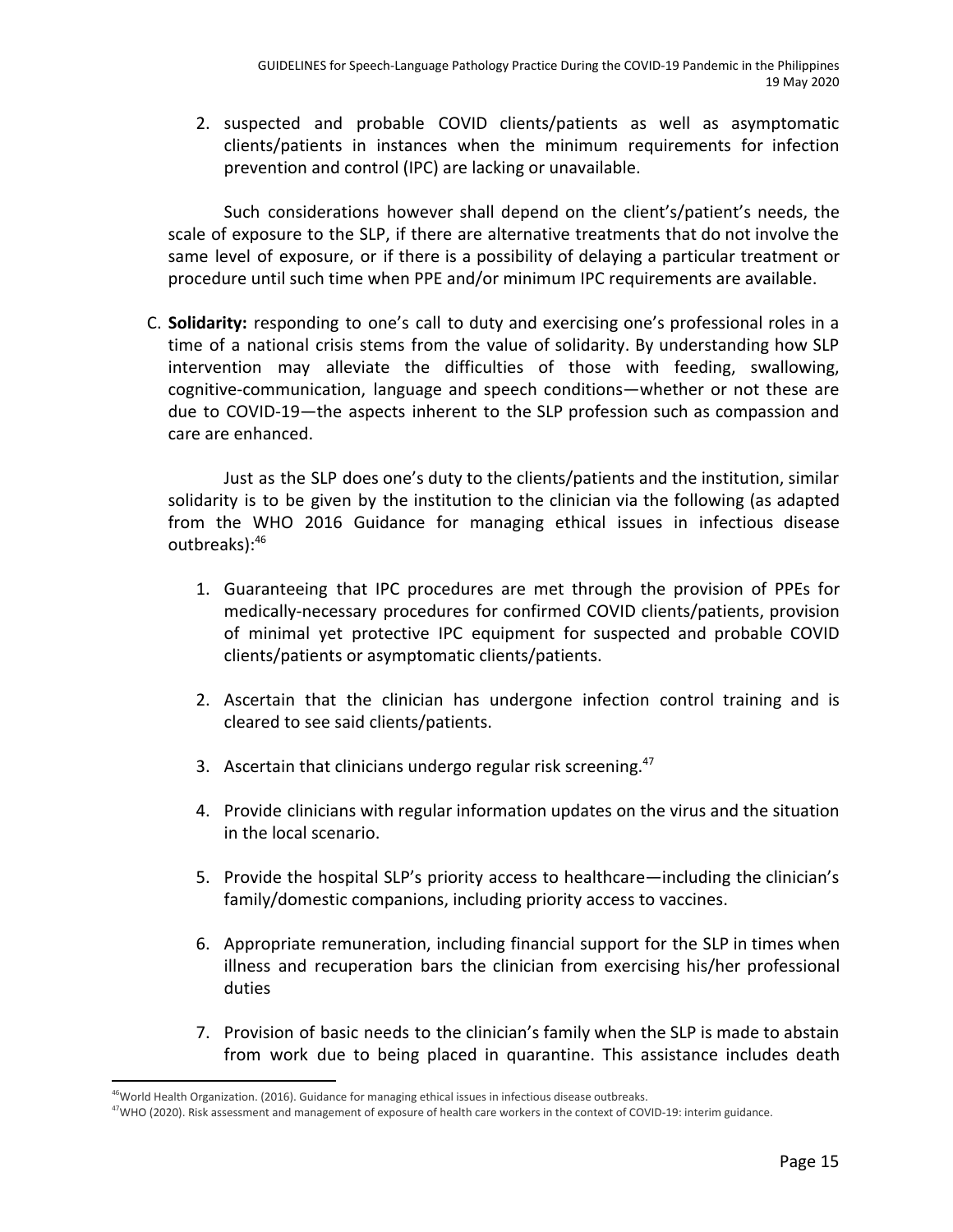benefits due to the SLP's family should the clinician expire.

Employment and other administrative-related concerns may vary across SLPs, and the benefits/compensations due to the clinician are dependent on their employer-employee agreements with their facility/institution. The clinician is encouraged to inquire at their facility's respective offices regarding these matters.

## **V. INFECTION PREVENTION AND CONTROL (IPC) RECOMMENDATIONS**

Prevention is vital in controlling the spread of the infection. Most data show that complications in children 0-14 years are milder to SARS-CoV-2 infection than adults 15-64 years of age compared to individuals over 65 years old who are more susceptible to COVID-19 infection. $48$  It is still highly recommended that children and older adults be monitored especially those with the following underlying conditions: lung disease (including asthma), cardiovascular disease, immunosuppression,<sup>49</sup> severe obesity (body mass index [BMI]<sup>240</sup>), diabetes, chronic kidney disease on dialysis or liver disease as they have a higher risk to have severe illness from this infection. They are advised to be monitored for signs and symptoms at home or at the hospital by clinical providers.<sup>50</sup>

The safety of both the clinicians and clients/patients must be prioritized during the COVID-19 pandemic. Specific infection prevention and control measures must be strictly followed whenever engaging in in-person interactions with clients/patients in order to reduce transmission risk. To facilitate the adherence of SLPs to these IPC recommendations, the following factors must be considered: (a) clear communication of IPC guidelines, (b) gain support from managers, (c) workplace culture, (d) IPC training, (e) physical space, (f) access to appropriate and trust in personal protective equipment, and (g) desire to deliver good patient  $care.<sup>51</sup>$ 

## **A. Infection Prevention and Control (IPC) Training**

- 1. The SLP is to **coordinate with the hospital's local infection control service / unit or refer to the therapy center's infection control procedures** to be familiar with the facility's infection prevention and control (IPC) procedures. This is to ensure that the SLP follows appropriate procedures to reduce risk of infection or transmission to clients / patients and other people.
- 2. The SLP is to procure an **updated IPC training or certification** *prior to* seeing clients/patients, or **seek IPC training** from his or her center/hospital. If training is not available at the moment, SLPs are strongly encouraged to take free online

<sup>&</sup>lt;sup>48</sup>Zhang, J. et. al. (2020) Science. Changes in contact patterns shape the dynamics of the COVID-19 outbreak in China.

<sup>&</sup>lt;sup>49</sup>US Department of Health & Human Services, Centers for Disease Control and Prevention Mortality & Morbidity Weekly Report (2020).

<sup>&</sup>lt;sup>50</sup>Centers for Disease Control and Prevention (2020). Information for Pediatric Healthcare Providers. May 3, 2020.

<sup>51</sup>Houghton C et al. (2020). Cochrane Database of Systematic Reviews, Issue 4. Art. No.: CD013582.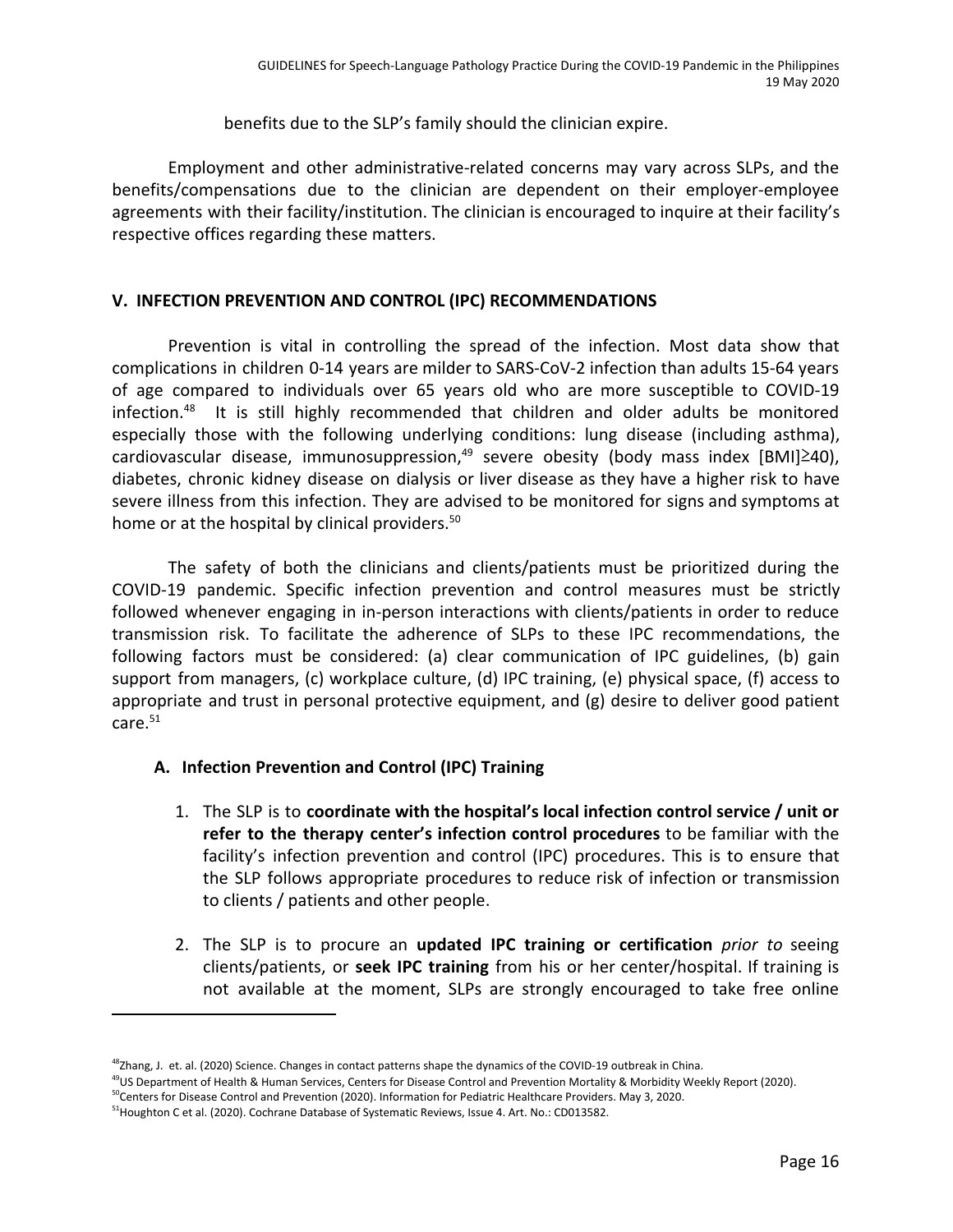courses (e.g., WHO courses: Infection [Prevention](https://openwho.org/courses/COVID-19-IPC-EN) and Control (IPC) for Novel [Coronavirus](https://openwho.org/courses/COVID-19-IPC-EN) <https://openwho.org/courses/COVID-19-IPC-EN>) and review relevant guidelines on IPC.52,53,54,55

## **B. Assessment and Management of Exposure Risk**

- 1. SLPs are to check the COVID-19 status of *each* client/patient (whether in-patient or out-patient ) prior to in-person contact.
- 2. SLPs are to regularly assess their own infection risk when caring for clients / patients with confirmed, probable, or suspected COVID-19 and be aware of the steps to take if exposed.
- 3. SLPs are to use the WHO risk assessment tool<sup>34</sup> to identify if he/she has been at high risk of exposure to COVID-19. This is also recommended by the DOH.<sup>56</sup>
- 4. If there is **HIGH** risk of exposure, the SLP must do the following:
	- a. Stop all health care interactions with clients/patients for a period of 14 days after the last day of exposure to a suspected, probable, or confirmed COVID-19 patient
	- b. Be tested for COVID-19 (serologic testing/reverse transcriptase polymerase chain reaction (RT-PCR)
	- c. Quarantine for 14 days in a designated area
	- d. Review infection prevention and control protocols
	- e. Consult the therapy center/hospital regarding psychosocial support and compensation during quarantine or throughout the duration of illness if confirmed to have COVID-19
	- f. Inform clients/patients that he or she will be on quarantine for 14 days
	- g. Endorse clients/patients appropriately to other SLPs in the therapy center/hospital
- 5. If there is **LOW** risk of exposure, the SLP must do the following

<sup>&</sup>lt;sup>52</sup>WHO (2020). Infection prevention and control during health care when COVID-19 is suspected: interim guidance. 19 March 2020 <sup>53</sup>WHO & UNICEF (2020). Water, sanitation, hygiene, and waste management for the COVID-19 virus: interim guidance, 19 March 2020. <sup>54</sup>WHO (2020). Rational use of personal protective equipment for coronavirus disease (COVID-19): interim guidance. 19 March 2020. <sup>55</sup>DOH (2020). Department Memorandum 2020-0157, 10 April 2020

<sup>56</sup>DOH. (2020). Department Circular 2020-0106, 06 March 2020.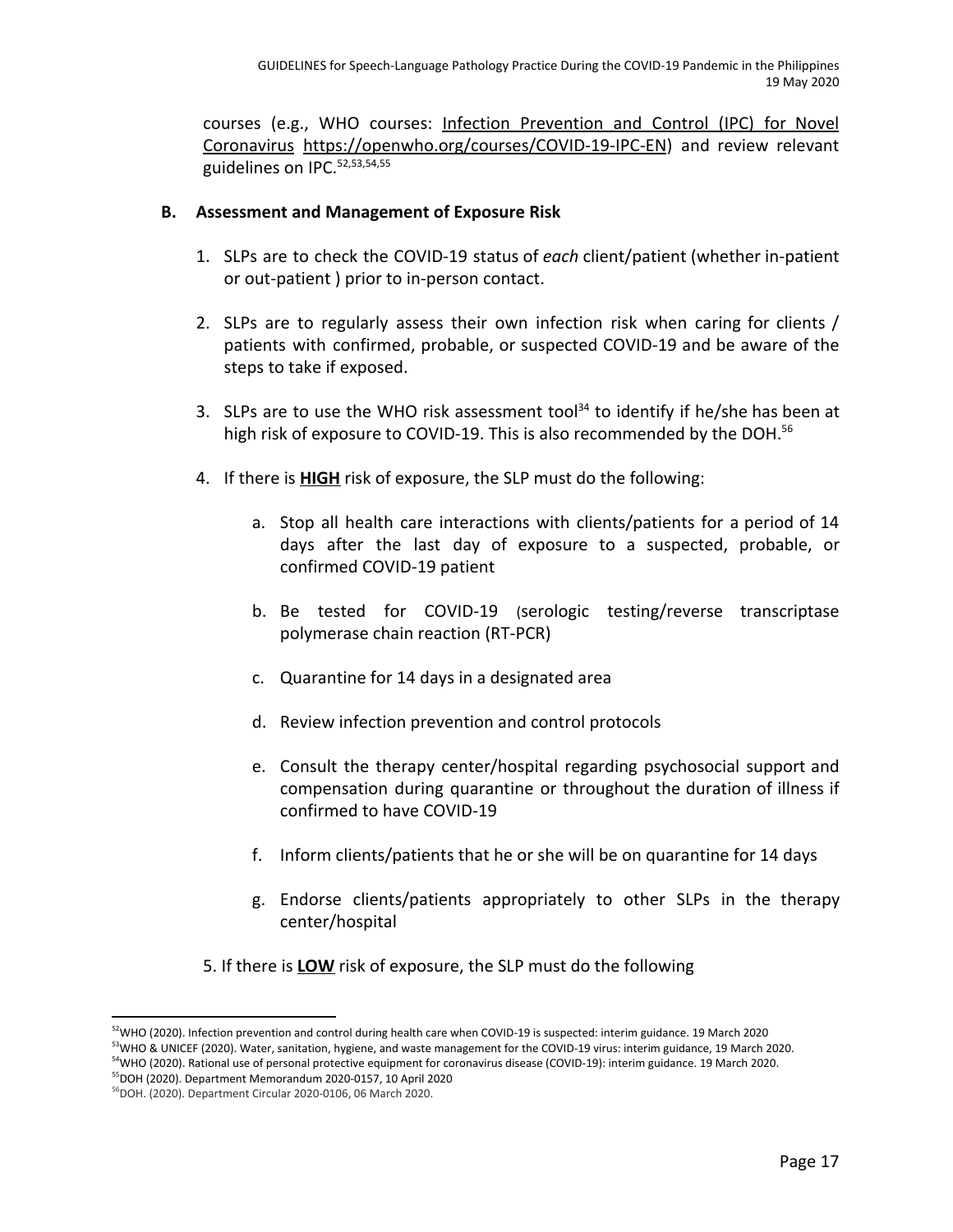- a. Self-monitor temperature and respiratory symptoms daily for 14 days after the last day of exposure to a suspected, probable, or COVID-19 patient
- b. Contact the health care facility if they develop any symptoms suggestive of COVID-19 (e.g., fever > 37.6 ℃, shortness of breath, dry cough, fatigue, anosmia, etc.)
- c. Reinforce the rational, correct, and consistent use of PPE
- d. Continue practicing appropriate precautions when handling clients/ patients:
	- i. Contact and droplet precautions for clients/patients with acute respiratory illness
	- ii. Standard precautions for all other clients/patients
	- iii. Airborne precautions during aerosol-generating procedures on all suspected, probable, or confirmed COVID-19 clients/patients
- e. Apply the '5 Moments for Hand Hygiene'
- f. Practice respiratory etiquette at all times
- 6. The SLP may resume patient handling when:
	- a. COVID-19 test indicates negative results
	- b. Completed the 14-day quarantine period without developing symptoms
	- c. Given clearance by the hospital/local health center to return to work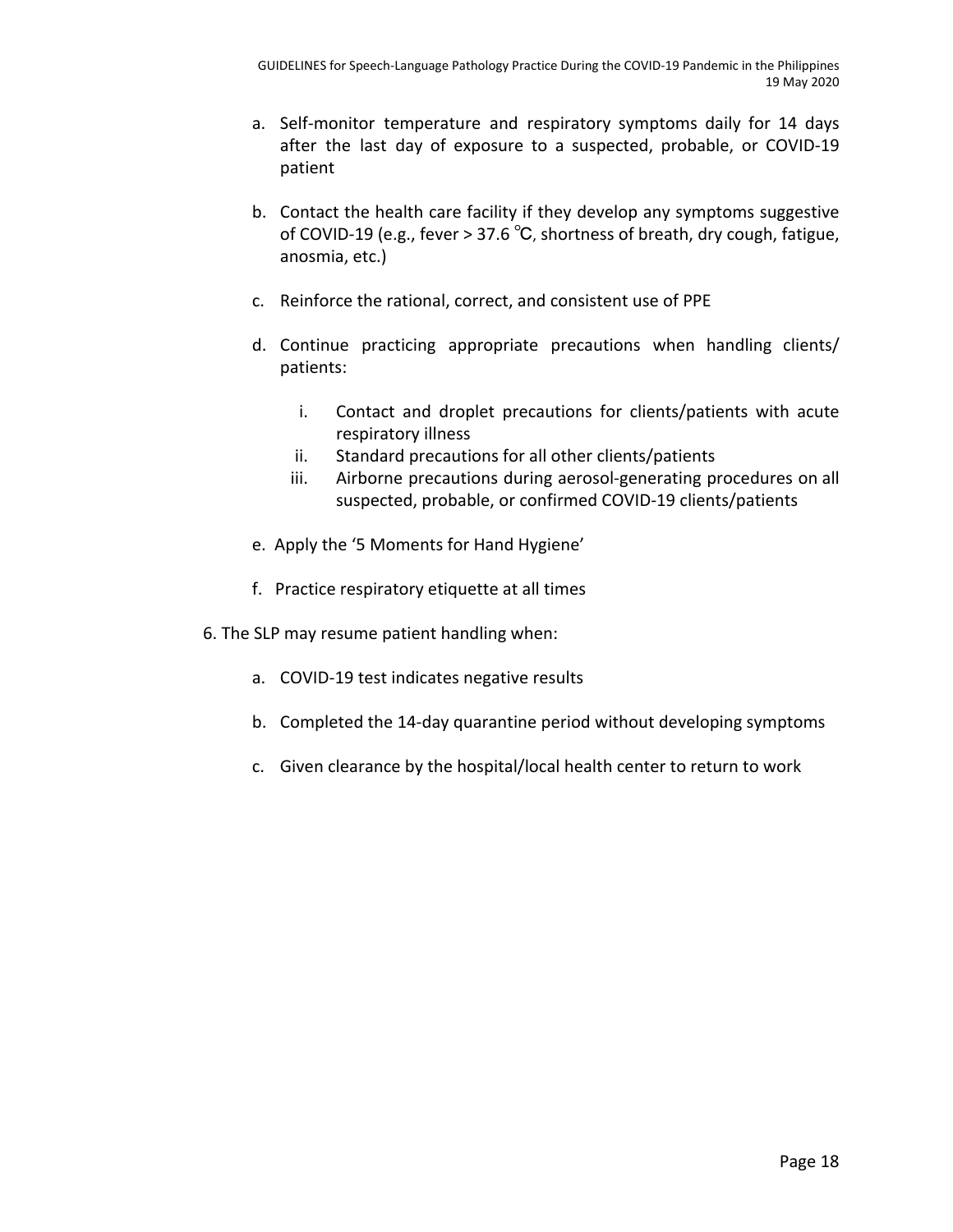## **C. IPC Precautions for Facilities**

|                   | <b>IPC Precautions for Facilities</b>             |                                                                                                                                                                                                                                                                                                                                            |  |  |
|-------------------|---------------------------------------------------|--------------------------------------------------------------------------------------------------------------------------------------------------------------------------------------------------------------------------------------------------------------------------------------------------------------------------------------------|--|--|
|                   | (Hospital- Based/ Private/ School- Based Centers) |                                                                                                                                                                                                                                                                                                                                            |  |  |
|                   | Target group                                      |                                                                                                                                                                                                                                                                                                                                            |  |  |
| SLP/<br>Personnel | Clients/<br>Patients and<br>Companions            | Activity                                                                                                                                                                                                                                                                                                                                   |  |  |
|                   |                                                   | <b>PREVENTION</b>                                                                                                                                                                                                                                                                                                                          |  |  |
| SLP/<br>Personnel |                                                   | Ensure adequate supplies of alcohol (60%), soap, cleaning/disinfecting<br>materials, tissues.<br>Availability and accessibility of disinfecting alcohol sprays (at least 60%<br>alcohol) at the entryway, waiting area and therapy rooms.                                                                                                  |  |  |
| SLP/<br>Personnel | Clients/<br>Patients/<br>Parents/<br>Guardians    | Use disinfection foot mats at the doorway.                                                                                                                                                                                                                                                                                                 |  |  |
| SLP/<br>Personnel |                                                   | Rearrange offices, and waiting areas so that adequate physical distancing(at<br>least one meter) between the clinician, parent and the client/patient must be<br>maintained. Visual cues such as floor markings and markings on seats can<br>serve as a guide in specified areas.                                                          |  |  |
| SLP/<br>Personnel |                                                   | Rearrange treatment areas such that adequate physical distancing (at least<br>one meter) between the clinician and the client/patient can be maintained.                                                                                                                                                                                   |  |  |
| SLP/<br>Personnel |                                                   | Place plastic sheet coverings on bookshelves/shelves with therapy materials<br>and files.                                                                                                                                                                                                                                                  |  |  |
| SLP/<br>Personnel |                                                   | Place posters, reminders, and informational materials on infection prevention<br>and control around the treatment areas and office. WHO's risk<br>communication package for healthcare facilities may be used for this<br>purpose:<br>(https://iris.wpro.who.int/bitstream/handle/10665.1/<br>14482/<br>COVID-19-022020.pdf) <sup>57</sup> |  |  |
| SLP/<br>Personnel |                                                   | Clean and disinfect high-touch/frequently touched surfaces at work at least 3<br>times a day, or follow the recommended disinfection procedures of the<br>center/hospital in order to reduce the risk of droplet contamination.                                                                                                            |  |  |
|                   |                                                   | PATIENT/CLIENT CARE EQUIPMENT                                                                                                                                                                                                                                                                                                              |  |  |
| SLP/<br>Personnel |                                                   | Assessment tools like test booklets/boards need necessary shielding of the<br>pages/boards, and are to be properly disinfected before and after use.                                                                                                                                                                                       |  |  |
| SLP/<br>Personnel | Clients/<br>Patients/<br>Parents/<br>Guardians    | Use client's/patient's dedicated materials (e.g. food, utensils such measuring<br>cups/ spoon, medicine cups, stethoscope, sphygmomanometer). Sharing<br>materials between clients/patients are to be avoided. These materials are to<br>be prepared by the client's/patient's caregiver or family prior to consultation.                  |  |  |

<sup>57</sup> WHO (2020). COVID-19 Risk Communication Package. 10 Mar 2020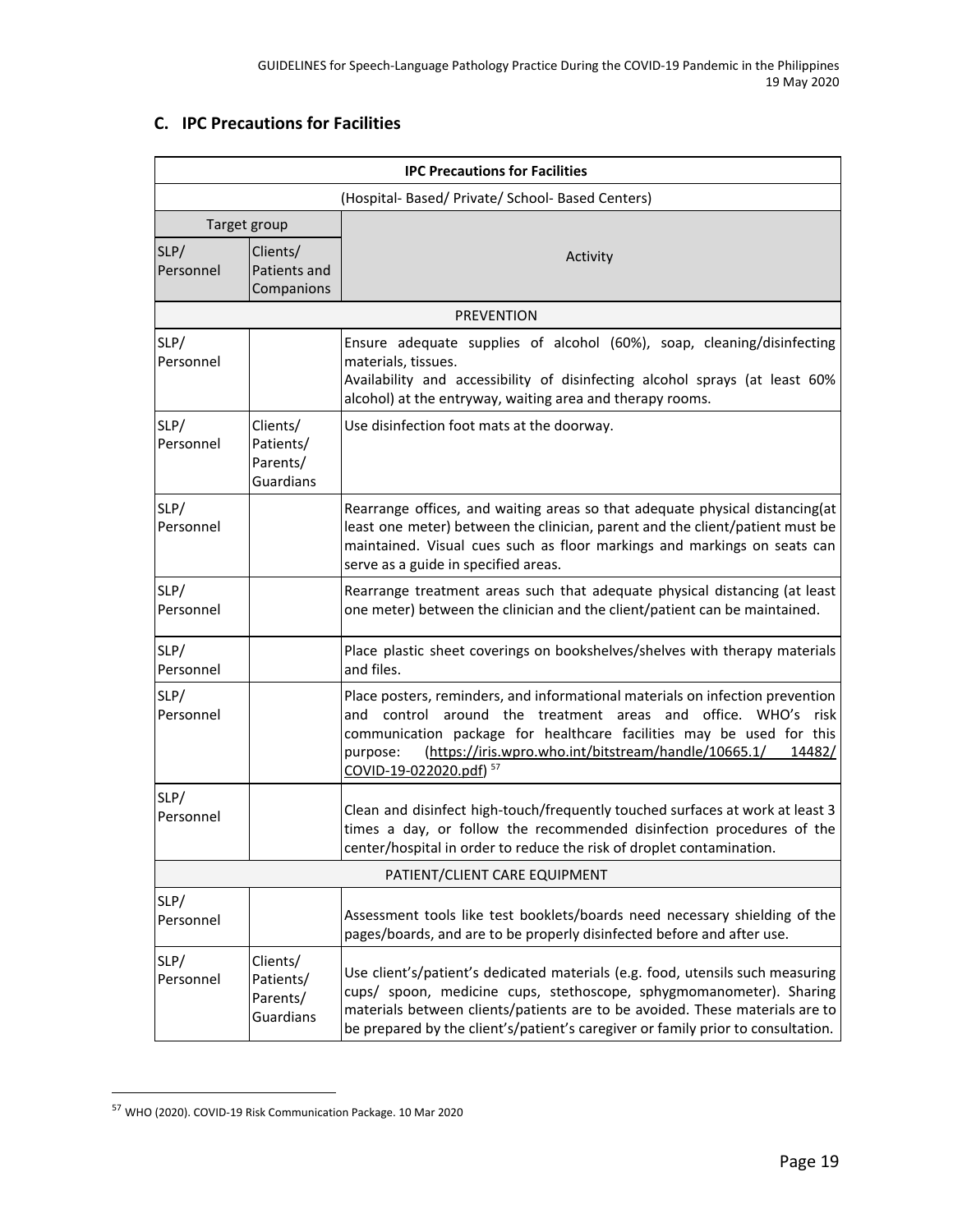| SLP/<br>Personnel |                                                | Toys, therapy materials, workbook and notebook covers, surfaces of<br>electronic gadgets used for therapy, mirrors, chairs and tables are to be<br>disinfected with alcohol spray before/after each therapy session. Allot<br>specific tools for the sole use of the client/patient (i.e. chair, writing<br>materials). |
|-------------------|------------------------------------------------|-------------------------------------------------------------------------------------------------------------------------------------------------------------------------------------------------------------------------------------------------------------------------------------------------------------------------|
| SLP/<br>Personnel |                                                | Limit number of toys/therapy materials used per client/patient during<br>in-person assessment/treatment to the essentials.                                                                                                                                                                                              |
|                   |                                                | ENVIRONMENTAL CLEANING                                                                                                                                                                                                                                                                                                  |
| SLP/<br>Personnel |                                                | Ultraviolet (UV) light disinfection (if available) can be done at the end of the<br>day.                                                                                                                                                                                                                                |
| SLP/<br>Personnel |                                                | Allot rooms that have adequate space and ventilation for client/patients<br>and/or companions during in-person assessment.                                                                                                                                                                                              |
| SLP/<br>Personnel |                                                | installing and using HEPA filters and similar air filter systems in<br>air-conditioning are recommended                                                                                                                                                                                                                 |
|                   |                                                | <b>WASTE MANAGEMENT</b>                                                                                                                                                                                                                                                                                                 |
| SLP/<br>Personnel | Clients/<br>Patients/<br>Parents/<br>Guardians | Dispose wastes (e.g. tongue depressor, gloves, cotton) properly, preferably in<br>SEPARATE<br>bins marked YELLOW indicating their use as specifically for<br>infected waste disposal.                                                                                                                                   |
| SLP/<br>Personnel |                                                | Dispose, disinfect and replace these materials appropriately.                                                                                                                                                                                                                                                           |

#### **D. HANDLING LOW- and HIGH-RISK PATIENTS IN HOSPITAL-BASED SETTING**

- a. It is recommended that hospital-based clinicians are to see low risk-patients first and high-risk patients last.
- b. If there is more than one SLP, designate specific SLP staff who will be working exclusively with high-risk patients in order to limit potential exposure to other staff.
- c. In centers where there is only one SLP, it is the hospital-based setting's prerogative to decide if only low-risk patients will be seen.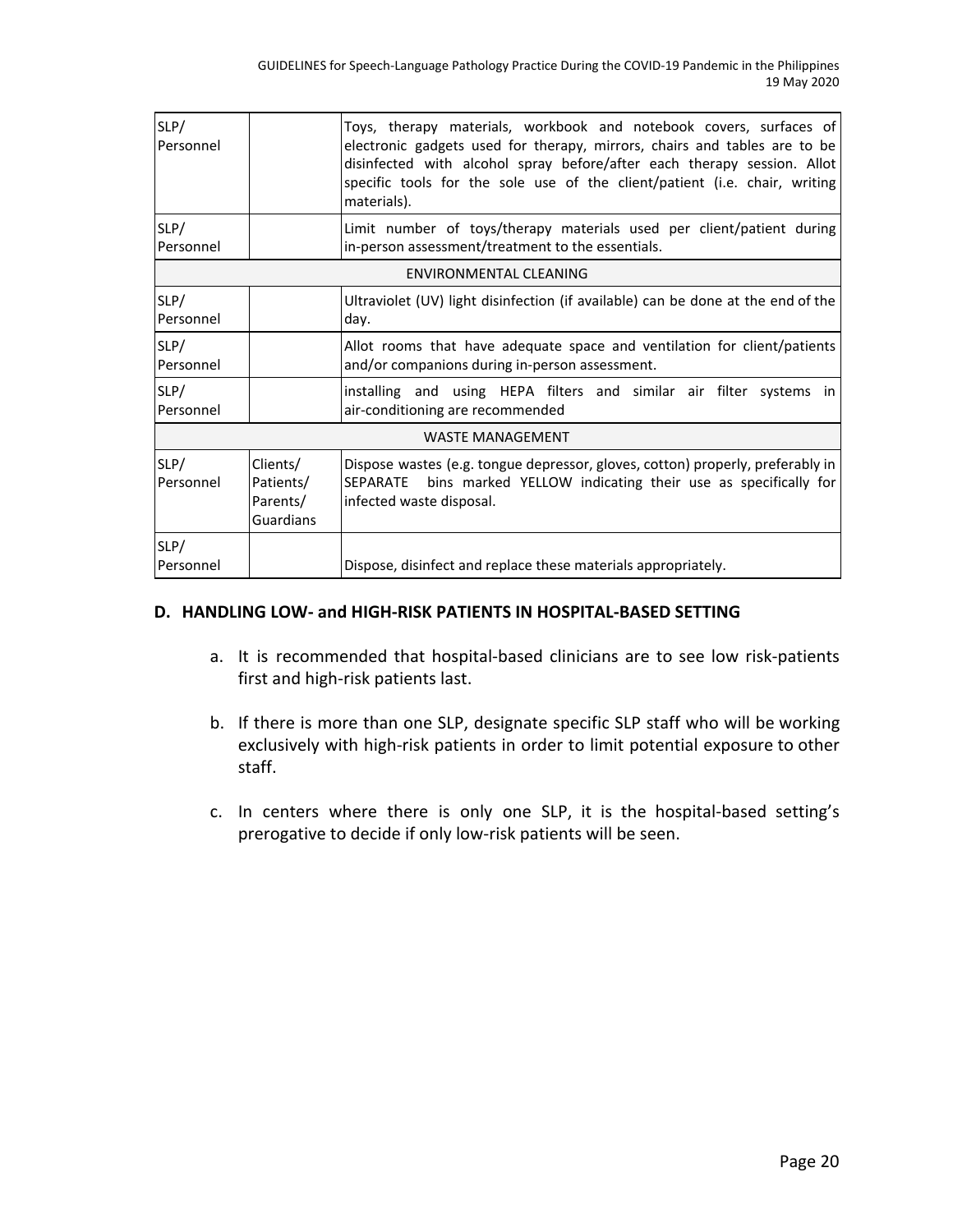| <b>IPC Precautions for LOW RISK Clients/Patients</b> |                                                   |                                                                                                                                                                                                                                                                                                                                                                                                                                                               |                                                                                                                                                                                          |
|------------------------------------------------------|---------------------------------------------------|---------------------------------------------------------------------------------------------------------------------------------------------------------------------------------------------------------------------------------------------------------------------------------------------------------------------------------------------------------------------------------------------------------------------------------------------------------------|------------------------------------------------------------------------------------------------------------------------------------------------------------------------------------------|
|                                                      | All Settings                                      |                                                                                                                                                                                                                                                                                                                                                                                                                                                               |                                                                                                                                                                                          |
| Target group                                         |                                                   |                                                                                                                                                                                                                                                                                                                                                                                                                                                               |                                                                                                                                                                                          |
| SLP/Personnel                                        | Clients/Patients<br>and Companions                | Activity                                                                                                                                                                                                                                                                                                                                                                                                                                                      | Procedure                                                                                                                                                                                |
|                                                      |                                                   | <b>HAND HYGIENE</b>                                                                                                                                                                                                                                                                                                                                                                                                                                           |                                                                                                                                                                                          |
| SLP/Personnel                                        | Clients/Patients/<br>Parents/<br>Guardians        | Do this during the following moments<br>("My 5 Moments for Hand Hygiene"):<br><b>BEFORE</b><br>1) touching a client/patient / before<br>therapy sessions<br>2) any clean or aseptic procedure is<br>performed<br><u>AFTER</u><br>1) exposure to body fluid (especially<br>saliva and respiratory secretions)<br>2) touching a client /patient / after<br>therapy sessions<br>3) touching a patient's surroundings and<br>belongings (toys, door handle, etc.) | Handwashing: 40-60<br>seconds using soap and<br>running water or using<br>alcohol-based hand rub<br>for 20-30 seconds<br>(containing at least 60%<br>alcohol) with or without<br>gloves. |
| SLP/Personnel                                        | Clients/Patients/<br>Parents/<br><b>Guardians</b> | Before coming into the treatment area,<br>after coughing or sneezing, and after<br>touching high-touch surfaces (e.g., door<br>knobs, chairs).                                                                                                                                                                                                                                                                                                                |                                                                                                                                                                                          |
| SLP/Personnel                                        | Clients/Patients/<br>Parents/<br>Guardians        | Avoid touching the eyes, nose and mouth.                                                                                                                                                                                                                                                                                                                                                                                                                      |                                                                                                                                                                                          |
|                                                      | Clients/Patients/<br>Parents/<br>Guardians        | It is recommended that clients/patients<br>bring their own disinfection kits.                                                                                                                                                                                                                                                                                                                                                                                 |                                                                                                                                                                                          |
|                                                      |                                                   | <b>RESPIRATORY HYGIENE</b>                                                                                                                                                                                                                                                                                                                                                                                                                                    |                                                                                                                                                                                          |
| SLP/Personnel                                        | Clients/Patients/<br>Parents/<br>Guardians        | Cover the nose and mouth with a tissue or<br>elbow when coughing or sneezing.                                                                                                                                                                                                                                                                                                                                                                                 |                                                                                                                                                                                          |
|                                                      |                                                   | PERSONAL PROTECTIVE EQUIPMENT                                                                                                                                                                                                                                                                                                                                                                                                                                 |                                                                                                                                                                                          |

## **E. IPC Precautions for Low-Risk Clients / Patients and Staff Across ALL Work Settings**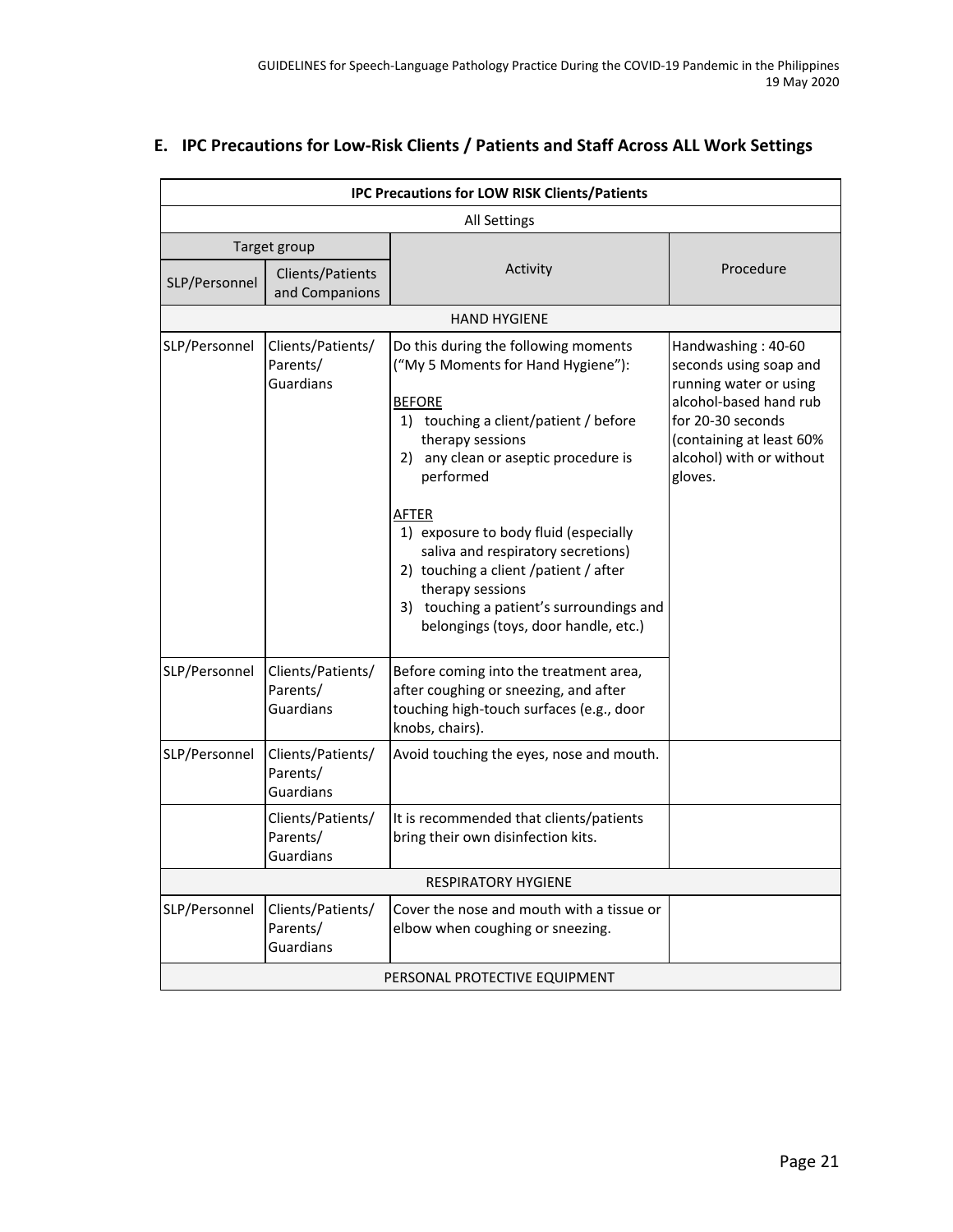| SLP/Personnel |                                              | Private/ School-based centers                                                                                                                                                                                                                                                                                                                                                                                                                                                                                                                                                                                                                                                                                                                                                                                                 | 1) surgical mask (clear<br>window-type mask)<br>2) eye protection (face<br>shield OR<br>goggles/protective<br>glasses)<br>3) single-use gloves                  |
|---------------|----------------------------------------------|-------------------------------------------------------------------------------------------------------------------------------------------------------------------------------------------------------------------------------------------------------------------------------------------------------------------------------------------------------------------------------------------------------------------------------------------------------------------------------------------------------------------------------------------------------------------------------------------------------------------------------------------------------------------------------------------------------------------------------------------------------------------------------------------------------------------------------|-----------------------------------------------------------------------------------------------------------------------------------------------------------------|
| SLP/Personnel |                                              | Hospital-based centers / Home Visit                                                                                                                                                                                                                                                                                                                                                                                                                                                                                                                                                                                                                                                                                                                                                                                           | 1) clean, non-sterile,<br>disposable gown<br>2) surgical mask<br>3) eye protection (face<br>shield OR<br>goggles/protective<br>glasses)<br>4) single-use gloves |
| SLP/Personnel |                                              | Wear, remove, and replace PPE according<br>to hospital/center protocol. PPE protocols<br>may vary between institutions and are<br>subject to the availability of supplies.                                                                                                                                                                                                                                                                                                                                                                                                                                                                                                                                                                                                                                                    | The appropriate PPE<br>must be worn by the SLP<br>at all times. Proper<br>donning and doffing<br>procedures are to be<br>checked.                               |
|               | Clients / Patients<br>(NEWBORN /<br>INFANTS) | The use of any form of facial protective<br>covering (masks, face shields) is NOT<br>recommended as it poses a high risk of<br>suffocation, may restrict breastfeeding,<br>and possibility of strangulation risk when<br>poorly positioned. <sup>58</sup>                                                                                                                                                                                                                                                                                                                                                                                                                                                                                                                                                                     |                                                                                                                                                                 |
|               | Clients / Patients<br>(CHILDREN)             | Children wearing masks could be<br>beneficial. Children aged 3 years old and<br>above may wear cloth masks / surgical<br>masks / face shields as long as they are<br>comfortable with its presence and/or can<br>tolerate its use. Parents are requested to<br>practice desensitization of children to<br>masks.<br>Children are not required to wear masks.<br>Situations in which children SHOULD NOT<br>wear a mask include:<br>1) Children under the age of 2 years, due<br>to risks of suffocation.<br>2) If the only face covering available is a<br>possible choking or strangulation<br>hazard.<br>3) If the child has difficulty breathing<br>with the face covering or is<br>unconscious, incapacitated or<br>otherwise unable to remove the cover<br>without assistance.<br>4) If wearing the face covering causes |                                                                                                                                                                 |

<sup>58</sup>PPS & PSNM. (2020). Joint Statement on the use of Face Shield for Newborns during the SARS-COVID-2 Pandemic, 22 April 2020.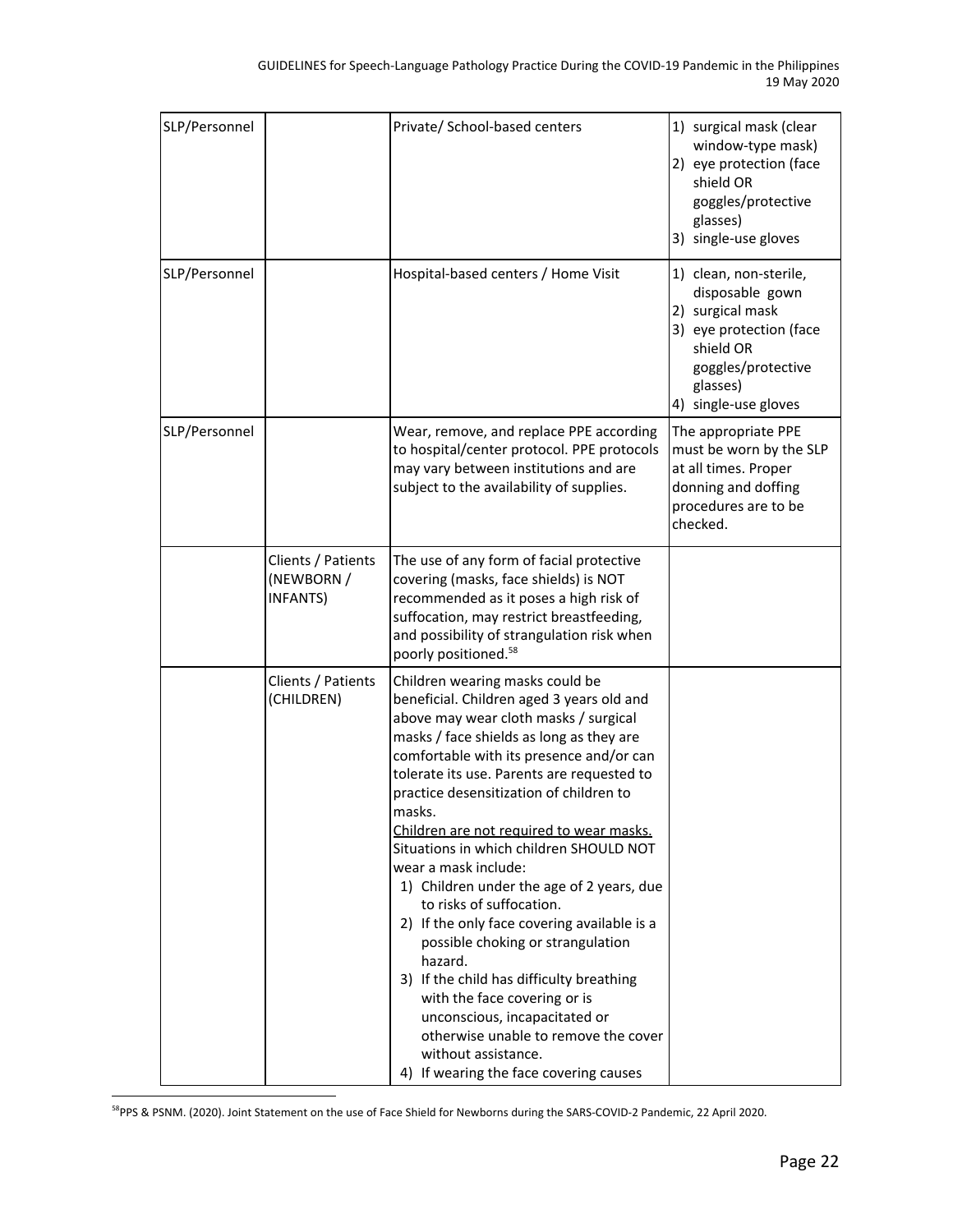|               |                                              | the child to increase risk of getting<br>exposed to the virus because they are<br>touching their face more frequently. <sup>59</sup>                                                                                                                                                                                             |  |
|---------------|----------------------------------------------|----------------------------------------------------------------------------------------------------------------------------------------------------------------------------------------------------------------------------------------------------------------------------------------------------------------------------------|--|
|               | OLDER CHILDREN,<br>Clients and<br>Companions | Whenever possible, all clients/patients<br>(who are comfortable wearing masks) and<br>their companions are to wear masks. If<br>surgical masks are unavailable, the use of<br>cloth face coverings/masks are<br>recommended.                                                                                                     |  |
|               | Adults, Elderly<br>and Companions            | All adult clients/patients and their<br>companions are to wear masks. If surgical<br>masks are unavailable, cloth face<br>coverings/ masks are to be used.                                                                                                                                                                       |  |
| SLP/Personnel |                                              | Do NOT wear long sleeves. Remove any<br>hand or arm accessories (jewelry, watch,<br>bracelet, rings), and maintain clean nails<br>(short, no nail polish, no gel nails).<br>Clinicians are recommended to maintain<br>neatly combed, tied-up hair and ensure<br>that hair does not touch the face.                               |  |
|               |                                              | <b>PREVENTION</b>                                                                                                                                                                                                                                                                                                                |  |
| SLP/Personnel |                                              | Apply standard, droplet, and contact<br>precautions when seeing clients/patients.<br>Given that asymptomatic and<br>presymptomatic transmissions of<br>COVID-19 are possible, SLPs may benefit<br>from applying droplet and contact<br>precautions since close contact is typically<br>required when handling clients /patients. |  |
| SLP/Personnel | Clients/Patients                             | Maintain at least 1 meter distance from<br>the client/patient to make visual and<br>perceptual observations.                                                                                                                                                                                                                     |  |
| SLP/Personnel | Clients/Patients                             | Sit/stand beside the client/patient rather<br>than across and maintain a safe distance.<br>Utilize a large, wall-mounted mirror if the<br>center/room has such provisions.                                                                                                                                                       |  |
| SLP/Personnel |                                              | If possible, use augmentative and<br>alternative communication (AAC)<br>approaches for evaluating specific skills to<br>limit contact with virus droplets and<br>possible aerosol (from client's/patient's<br>sneeze, yell, or cough). Visual<br>representations and communication<br>boards may be used.                        |  |

<sup>59</sup> AAP. (2020). Masks and Children During COVID-19, 04 April 2020,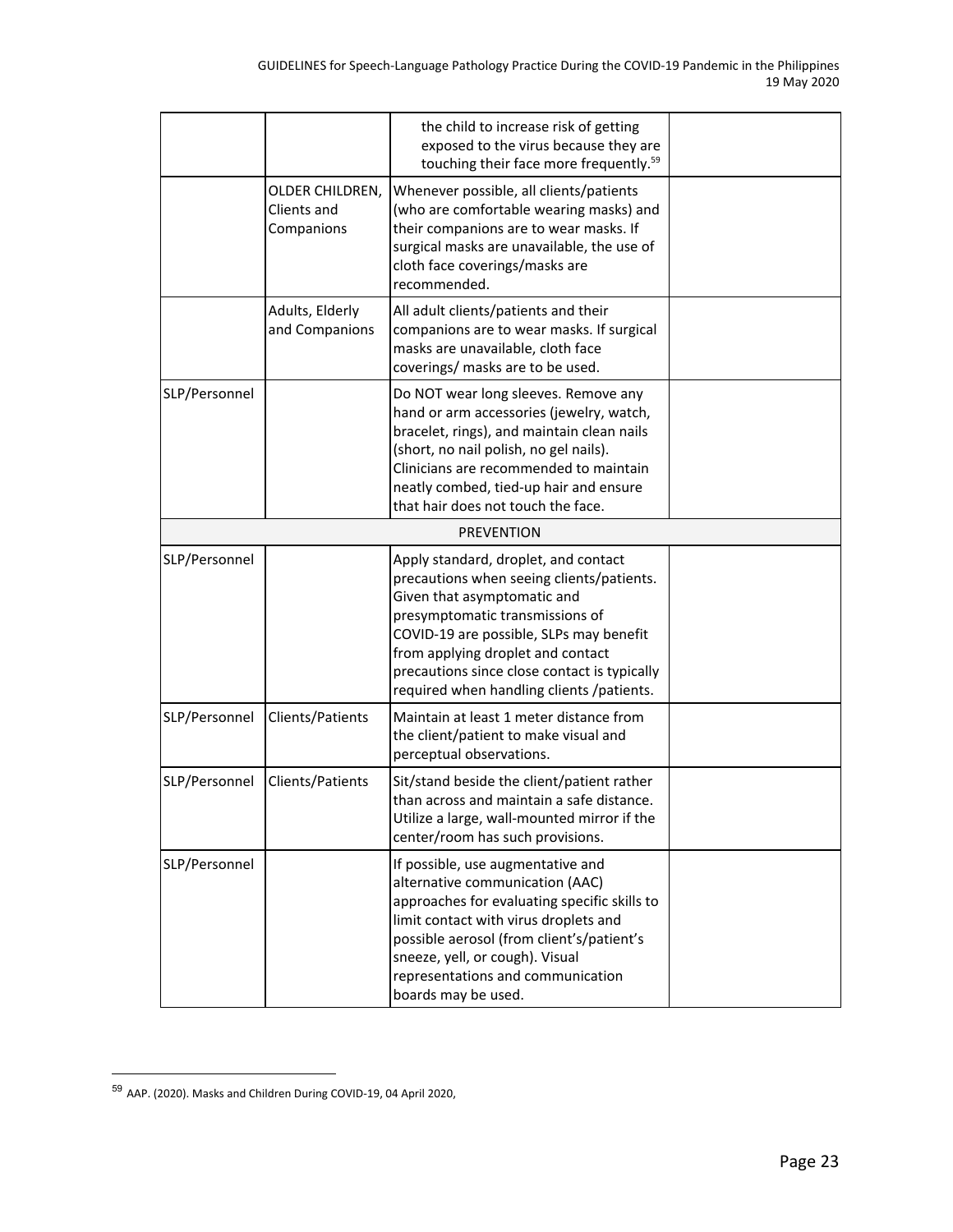| SLP/Personnel |                       | Private/school-based centers are to<br>designate personnel/staff or the building's<br>security guard to check the<br>client's/patient's temperature for signs<br>and symptoms upon entry.      | Defer acceptance to<br>therapy once signs and<br>symptoms of COVID-19<br>are observed. |
|---------------|-----------------------|------------------------------------------------------------------------------------------------------------------------------------------------------------------------------------------------|----------------------------------------------------------------------------------------|
|               | Parents/<br>Guardians | Parents are requested to check their<br>child's/guardian's health status prior to<br>ltheir visit to the center. Guardians and<br>caregivers are required to go through the<br>same procedure. |                                                                                        |

## **F. IPC Precautions for High-Risk Patients in the Hospital-Based Setting**

This section is applicable only to SLPs in hospital-based settings who will be seeing patients identified as **high risk** for infection.

| <b>IPC Precautions for HIGH RISK Patients</b> |                            |                                                                                                                                                                                                                                                                                                                                                |           |  |  |
|-----------------------------------------------|----------------------------|------------------------------------------------------------------------------------------------------------------------------------------------------------------------------------------------------------------------------------------------------------------------------------------------------------------------------------------------|-----------|--|--|
|                                               | <b>Hospital Setting</b>    |                                                                                                                                                                                                                                                                                                                                                |           |  |  |
|                                               | Target group               |                                                                                                                                                                                                                                                                                                                                                |           |  |  |
| Clinician                                     | Patients and<br>Companions | Activity                                                                                                                                                                                                                                                                                                                                       | Procedure |  |  |
| <b>PREVENTION</b>                             |                            |                                                                                                                                                                                                                                                                                                                                                |           |  |  |
| <b>SLP</b>                                    |                            | Standard, contact, and droplet precautions must be<br>strictly observed when handling these patients, in<br>addition to the other basic infection control measures<br>(e.g., hand hygiene, social distancing, etc.).                                                                                                                           |           |  |  |
| <b>SLP</b>                                    |                            | Airborne precautions must be strictly observed when<br>doing procedures that may result in the production of<br>aerosols (i.e., aerosol-generating procedures or<br>AGPs). AGPs typically result from face-to-face contact<br>or direct physical contact with respiratory, oral, or<br>aerodigestive tract secretions from high-risk patients. |           |  |  |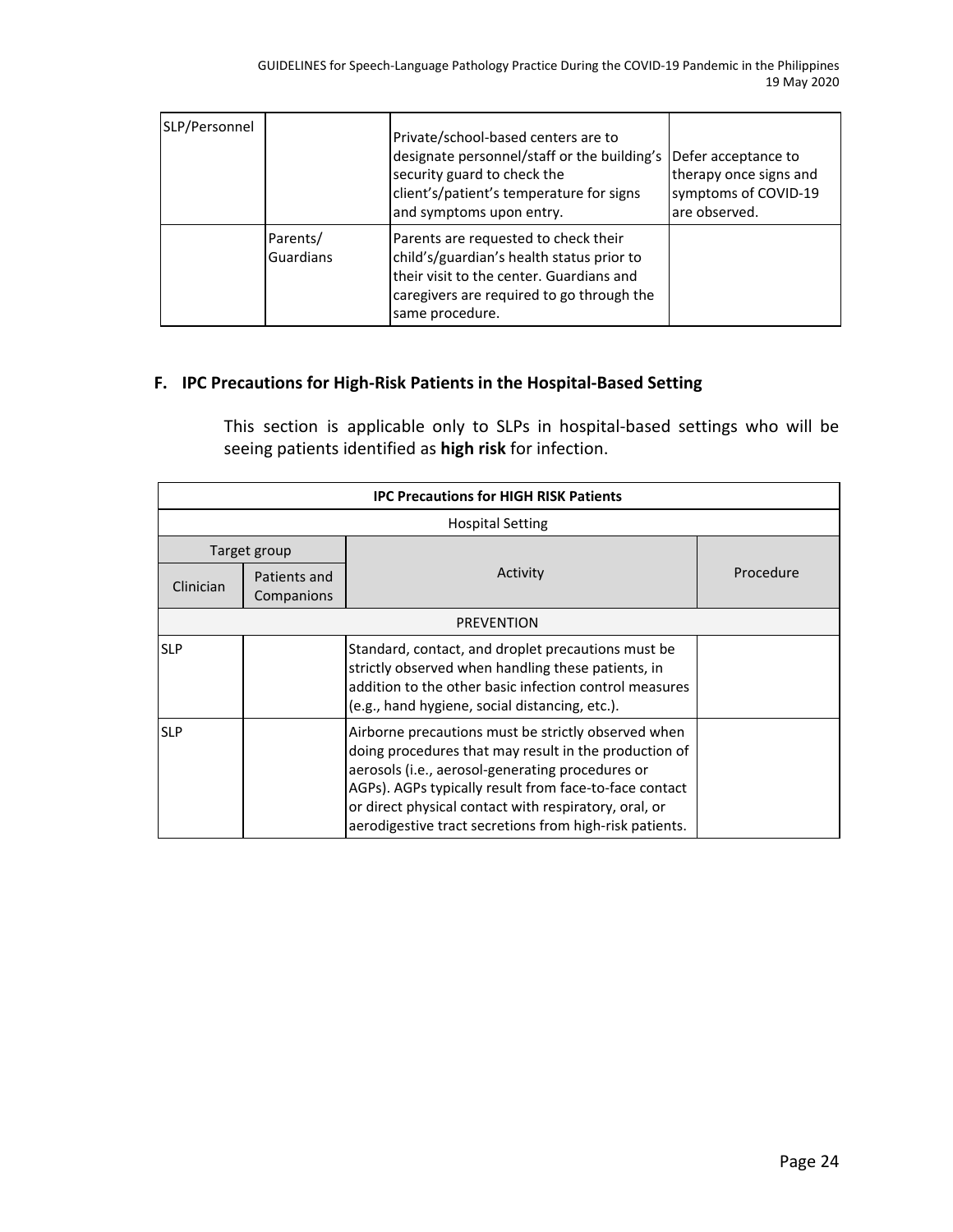| <b>SLP</b> | Avoid or minimize AGPs as much as possible to reduce<br>potential aerosolization of SARS-CoV-2. Some AGPs<br>that may be relevant for SLPs working in hospitals<br>include the following:<br>1) tracheostomy care (e.g., speaking valve trials,<br>etc.)<br>2) laryngectomy care and management (e.g., open<br>stoma inspection, voice prosthesis<br>fitting/replacement)<br>3) suctioning of oral or tracheal secretions<br>4) induction of volitional or reflexive coughing |                                                                                                                                                                                             |
|------------|-------------------------------------------------------------------------------------------------------------------------------------------------------------------------------------------------------------------------------------------------------------------------------------------------------------------------------------------------------------------------------------------------------------------------------------------------------------------------------|---------------------------------------------------------------------------------------------------------------------------------------------------------------------------------------------|
|            | during dysphagia assessments <sup>60</sup> or oral-motor<br>examination<br>5) high-intensity voice production <sup>61</sup><br>6) cardiopulmonary resuscitation (CPR)<br>7) flexible endoscopic evaluation of swallowing<br>(FEES)<br>8) videofluoroscopic swallowing studies (VFSS)<br>9) swallowing rehabilitation or oral-motor exercises<br>that involves cough training<br>10) swallowing or communication assessment for                                                |                                                                                                                                                                                             |
|            | COVID patients on non-invasive ventilation (NIV),<br>high-flow nasal oxygen (HFNO)                                                                                                                                                                                                                                                                                                                                                                                            |                                                                                                                                                                                             |
|            | PERSONAL PROTECTIVE EQUIPMENT                                                                                                                                                                                                                                                                                                                                                                                                                                                 |                                                                                                                                                                                             |
| <b>SLP</b> | Provided by the hospital or clinician                                                                                                                                                                                                                                                                                                                                                                                                                                         | (1) clean, non-sterile,<br>disposable gown<br>(2) shoe covers<br>(3) N95 / FFP2 masks<br>or equivalent<br>(4) goggles/<br>protective<br>glasses<br>(5) face shield<br>(6) single-use gloves |
|            | Wear, remove, and replace PPE according to hospital<br>protocol.                                                                                                                                                                                                                                                                                                                                                                                                              |                                                                                                                                                                                             |

## **VI. SCREENING**

## **A. Managing Referrals and Scheduling Sessions**

1. Determine the clinical necessity and urgency of the procedure to be undertaken by consulting with the medical team and reviewing the patient's/client's records. Give priority to cases that may affect the individual's respiratory, nutritional and cognitive status (i.e. acute stroke dysphagia, pneumonia).

<sup>60</sup> RCSLT. (2020). Aerosol generating procedures, dysphagia assessment and COVID-19, 22 April 2020.

<sup>61</sup> Anfinrud P, et al. (2020). *N Eng J Med*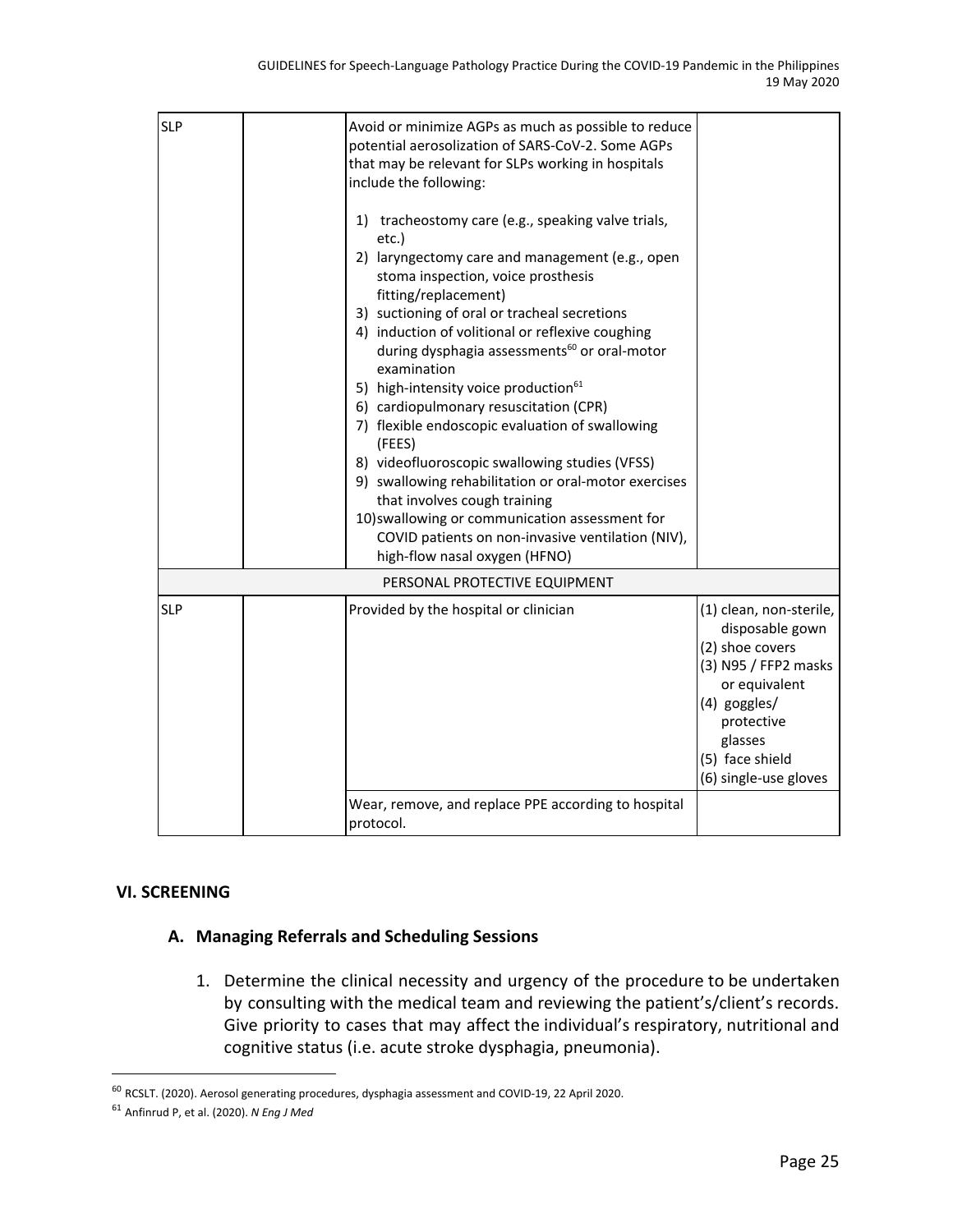- 2. Determine if the procedure can be safely and effectively done through telepractice.
	- a. Assess the client's/patient's eligibility for participating in telepractice (i.e., appropriate level of attention, technical requirements)
	- b. Establish proper informed consent with the patient/family/caregivers regarding the features of this mode of service delivery as well as its benefits and associated risks
	- c. Conduct consultation, intake, initial interview through alternative platforms (i.e., call, video conference, etc)
	- d. Provide instructions through appropriate, accessible and available platforms (e.g., text messaging, call, etc.)
	- e. Assure patient/family/caregivers that quality of service provided is not compromised regardless of the mode of service delivery (e.g., use of evidence - based practice, complete documentation)
- 3. Postpone face-to-face consultations for routine and non-urgent appointments (e.g. chronic speech and language disorders) to limit the chances of infection of patients/clients or healthcare workers in the facility. Length of postponement will depend on prevailing institutional regulations.
- 4. Conduct a screening process for COVID-19 symptoms prior to a scheduled appointment.
	- a. Contact the primary caregivers through text messages or calls and consult with the attending physician and respective medical professionals prior to the consultation.
	- b. Perform symptom screening by phone or text for clients/patients receiving outpatient or home-based services, including their companions, on the day of their scheduled appointment. Refer to the appropriate triaging process when necessary.
		- i. Defer the procedure if the client/patient and/or companion presents COVID-19 symptoms.
		- ii. Advise the client/patient to monitor symptoms for the next two weeks.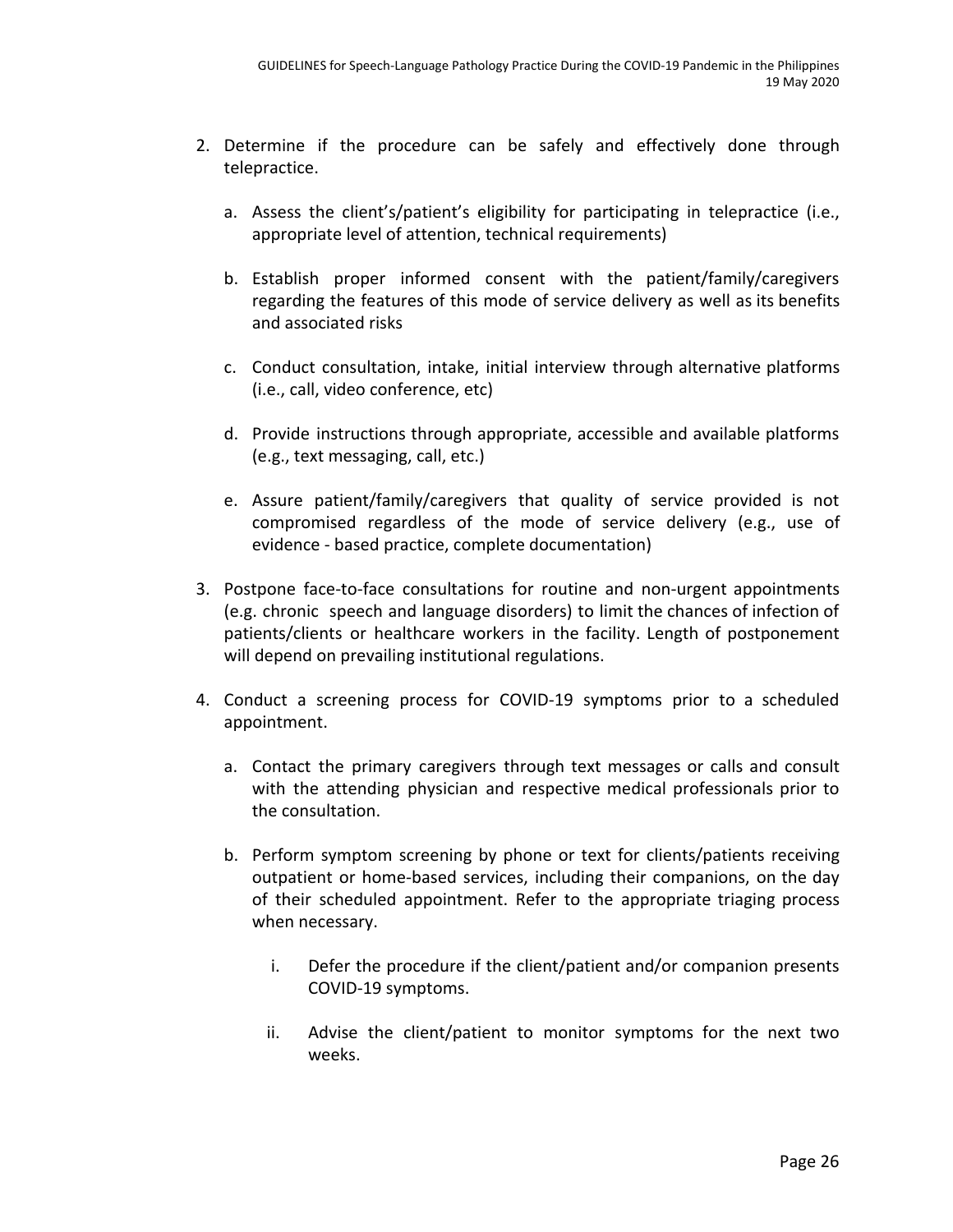- iii. Recommend consultation with a medical professional if symptoms appear to worsen.
- c. A maximum of one (1) companion is allowed per client/patient during the session.
- d. Inform all clients/patients and their families/companions regarding early recognition of symptoms and the standard precautions implemented in the hospital/therapy center to ensure healthcare workers' safety.
- 5. Schedule the client/patient for a consultation once the assessment of the procedures' necessity has been established and an initial screening has been done.
- 6. When seeing clients/patients in person, provide strategies to alleviate his/her potential anxiety towards certain protocols (e.g., explain the rationale for using PPE and for physical distancing, use visual cues or augmentative-alternative communication).
- 7. Schedule sessions such that clients/patients with the same risk classification may be seen under the same time window. As much as possible
	- a. for hospital-based centers: whether in- or out-patients, see low-risk patients first and high-risk patients last.
	- b. for private pediatric centers: defer high-risk patients

## **VII. ASSESSMENT CONSIDERATIONS**

Assessments may be carried out in conventional in-person sessions at the therapy center, in-person by way of home care/home visit, or via telepractice which are conducted virtually in the center or at the clinician's residence and delivered to the client in their residence.

Speech-language pathologists are urged to utilize their expertise and clinical judgment in advising, guiding and informing their clients/patients and their families regarding the benefits and risks of each service delivery mode in order to facilitate decision-making given the present circumstances.

## **A. Specific Guidelines for In-Person Assessments At Hospital-Based Centers and Home Care / Home Visit**

**1. Swallowing Assessment and Voice Assessment**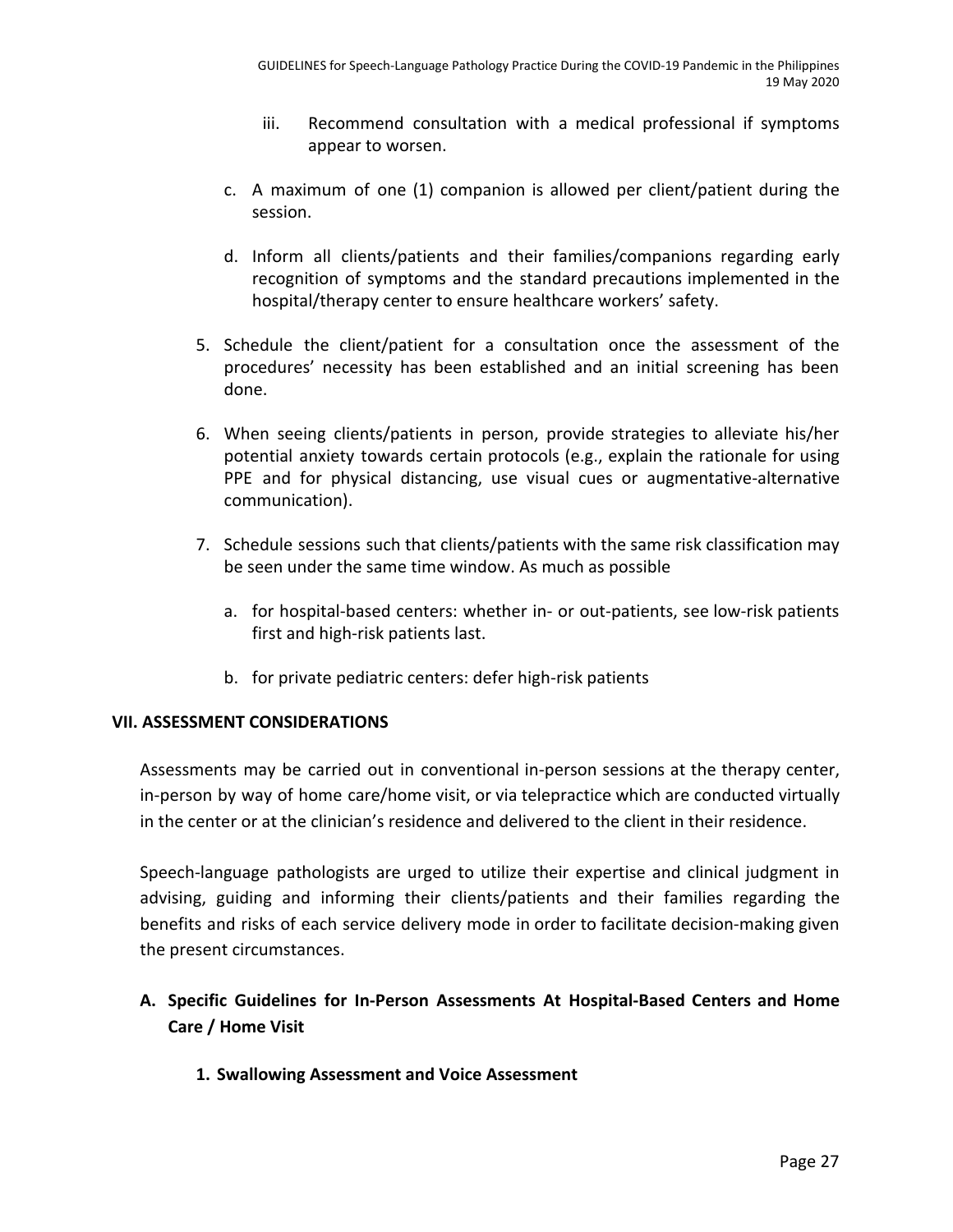- a. General Precautions for Patients Referred for Swallowing and Voice Assessment
	- i. For **high risk** patients: Complete assessment while keeping direct patient contact time to a minimum (maximum of 15 minutes)
	- ii. Assessment is to be done at least within 1 m distance, UNLESS patient is **high risk** *(see item IV and V below)*
	- iii. **only** assess patients who are/have:
		- 1. fully awake
		- 2. conscious
		- 3. stable respiratory status
		- 4. optimal oxygen saturation
		- 5. able to follow instructions
	- iv. The following are the only **URGENT** procedures allowed for clinical assessment:
		- 1. Risk of complication (e.g. malnutrition, pneumonia, etc.)
		- 2. Dysphagia of unknown origin with underlying disease requiring treatment (e.g. tumors, bilateral vocal fold paralysis, etc.)
	- v. Perform the following swallowing assessment procedures upon given clearance by, and in close consultation with AMD, and with the appropriate PPE *(Refer to IPC Precautions for High-Risk Patients):*
		- 1. water swallow test (patient at risk of coughing)
		- 2. intraoral examination (OPM assessment cough reflex/ voluntary cough testing
		- 3. gag reflex testing
		- 4. cervical auscultation
		- 5. phonatory tasks for vocal intensity, pitch, quality
		- 6. perform suctioning procedures
	- vi. Perform assessment procedures upon given clearance by, and in close consultation with AMD, and with the appropriate PPE *(Refer to IPC Precautions for High-Risk Patients)* with clients who manifest difficulties in saliva control or who exhibit distress by yelling/crying.
	- vii. **DO** indirect assessment (i.e., performing assessments without making direct contact with the patient, usually with the help of the nurse or other hospital staff), **NO** direct assessment needed if possible.
	- viii. Use dedicated materials (e.g., food, utensils such measuring cups/ spoon, medicine cups, stethoscope, sphygmomanometer) to avoid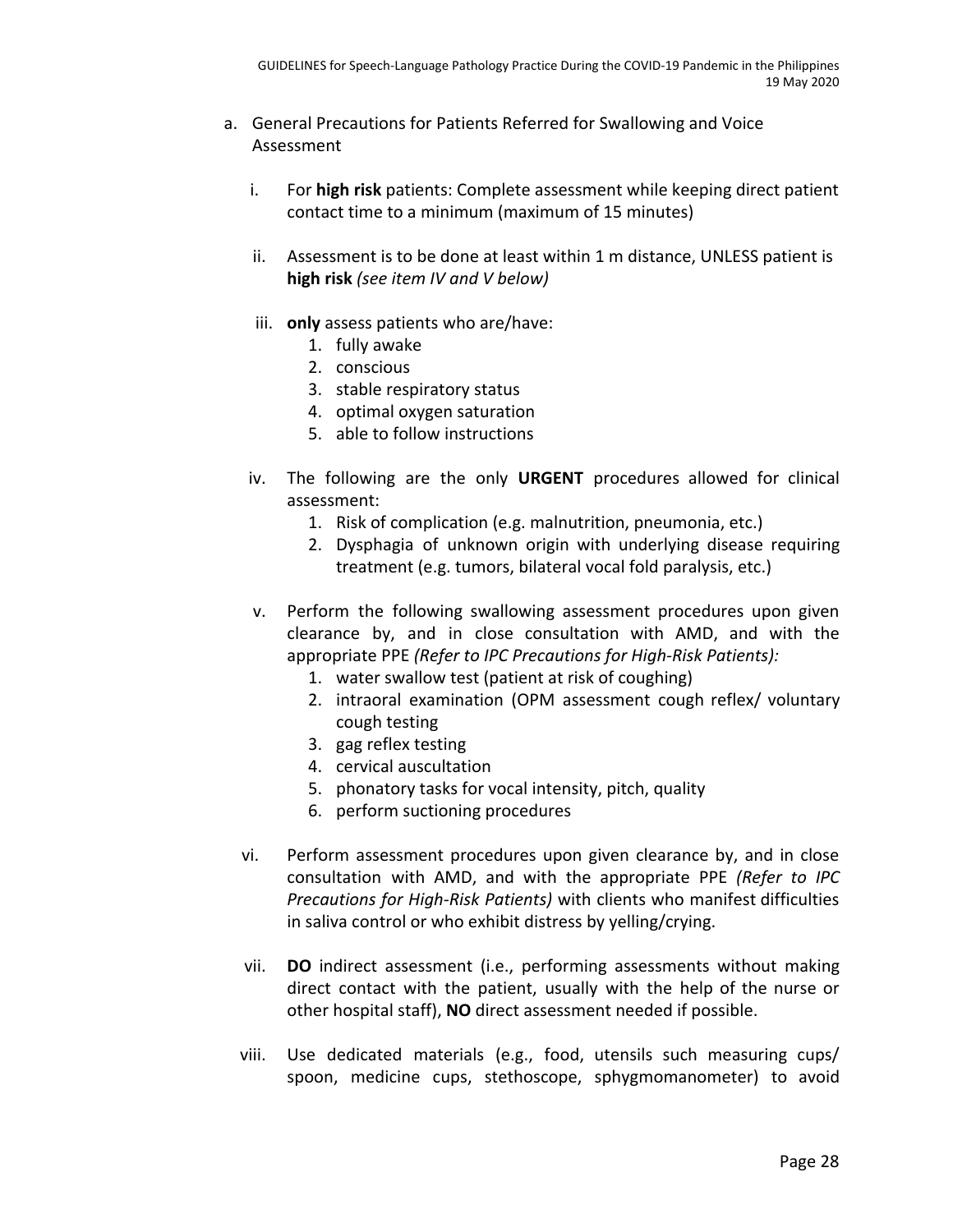sharing between patients. These are to be prepared by the patient's caregiver or family prior to consultation.

- ix. Instrumental assessments are to be avoided as much as possible as they are associated with an increased risk of aerosol production. However, if an instrumental assessment is deemed absolutely necessary to guide the management of the patient's current swallowing and/or voice difficulties, coordinate closely with the referring physician and other members of the multidisciplinary team.
- b. **Droplet Precautions:** Determine if there is an increased risk of droplet emission in the following procedures:
	- i. Consider if the procedure to be undertaken is essential to the management of the patient (e.g. oral-peripheral mechanism examination, dysphagia assessment).
	- ii. Determine the risks that may be involved in conducting oral trials as part of a swallowing assessment (clinical swallowing examination [CSE], videostroboscopic study or videofluoroscopic swallowing study [VFSS]).

## c. **Airborne Precautions**

- i. Avoid any procedures that involve inspecting stoma or managing tracheoesophageal puncture (this includes the use of catheter or voice prosthesis).
- ii. Do not undertake any procedures that also involve inspection or contact with tracheostomy (this includes the pilot balloon (connected to the cuff), tracheal suctioning, inner cannula, above-cuff devices, and/or speaking valves, without the use of appropriate PPE.
- iii. Delay the use of speaking valves and leak speech for clients who are COVID-19 positive, where possible, until over acute infection and the risk of transmission is minimized.

## **B. General Assessment Guidelines for Hospital-Based Centers and Private / School-Based Centers**

1. In-Person Assessment in the Therapy Center

Speech-language pathologists may provide in-person assessment in the therapy center for clients/patients who: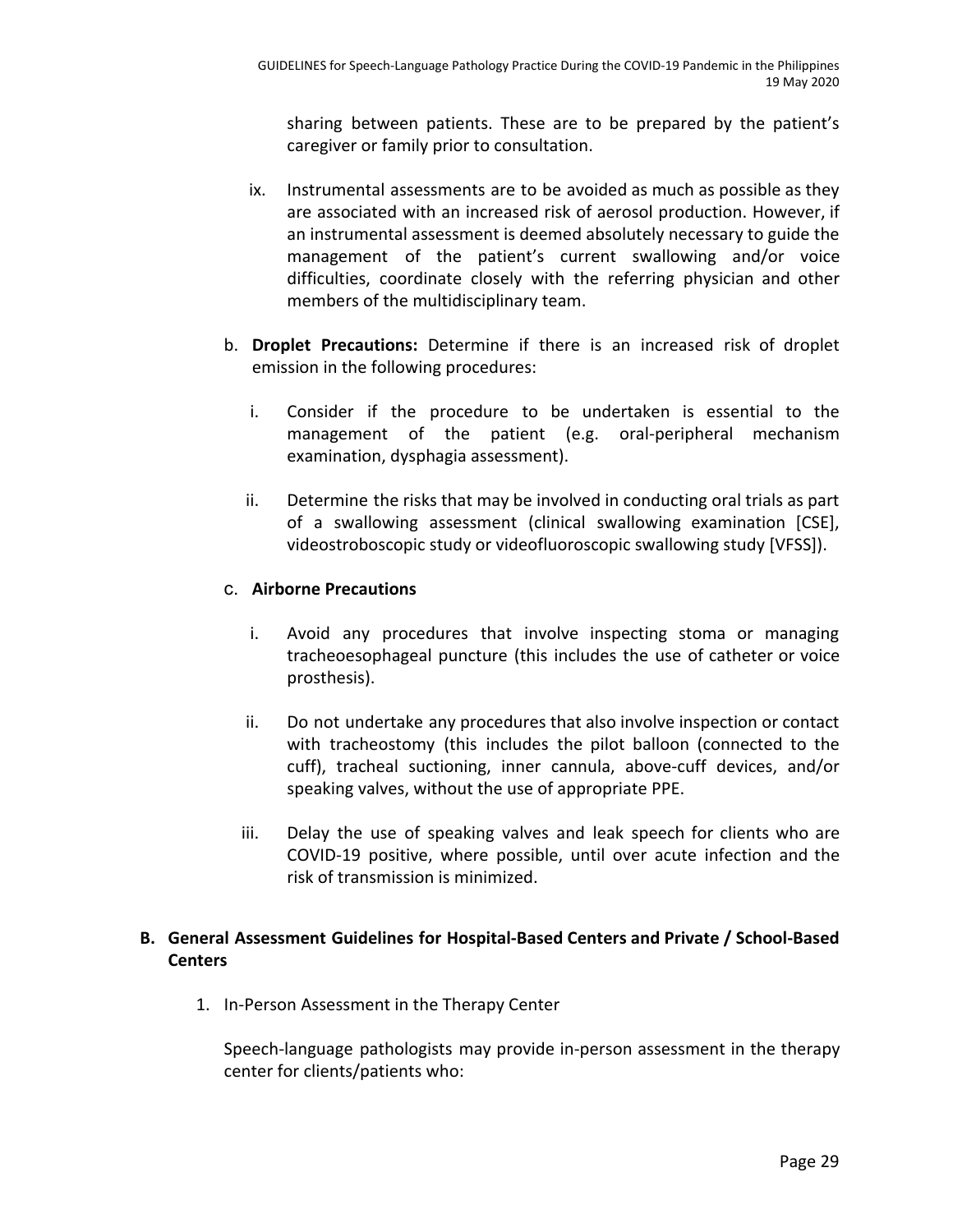- a. Need immediate, medically-necessary and urgent assessment as deemed necessary by his/her medical team
- b. Passed the initial client screening for low-risk infection transmission
- 2. In-Person Assessment through Home Care/Home Visit
	- a. Clients/patients can have the option to avail of communication and/or swallowing assessments through home care/home visit (refer to home care/home visit guidelines).
	- b. Clients/patients who may be considered for this mode of service delivery include those who:
		- i. have acute respiratory illness that place them at high-risk
		- ii. possess a severe medical condition rendering exposure and movement to other settings as a health risk
		- iii. are infants and are deemed too young, hence, vulnerable to exposure
		- iv. are part of the family's decision to remain at home for their safety and are willing to abide by IPC protocols for home care/home visit
- 3. Assessment through Telepractice
	- a. Clients/patients are to be given the option to avail of and access communication and/or swallowing assessments through telepractice (refer to section on **Telepractice Guidelines**). This form of assessment may be carried out through a combination of avenues such as--but are not limited to--the following:
		- i. videoconferencing
		- ii. telephone interview
		- iii. emailing
		- iv. messaging through text messaging/app messaging
		- v. video recording
		- vi. audio recording
	- b. To lessen and--to a certain extent--mitigate infection and spread of the virus, centers are encouraged to explore telepractice assessment as a viable option and carry out most, if not all, of the evaluation procedures online.
	- c. Clients/patients who qualify for this kind of assessment include those who: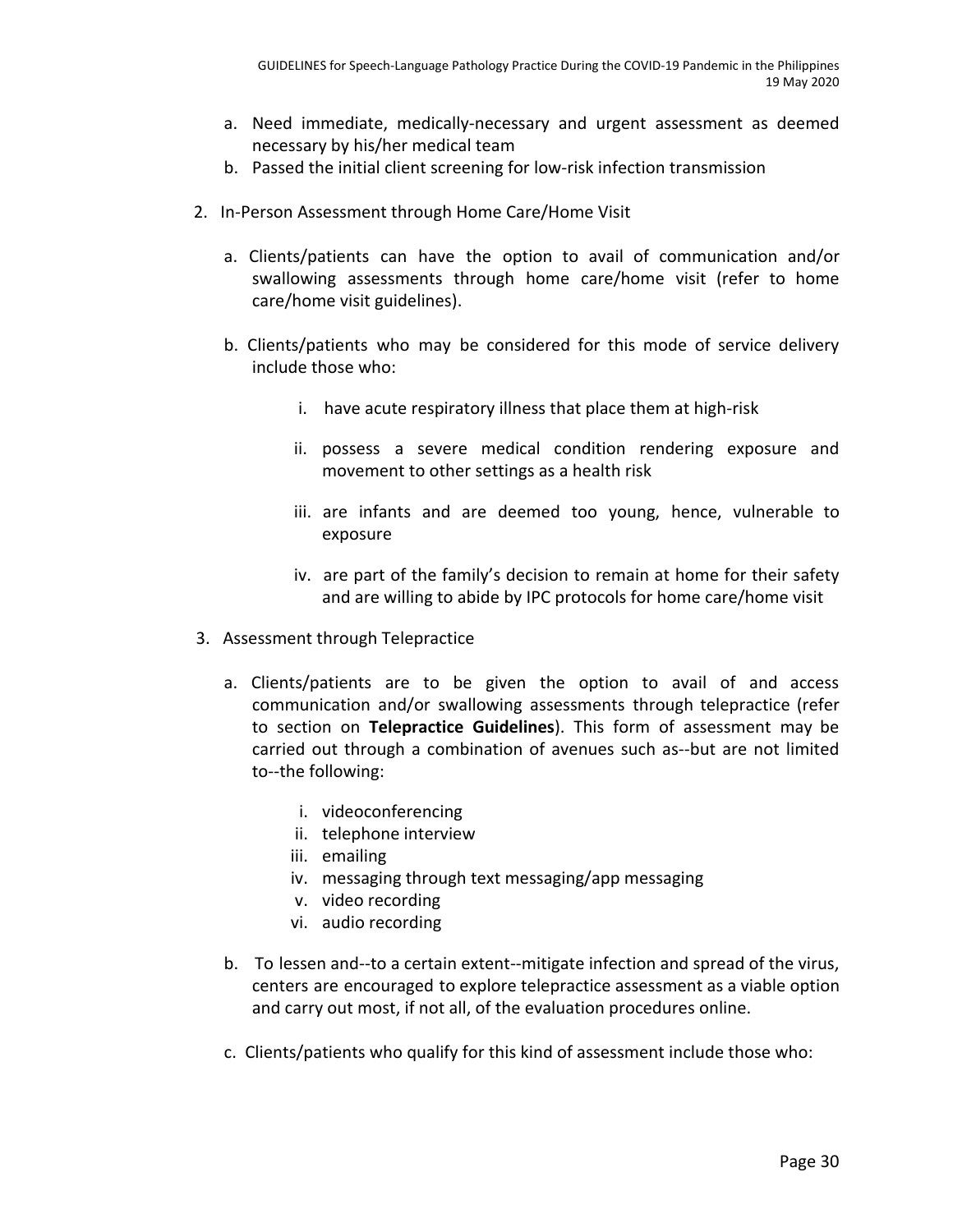- i. have the requisite and adequate testing behavior that make online assessment feasible
- ii. have families who can assist in the evaluation process
- iii. have access to telecommunication in the convenience of their homes
- d. Innovations regarding mode and methods of assessment for telepractice are encouraged and necessary given the current situation.
- 4. Combination of Assessments
	- a. Cognizant of the different variables that are at play in the therapeutic setting, hospital-based centers and private therapy centers may opt for a combination of services whilst still aiming for prevention and mitigation. A client/patient, for example, can be evaluated through telepractice and via in-person (whether in the center or at home). Accommodations can be enforced such as implementing as many evaluation procedures (e.g. case history, assessing communication functions through video files of the client) via telepractice so that less time will be spent on completing the assessment in-person.
	- b. Combining in-person assessment in the center and at home is strongly discouraged as this further increases possibility and range of infection.
- 5. Conduct of Assessment
	- a. Avoid or delay aerosol-generating procedures like direct oral motor function assessment, bedside dysphagia assessment, instrumental swallowing evaluations, cough reflex testing, gag reflex testing, laryngectomy care and management, tracheostomy care and management, assessment of clients needing ventilators/high flow nasal oxygen/respiratory support via nasal cannula, and assessment of clients with poor saliva control and/or under distress unless doing so will put the client's health and well - being at great risk.
	- b. If oral peripheral mechanism assessment is necessary and urgent, alternative means instead of direct contact oral assessment is recommended (i.e. videotaping the client's skills or letting the caregiver/guardian carrying out parts of the assessment with direct supervision from the SLP).
	- c. If swallowing assessment is necessary and urgent, alternative means instead of direct contact oral assessment is recommended (i.e. videotaping the client's skills or letting the caregiver/guardian carry out selected parts of the assessment with direct supervision of the SLP). These alternative means are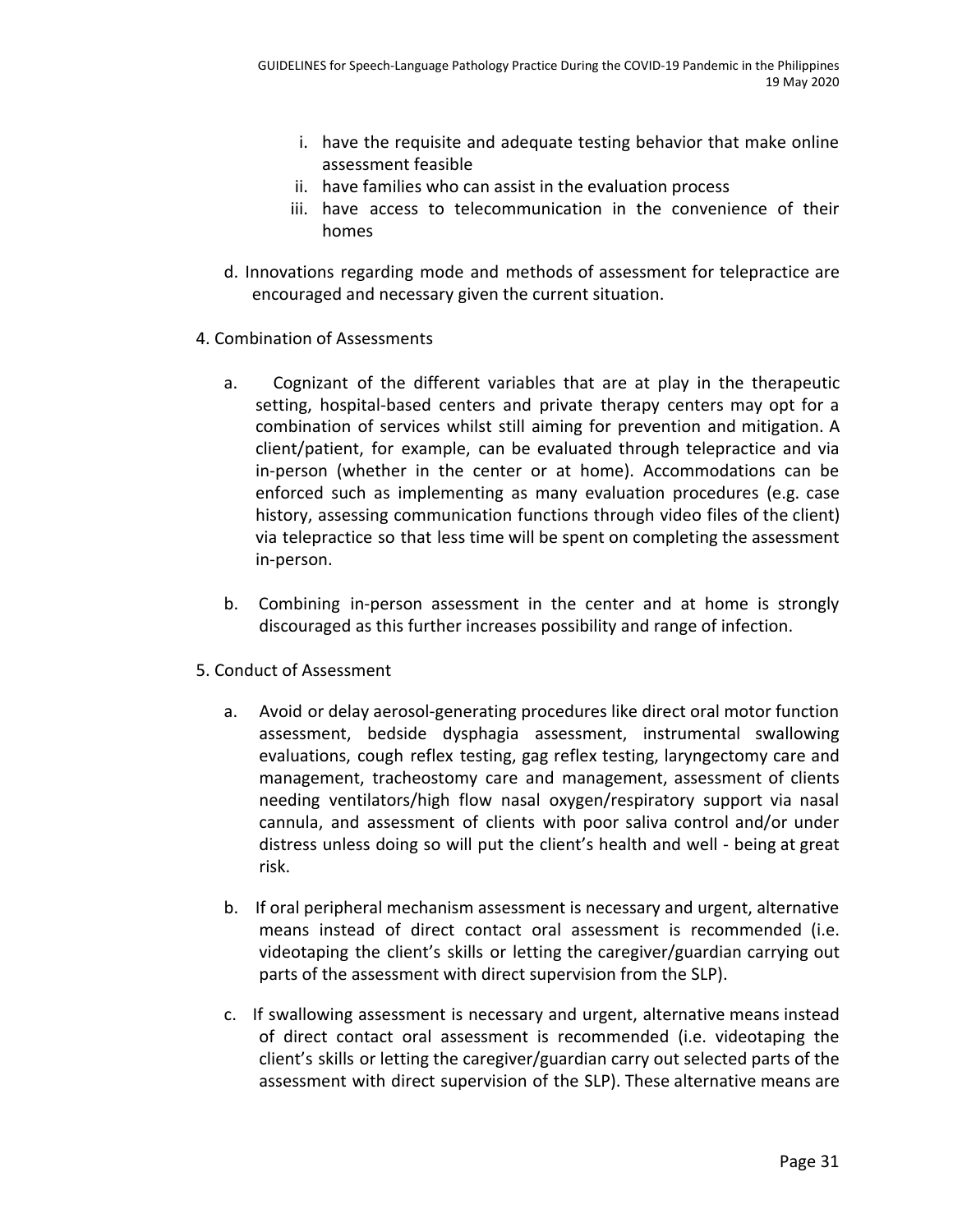to be approached with much prudence and caution, though, given the sensitive nature of this kind of assessment.

- d. Complete in-person assessment in 1 session and within an hour (or less). Continuing assessments or scheduling succeeding sessions is strongly discouraged.
- e. Disseminate assessment results and recommendations as well as reports via email, video conferencing or calls, ensuring the data privacy of the patient and clinician.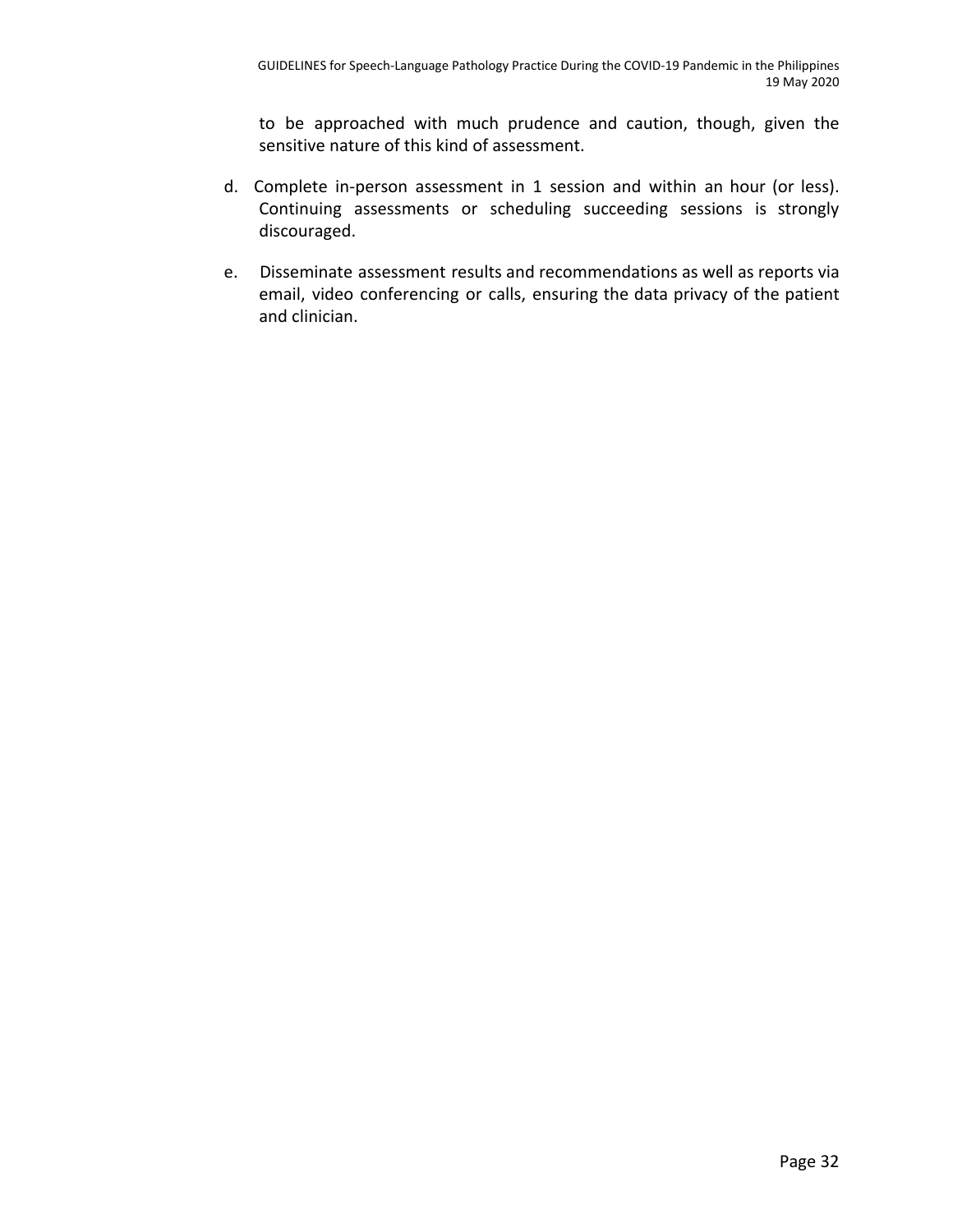## **VIII. TREATMENT CONSIDERATIONS**

## **A. Treatment Procedures In Hospital-Based Centers and Home Visit**

## **1. Swallowing**

- a. Non-COVID case:
	- i. Continue with previously recommended treatments, with main goals being:
		- 1. to restore to optimal nutritional status
		- 2. to establish safe nutritional status
		- 3. to improve quality of life
- b. Confirmed/Suspected/Probable case:
	- i. Telepractice is recommended if the patient is eligible.
		- 1. Provide recorded videos of exercises via tablet or other applicable devices.
		- 2. Ask clients/patients to do a return demo via synchronous or asynchronous means (recorded video).
		- 3. Provide copy of the procedure-specific treatment program to address identified concerns.
	- ii. Utilize AAC (i.e. communication boards, visual representations) to bridge gaps in communication between clients/patients and clinicians. Consider cognitive, motor and linguistic status, as well as the willingness of patients to use such means.
		- 1. Introduce appropriate means to clients/patients with compromised speech (i.e. on NGT, with oral-motor problems).
		- 2. Use when providing directions/explanations to improve clarity and efficiency (such as when affected by the worn PPE).
	- iii. May do compensatory strategies such as:
		- 1. Postural adjustments/ techniques
		- 2. 80-90 degrees inclination on the upper back. **Avoid** head-neck extension.
		- 3. Chin-tuck maneuver, if applicable
		- 4. Texture/ consistency modifications (IDDSI 3, 4, 5)
		- 5. Temperature modifications
		- 6. Environmental adjustments/ modification
	- iv. May do rehabilitative strategies that **DO NOT** generate aerosol production
	- v. **AVOID** maneuvers/ strategies that require any the following: 1. cough training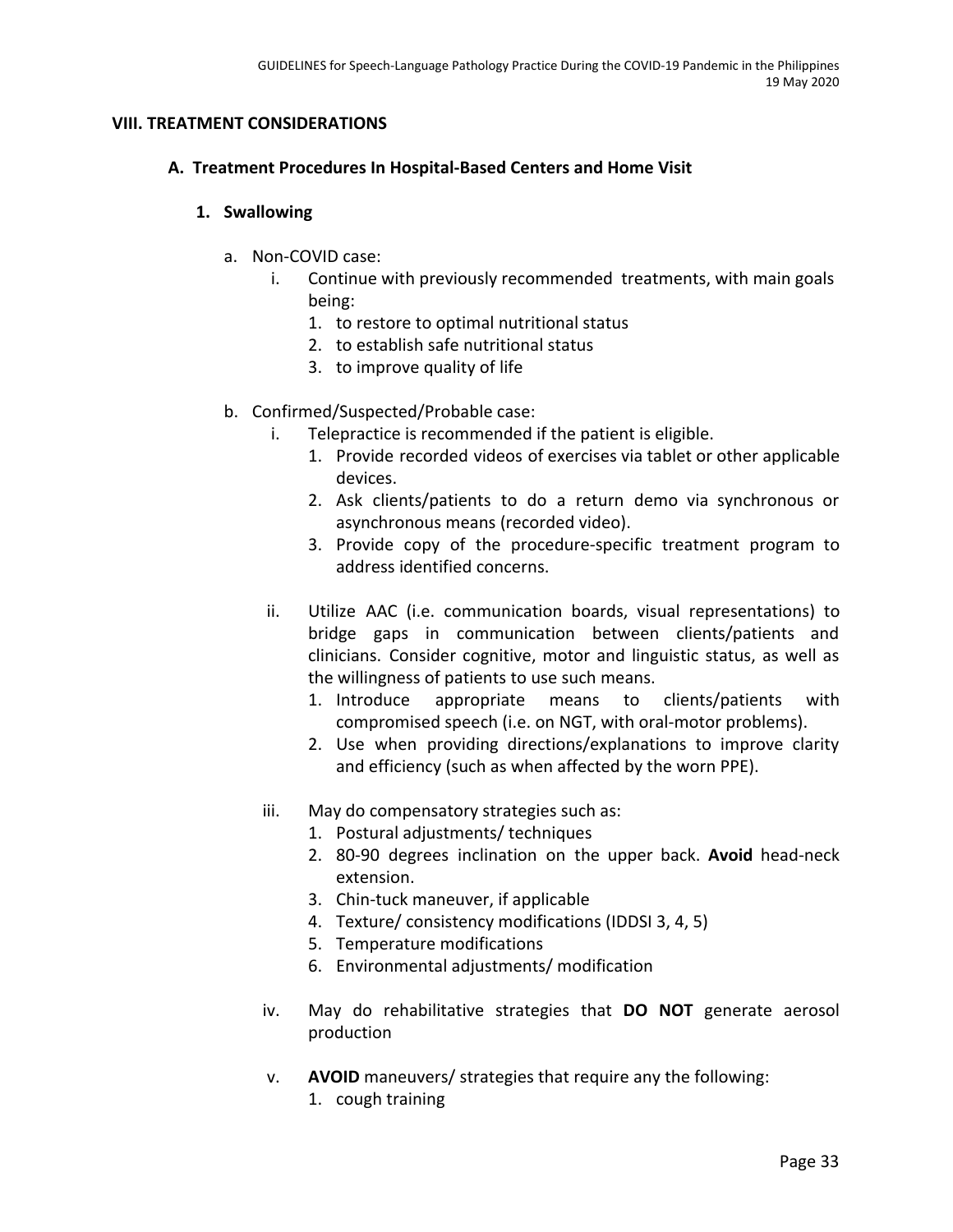- 2. expiratory muscle strength training
- 3. vocal adduction exercises
- 4. supraglottic and super-supraglottic swallow maneuver
- vi. **AVOID** the following:
	- 1. Neuromuscular electrical stimulation (NMES)
	- 2. Thermal-tactile stimulation
	- 3. Oral care by healthcare professional, **SELF-CARE** instructions are to be provided
- vii. Recommend **DEFERRAL** of PEG tube insertion.
- viii. Consider **NGT feeding**. DO NOT mix oral and NGT feeding to minimize risk of aspiration.
	- ix. Defer oral trials with cough training, unless instructed by and in close consultation with AMD.
	- x. Limit oral trials to observation on **IDDSI 3, 4, 5 ONLY**

#### **2. Language and Communication Disorders**

- a. Non-COVID case:
	- i. Continue with previously recommended treatments, with main goals being to optimize speech, language, cognitive-communication skills
	- ii. Telepractice as an option is encouraged, especially among clients who are candidates for this mode of service delivery.
- b. Confirmed/Suspected/Probable case:
	- i. Telepractice is HIGHLY recommended.
		- 1. Ascertain that actual start of teletherapy is preceded by training the client's/patient's caregiver to be a facilitator who will be present with the client/patient at all teletherapy sessions.
		- 2. Provide recorded video of exercises via tablet or other applicable devices.
		- 3. With the facilitator's help, ask the client/patient to do a return demo via synchronous or asynchronous means (recorded video).
		- 4. Provide copies of procedure-specific treatment programs.
	- ii. For in-person sessions, maintain at least 1 meter distance from the client/patient during in-person sessions.
	- iii. Sit/stand beside the patient rather than across from the patient and maintain a safe distance.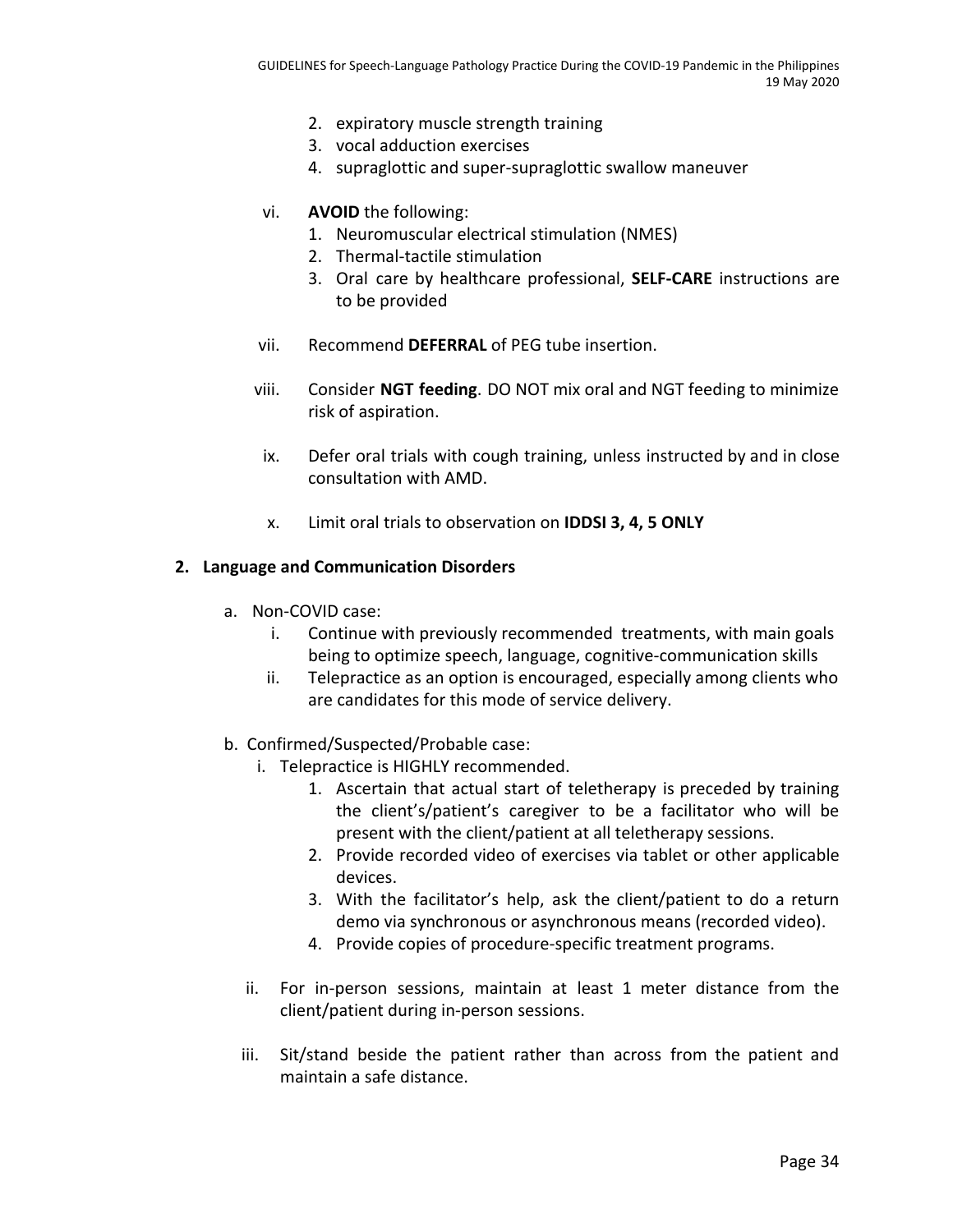- iv. Allot specific equipment and materials for the sole use of the client/patient. Dispose, replace, and disinfect as necessary (see IPC Precautions).
- v. A caregiver may accompany the patient during therapy only when deemed clinically necessary. Only one caregiver may accompany the patient during the session. Physical distancing measures are to be followed during session observations. Clinicians in hospital-based centers are advised to start and end sessions promptly, and minimize waiting times typically associated with chart-writing and verbal feedback. It is recommended that feedback be given via phone calls / electronic messaging, and documentation be done towards the end of the workday to minimize contamination by way of paper and writing instruments. Homevisit SLPs may utilize electronic documentation in lieu of notebooks.

## **3. Voice Disorders**

a. Non-COVID case:

Continue with typical treatments employing appropriate infection control procedures before, during and after the treatment sessions. Previously recommended treatments may continue, with main goals being:

- i. to restore voice to a functional level necessary for verbal communication
- ii. to facilitate the uptake of good vocal behaviors
- iii. to improve communication quality of life
- b. Confirmed/Suspected/Probable case:
	- i. Telepractice is recommended if the patient is eligible.
		- 1. provide recorded videos of exercises via tablet or other applicable devices.
		- 2. ask patients to do a return demo via synchronous or asynchronous means (recorded video).
		- 3. provide copy of the procedure-specific treatment program to address identified concerns.
	- ii. Utilize AAC (i.e. communication boards, visual representations) to bridge gaps in communication between patients and clinicians. Consider cognitive, motor and linguistic status, as well as the willingness of patients to use such means.
		- 1. Introduce appropriate means to patients with compromised speech intelligibility (i.e. with neurological conditions)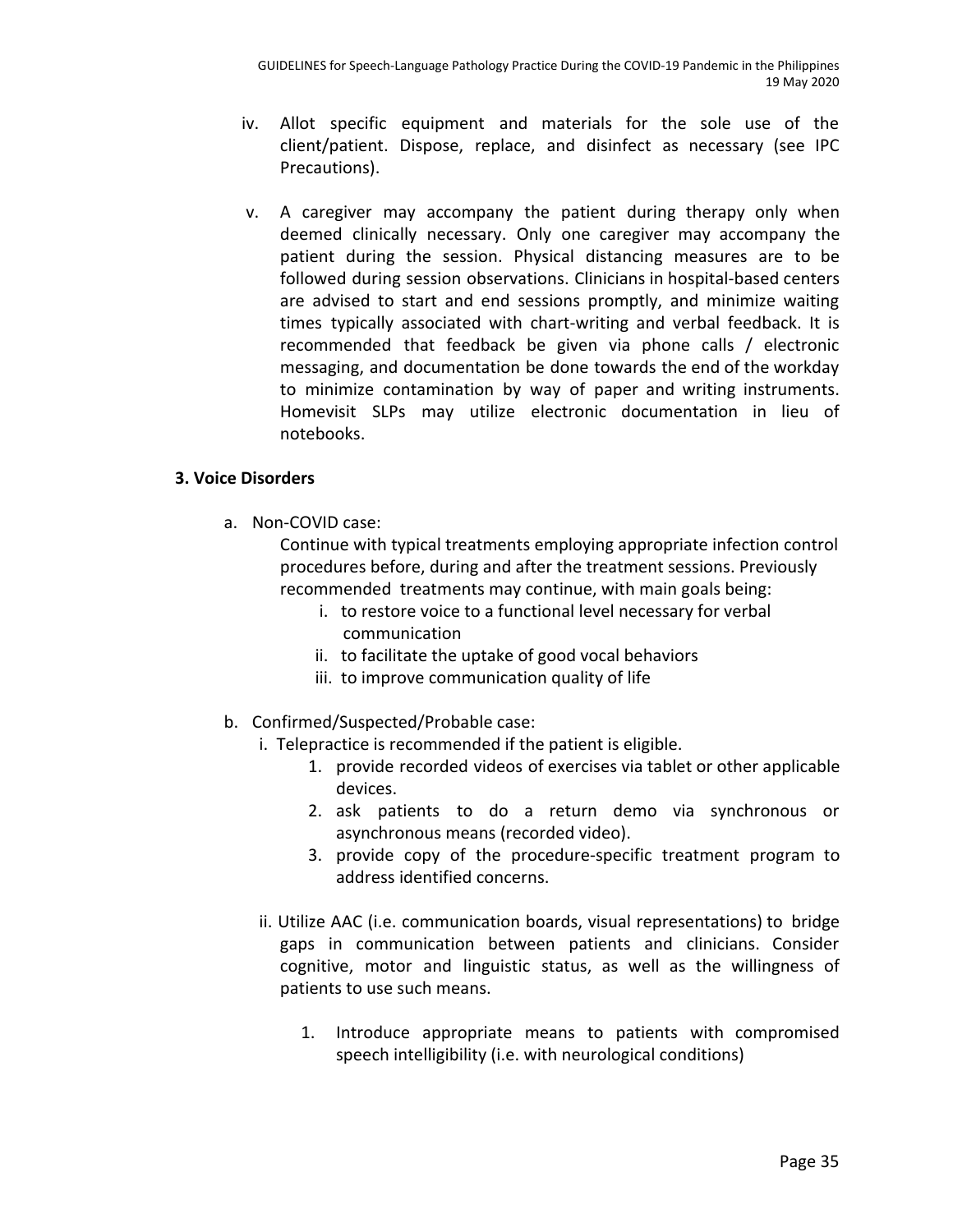- Use when providing directions/explanations to improve clarity and efficiency (such as when affected by the worn PPE)
- May do rehabilitative strategies that **DO NOT** generate aerosol production such as use of confidential voice, resonant voice that does not require increased vocal intensity
- 2. Avoid treatment tasks that will result to possible aerosol generation
	- prolonged phonation tasks
	- voice amplification
	- isometric exercises
	- phonation and breathing exercises
	- tasks that require singing, changing voice pitch
- iii. For alaryngeal patients, consider deferring the use of mechanical devices such as pneumatic aids, electronic aids (neck aids such as electrolarynx, oral aids, etc.)
- iv. For tracheostomy patients, consider deferring the use of tracheoesophageal speech exercises and phonation trials unless given clearance by referring physician and with appropriate PPE (Refer to IPC Precautions for High-Risk Patients).

## **4. Oral Motor Disorders**

- a. Continue with typical treatments employing appropriate infection control procedures before, during and after treatment sessions. Should hands-on, tactile kinesthetic input is needed, wear single-gloves, face mask and face shield or goggles during in-person sessions.
- b. If possible, consider telepractice as a means of service delivery to minimize risks of transmission and infection.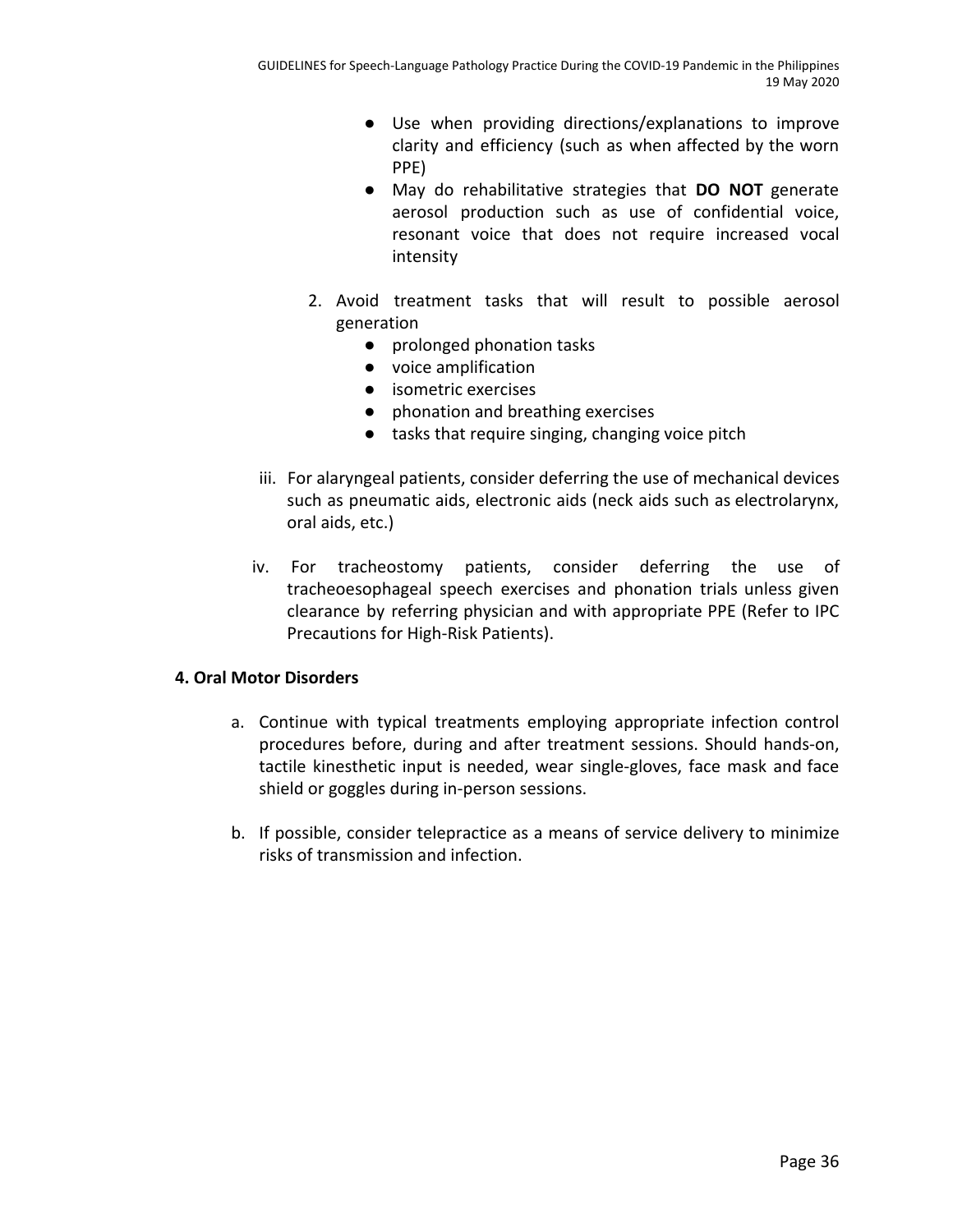#### **IX. DEFERMENT AND POSTPONEMENT OF ASSESSMENT AND TREATMENT**

- 1. Defer or postpone assessment/treatment through telepractice due to problems with access to telecommunication and/or technical difficulties caused by equipment failure, power outage, service provider outage.
- 2. Defer or postpone in-person sessions if the client/patient, his/her immediate family, and/or primary caregiver, companion/housemate present COVID-19 symptoms. In such instances, the family is advised to monitor symptoms for the next two (2) weeks. Recommendation to consult with a medical professional should likewise be proffered.
- 3. Defer in-person sessions for the following reasons:
	- a. False declaration of the client's/patient's, guardians' and housemates' medical and travel history
	- b. Absence of necessary PPE (in the center or at home)
	- c. Client/patient presents behaviors like yelling, crying, hitting, and/or poor saliva control that increase risk for infection by way of droplets
	- d. SLP exhibits COVID-19 symptoms or had tested positive but is asymptomatic
	- e. Center has been compromised due to a COVID-19 case
	- f. Non-compliance of the center to safety guidelines provided by the DTI-DOLE
- 4. Notify the family regarding the decision and the reason/s behind the decisions made. Proper coordination regarding the next steps specific to rescheduling are to be done.
- 5. Monitor and track deferred clients/patients. Once they have been cleared via symptom screening, then they can finally be scheduled for the preferred service/s.

## **X. DOCUMENTATION**

- 1. Make a complete written record of all procedures undertaken during the session. Enumerate infection control protocol procedures completed, modifications or variations done (if any) during the session, the outcomes noted and any adverse events within the session.
- 2. Feedback to caregivers may be done through text messaging or calls, email, and/or video calls after completing out-patient sessions to reduce contact. Ensure the data privacy of the client/patient depending on the existing institution protocol.
- 3. Include recommendations for the conduct of the next treatment sessions (e.g. change of mode of service delivery, environmental modification).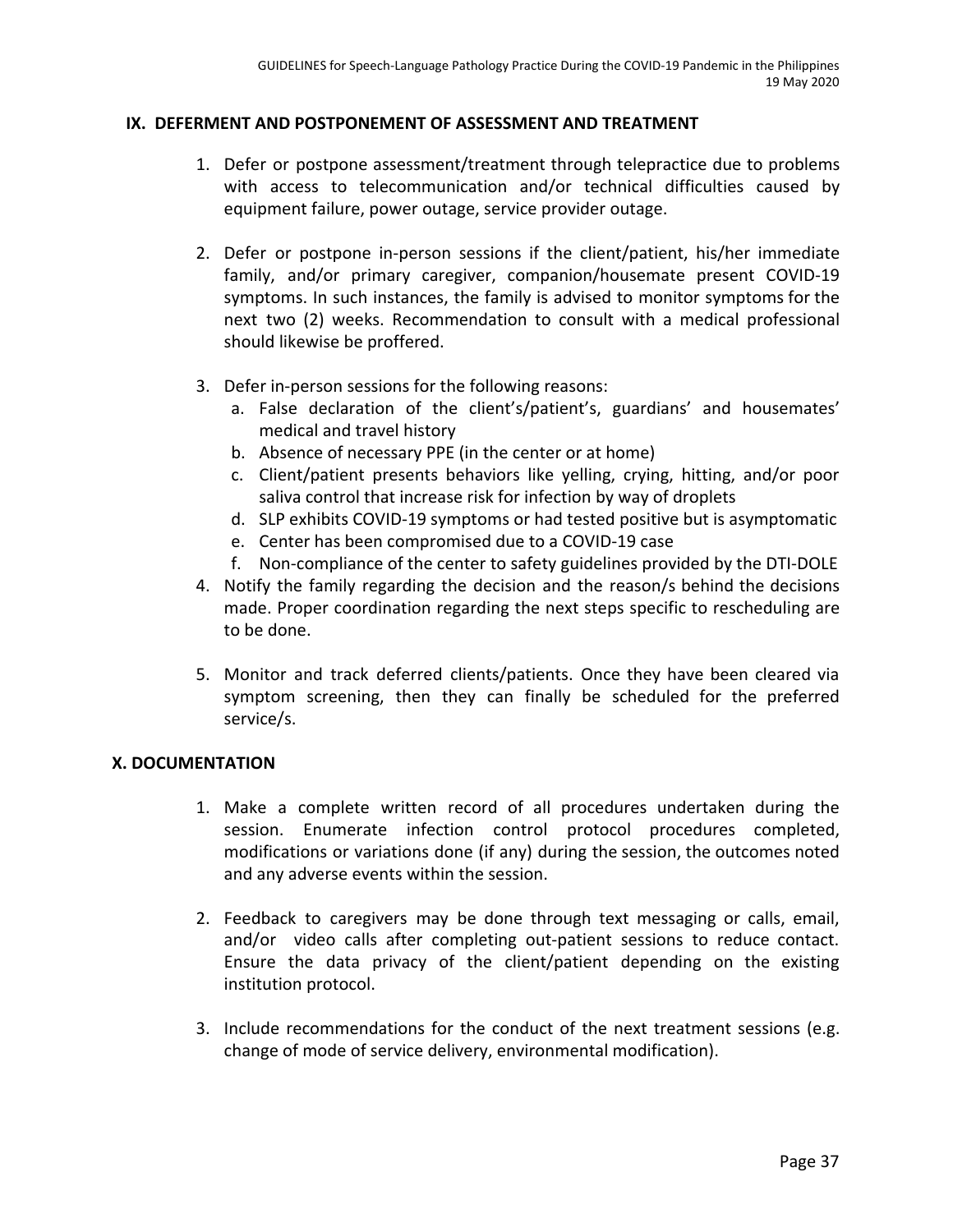- 4. Specify modifications done during the session as part of the risk management approach to COVID-19 pandemic.
- 5. Disseminate electronic medical records such as clinical abstract, referral forms, assessment reports via email, video conferencing or calls, ensuring the data privacy of the patient and depending on the existing institution protocol.

#### **XI. TELEPRACTICE**

On April 07, 2020, the Department of Health and National Privacy Commission have released a draft version of the "Guidelines on the Use of Telemedicine in COVID-19 Response", which enables the health care providers to communicate with their clients/patients who are at home and provide telehealth services through communication technologies.<sup>62</sup> Telemedicine aims to deliver healthcare services through online or mobile platforms and concurrently reduce the risk of patient traffic in health facilities, implement community quarantine, and guarantee efficient and safe use of telecommunications technology except for patients with severe conditions, have emergency cases, or have COVID-19 related issues that require face-to-face assessment and immediate treatment. The implementation of telemedicine should adhere to the principles of ethics, legal standards, and guiding principles of human rights as dictated by the Philippine law and other relevant international standards and policies.<sup>63</sup>

The American Speech-Language-Hearing Association adopted the term *telepractice* instead of the frequently used telemedicine or telehealth to avoid misperception that these services are used only in health care services. $64$  Teleaudiology, telespeech, and speech teletherapy are terms used by others to pertain to telepractice as well. The service delivery of speech-language pathologists are included in the broader generic term telerehabilitation (American Telemedicine Association, 2010).<sup>65</sup>

Telepractice is seen as a critical response to the ongoing public health emergency by staying relevant to the practice and ensuring the patients and their families access to the services. In compliance with the Department of Health's (2020) guidelines, PASP recommends that outcome measures of telepractice are to be equivalent to or if not better than in-person services. There are various types of telepractice that the clinician may use in providing services. *Synchronous telepractice,* also referred to as client interactive, is done by utilising audio-visual means in order to simulate in-person sessions done in the clinic or hospital setup. *Asynchronous telepractice*, also described as store-and-forward, is conducted through the use of images or data that are captured and

<sup>&</sup>lt;sup>62</sup>Department of Health—National Privacy Commission (DOH-NPC) (2020) Guidelines on the Use of Telemedicine in COVID-19 Response. *63 Ibid.*

<sup>&</sup>lt;sup>64</sup>American Speech-Language Hearing Association. Telepractice: An Overview. (n.d.).

*<sup>65</sup> Ibid.*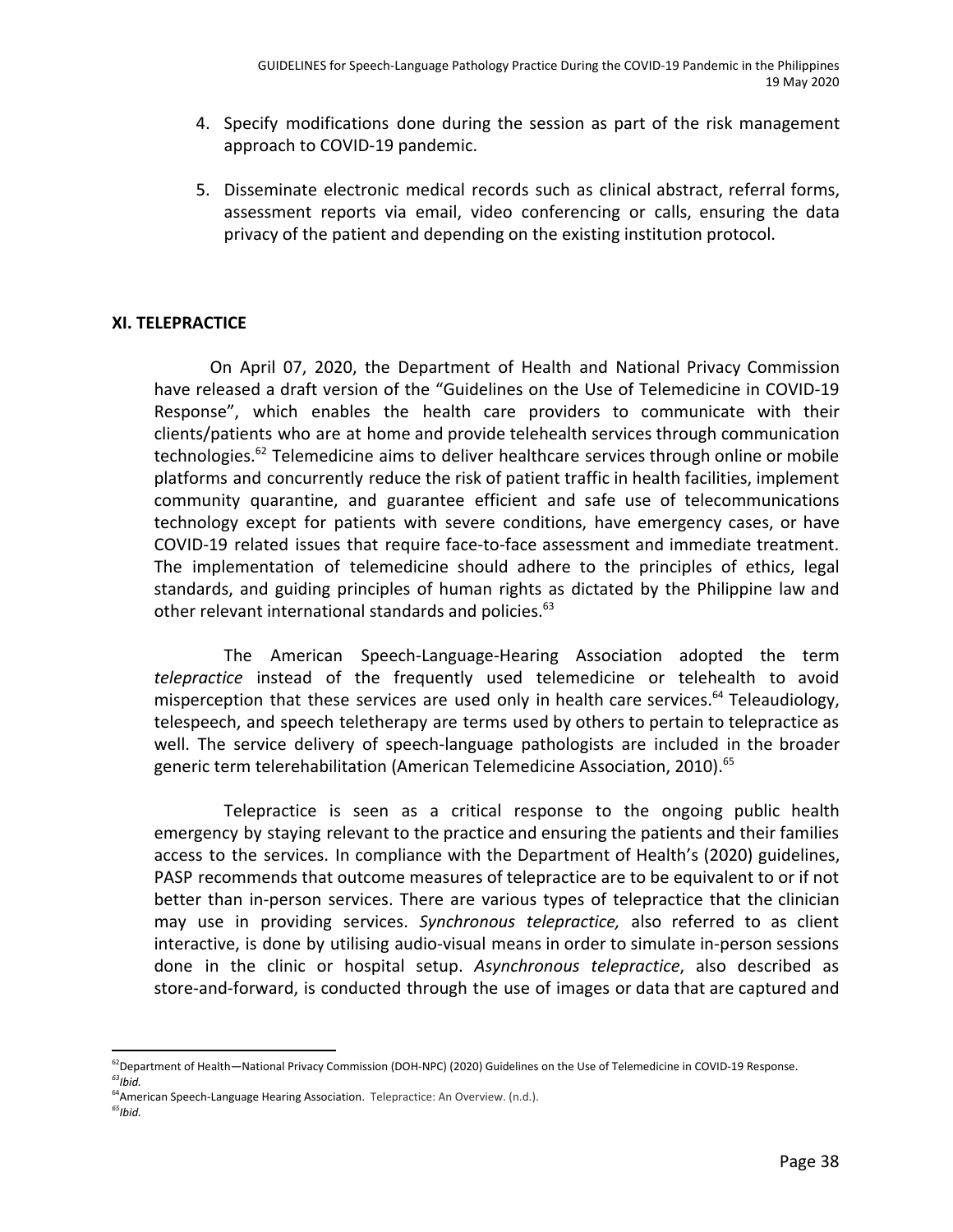transmitted for viewing or interpretation by a clinician. Examples include transmission of voice clips, audiologic testing results, or outcomes of independent client practice.<sup>66</sup>

The clinician evaluates a client's qualification for telepractice by looking at the following factors:

- a. availability of devices and internet connection in the client's working environment
- b. baseline technical skills of client and/or family to operate and access the device
- c. environmental barriers and facilitators
- d. speech, language, and communication skills

The clinician trains e-helpers or facilitators, which refer to individual/s assisting the clients during teletherapy sessions (Schlaak, 2018), $67$  on patient handling, data security and confidentiality, technical skills, and communication skills. The clinician is also recommended to collaborate with the family on goals for prioritization before the start of intervention availed through telepractice. Efficiency of telepractice must be evaluated by both parties, the clinician and the family; hence, consistent monitoring of outcomes is to be implemented.

Edwards et al (2012) and Houston (2011) recommended the following conditions, which can benefit from telepractice:

- a. speech and language delays/disorders
- b. articulation and phonological disorders
- c. non-verbal
- d. traumatic brain injury
- e. auditory-verbal therapy/ parent coaching
- f. adult aural rehabilitation
- g. aphasia
- h. fluency disorders
- i. apraxia
- j. dysarthria
- k. voice disorders<sup>68,69</sup>

Just as with regular, in-person sessions, members of PASP are expected to adhere to the Association's Code of Ethics and Standards of Practice even as they utilize telepractice and teletherapy as a mode of service delivery. Informed consent is to be secured from each client. Clinic owners, as well as individual practitioners, should ensure that all data and teleconferencing platforms are secure, and compliant with R.A. 10173, otherwise known as the Data Privacy Act of 2012 ([https://www.privacy.gov.ph/data-privacy-act\)](https://www.privacy.gov.ph/data-privacy-act),<sup>70</sup> Health Insurance Portability and

*<sup>66</sup> Ibid.*

<sup>&</sup>lt;sup>67</sup>Schlaak, H. M. (2018). Professional Competencies for E-helpers: A Telepractice Resource.

<sup>&</sup>lt;sup>68</sup>Edwards, M., Stredler-Brown, A., & Houston, K. T. (2012). Expanding Use of Telepractice in Speech-Language Pathology and Audiology.

<sup>&</sup>lt;sup>69</sup>Houston, K. T. (2011). TeleIntervention: Improving service delivery to young children with hearing loss and their families through telepractice. <sup>70</sup>National Privacy Commission (NPC) Republic Act 10173 – Data Privacy Act of 2012. (2016, July 19).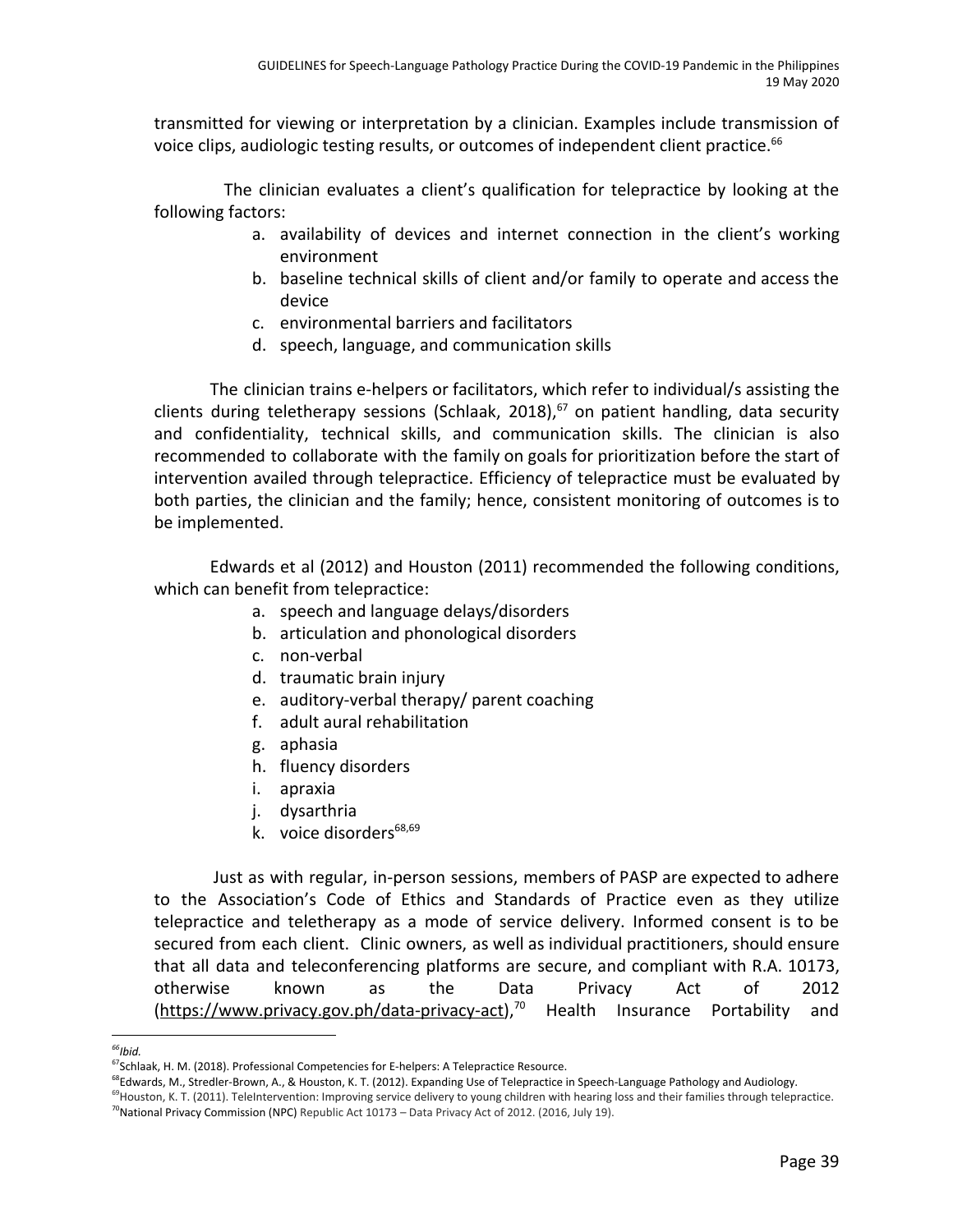Accountability Act (HIPAA), $71$  and Business Associate Agreement (BAA) $72$  for international clients.

\*Clinicians are urged to refer to PASP'S Clinical Practice Guidelines on Telepractice for additional details.

## **XII. Home Visits / Home Care**

## **A. Referral System and Scheduling Sessions**

- 1. Determine the clinical necessity and urgency of home care visit to be undertaken. Give priority to cases that may affect the individual's respiratory, nutritional and cognitive status (e.g. dysphagia, stroke, developmental regression in ASD).
- 2. Conduct consultations if the procedures can be effectively achieved through telerehabilitation.
- 3. Conduct an initial screening which includes--but is not limited to--consultation with the patient's attending physician and other respective medical professionals (e.g. physical therapist, occupational therapist, dietitian, nurses, etc.) and history of possible symptoms suggestive of COVID-19. Refer to the appropriate triaging process when necessary.
- 4. Accomplish and co-sign the necessary and appropriate consent forms between the patient/caregivers and the clinician regarding the expectations and responsibilities of each party regarding the use and/or provision of PPE as well as the observance and implementation of home infection control procedures.
- 5. Provide instructions on the patient's/family's preparations prior to conducting the assessment via appropriate, accessible and available platforms (e.g. text messaging, phone or video calls, etc.).
- 6. Schedule the patient for assessment once the procedures' necessity have been established and an initial screening has been done.
- 7. Schedule session of visits. Ascertain that PPEs are utilized and IPC measures are implemented each time, pre- and post-visit.

<sup>&</sup>lt;sup>71</sup>HHS Office of the Secretary, Office for Civil Rights, & Ocr. (2013, July 26). Summary of the HIPAA Privacy Rule.

<sup>&</sup>lt;sup>72</sup>HHS Office of the Secretary, Office for Civil Rights, & Ocr. (2019, May 24). Business Associates.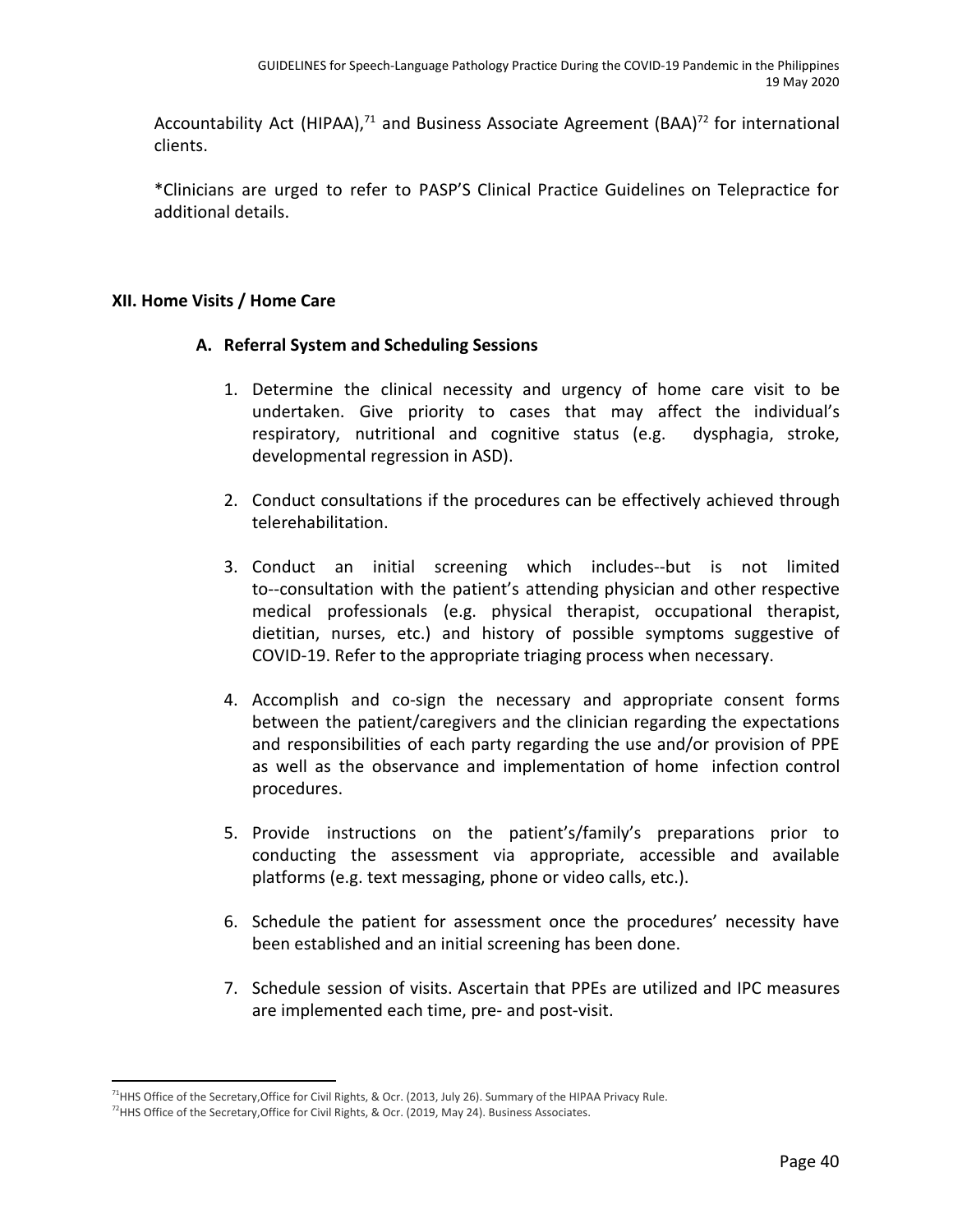8. Defer a patient who is COVID-19 positive or when any member of the household is COVID-19 positive.

## **B. PPE Guidelines**

- 1. Appropriate PPE must be used during AGPs or droplet exposure during face-to-face assessment or treatment management. It is recommended that for infection control purposes, the homevisit patient's family is to provide the PPEs and IPC materials for the clinician's use. Modification in PPE usage may occur as a consequence of limited supplies and availability and resource allocation on the part of the clinician and patient/caregiver. These modifications are acceptable for as long as these do not compromise the safety of neither the clinician nor the patient/caregivers. In scenarios like these, the clinician is expected to exercise prudence in clinical decision-making, prioritizing the safety and welfare of all individuals involved in all sessions.
- 2. If the patient's family is unable to provide the clinician the appropriate PPE and the patient/caregivers still express willingness to avail the services, the SLP is to provide for their own PPEs. A written, signed agreement between the patient/caregiver and clinician must be accomplished. Such written agreements may include--but are not limited to--types of PPE to be used, IPC procedures to be made, the rationale behind their usage, and the possible risks if protocols are not observed.
- 3. Family members and/or caregivers are to use PPEs, engage in physical distancing, and implement IPC measures when interacting with the clinician and client/patient all throughout each homevisit session including home instruction dissemination.
- 4. Pediatric clients are also expected to wear PPEs. As similarly indicated in Section VI, B-3 to B-4, children are not to be forced to wear masks, and the wearing of such is forbidden for infants and toddlers. The clinician however must wear the appropriate PPE and determine ways to acclimatize the client/patient in his/her use of these.
- 5. Utmost care must be given to adults and children who may have cognitive, nutritional, and/or respiratory impairments. Consider special precautions when making them wear masks during AGP procedures.

## **C. Infection Control Procedures**

1. Avoid assessment and treatment tasks that will result in possible aerosol generation (see section on AGPs among High Risk Patients).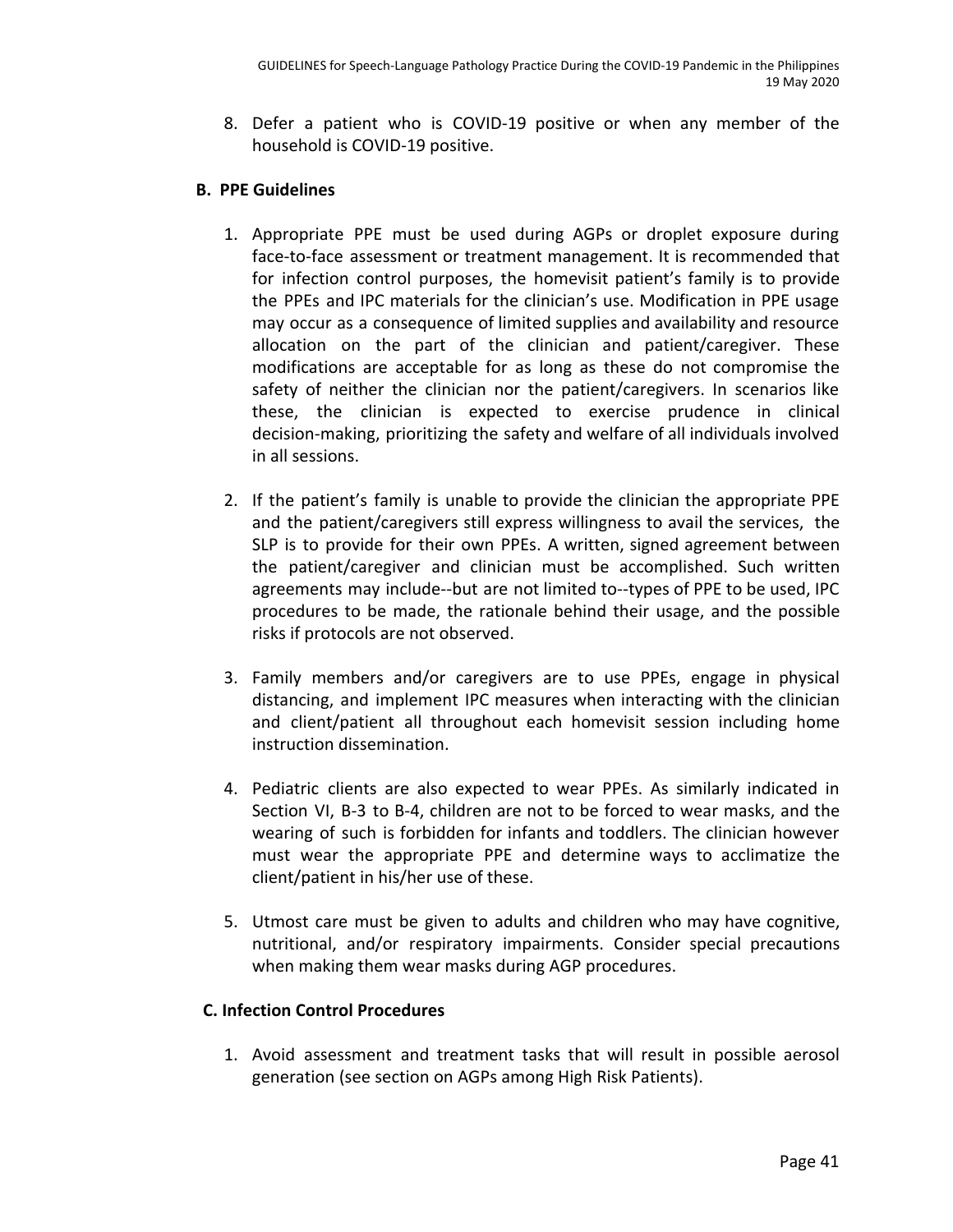- 2. Heightened IPC measures are to be followed by the clinician before and after home visit. Knowledge and training on appropriate procedures reduce the risk of infection transmission to patients and other people. Refer to the IPC measures.
- 3. Prescribed house disinfection and infection control measures must be done at home before and after home visit. These include--but are not limited to--using a foot bath / stomp mat, leaving shoes outside the main door and donning indoor slippers (provided in-house), utilizing the house's restroom for clothes change and/or proper donning/doffing of PPE, implementing thorough hand hygiene procedures, leaving bag outside of patient's room, surface cleaning and disinfection, etc.
- 4. Physical distancing is practiced at all times among individuals that do not require close contact. This is to be modified only when being near the patient is absolutely necessary, on a case-to-case basis.
- 5. Limit the number of caregivers or family members present during the clinical assessment and treatment sessions whenever possible.

## **D. Assessment Considerations (see Section VII)**

## **E. Treatment Considerations (see Section VIII)**

## **F. Home Instructions**

- 1. Synchronous or asynchronous telepractice is highly recommended to cut down frequency of in-person visits.
- 2. Recommendations for the next treatment session, follow-up program, or patient-caregiver education are deemed necessary.

## **G. Documentation (see Section IX)**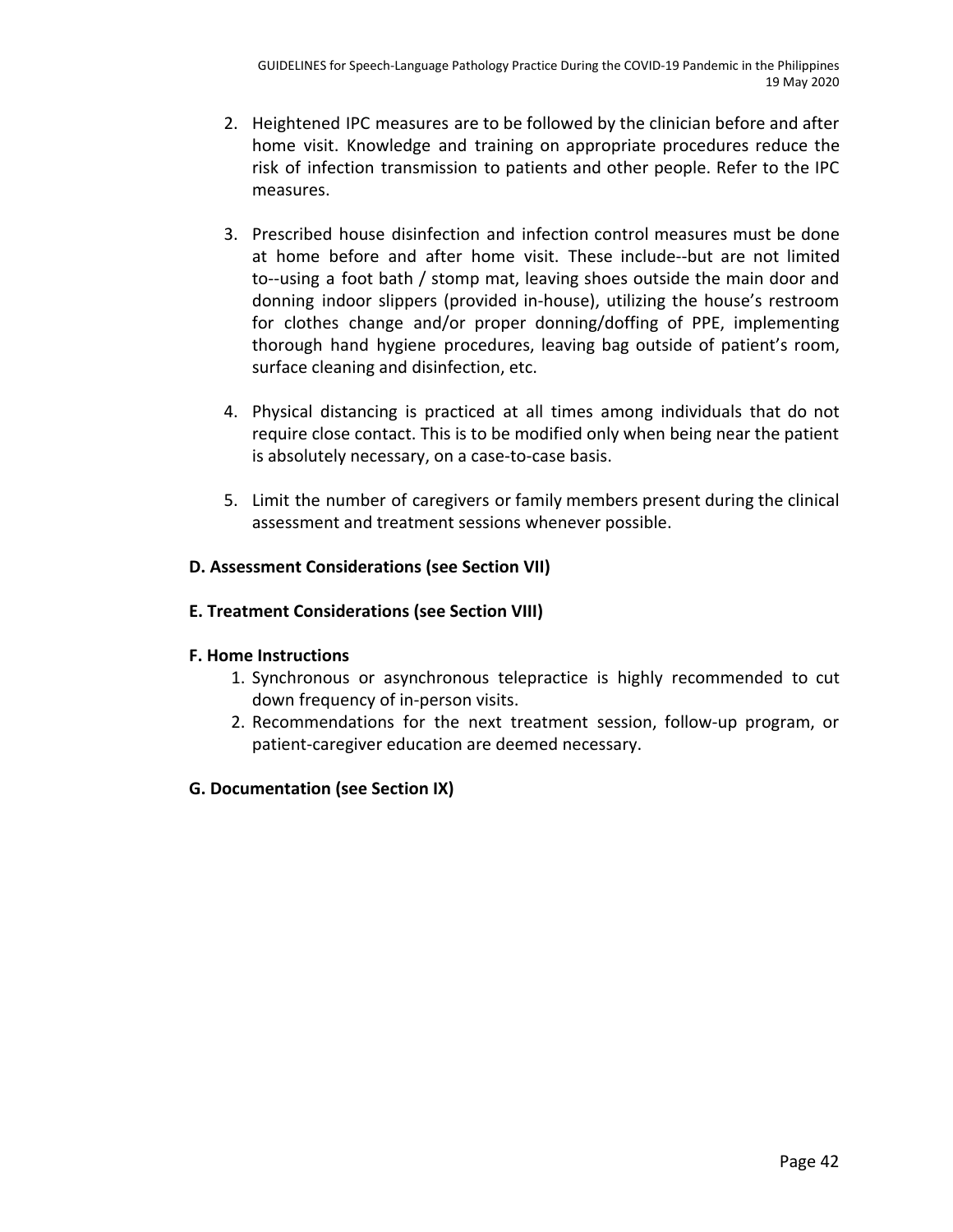#### **XIII. ALGORITHM**

## **A. ALGORITHM OF SERVICES IN HOSPITAL AND HOME CARE SETTINGS DURING THE PANDEMIC**

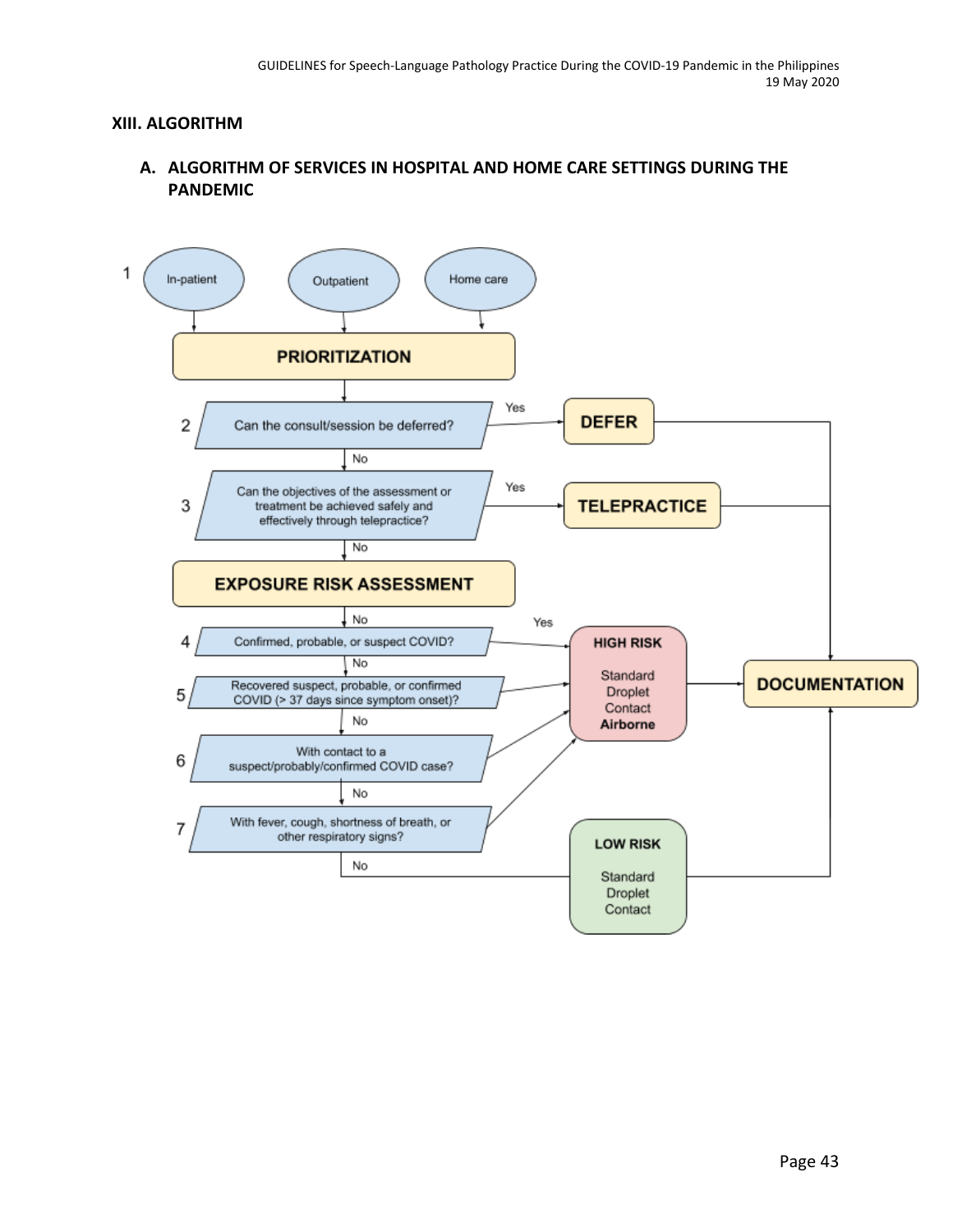## **B. ALGORITHM OF SERVICES IN PRIVATE / SCHOOL-BASED THERAPY CENTERS DURING THE PANDEMIC**

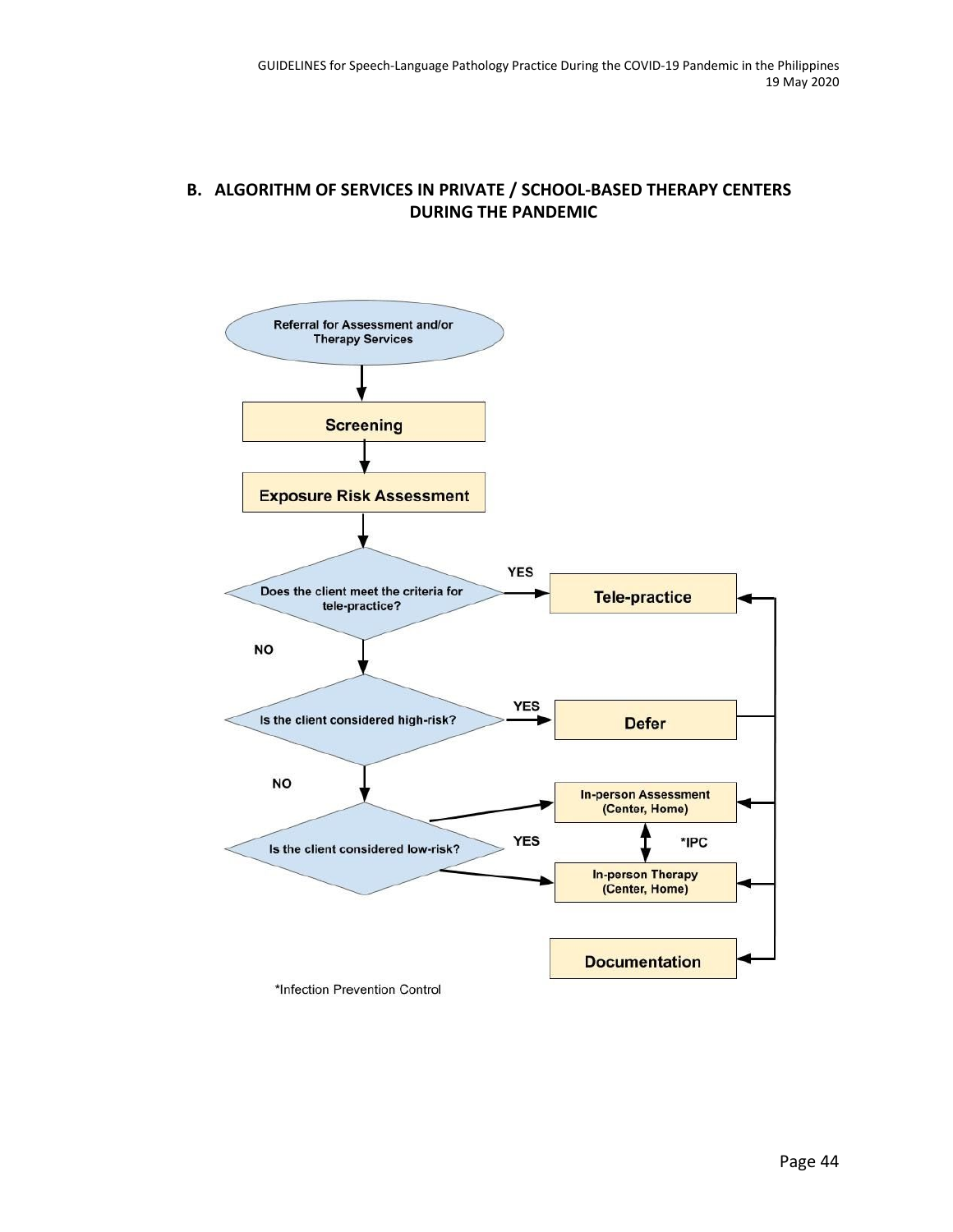#### **XIV. APPENDICES**

## **Infection Prevention and Control Recommendations for SLPs During the COVID-19**

| <b>IPC MEASURES</b>                                                                                                                              | <b>LOW RISK</b><br>(non-COVID OR recovered COVID-cases)<br><b>Standard + Contact + Droplet</b> |
|--------------------------------------------------------------------------------------------------------------------------------------------------|------------------------------------------------------------------------------------------------|
| <b>Basic Precautions</b><br><b>Physical distancing</b><br>Cough etiquette<br>Do NOT touch face<br>Wash hands 20 sec<br>5 Moments of Hand Hygiene | 1 <sub>m</sub><br>shutterstock.com + 479771000                                                 |
| <b>PPE Required</b><br>Surgical mask / (clear<br>window type mask)<br>Goggles/protective glasses<br>OR face shield<br>Single-use gloves          |                                                                                                |

| <b>IPC MEASURES</b>                                                                                                                        | <b>HIGH RISK</b><br>(suspect, probable, confirmed COVID cases)<br><b>Standard + Contact + Droplet + Airborne</b> |  |  |
|--------------------------------------------------------------------------------------------------------------------------------------------|------------------------------------------------------------------------------------------------------------------|--|--|
| <b>Basic Precautions</b><br>Physical distancing<br>Cough etiquette<br>Do NOT touch face<br>Wash hands 20 sec<br>5 Moments of Hand Hygiene  | 1 <sub>m</sub><br>shutterstock.com + 479771008                                                                   |  |  |
| <b>PPE Required</b><br>Disposable gown<br>Shoe covers<br>N95 / FFP2 mask<br>Goggles/protective glasses<br>Face shield<br>Single-use gloves |                                                                                                                  |  |  |

#### **IMPORTANT REMINDERS**

- 1. PPE must be changed between use and for each different client.
- 2. Dispose single-use PPE in a waste bin with a lid and wash your hands thoroughly.
- 3. Anything single-use cannot be reused or sterilized!
- 4. Do a seal check for N95 masks. Remove facial hair to ensure a tight seal.
- 5. Do NOT touch your eyes, nose or mouth with gloves or bare hands until proper hand hygiene has been performed.
- 6. Assess exposure risk before and after each client/patient interaction. If exposure risk is high, or if you start developing symptoms, stop client/patient care, and seek medical care ASAP.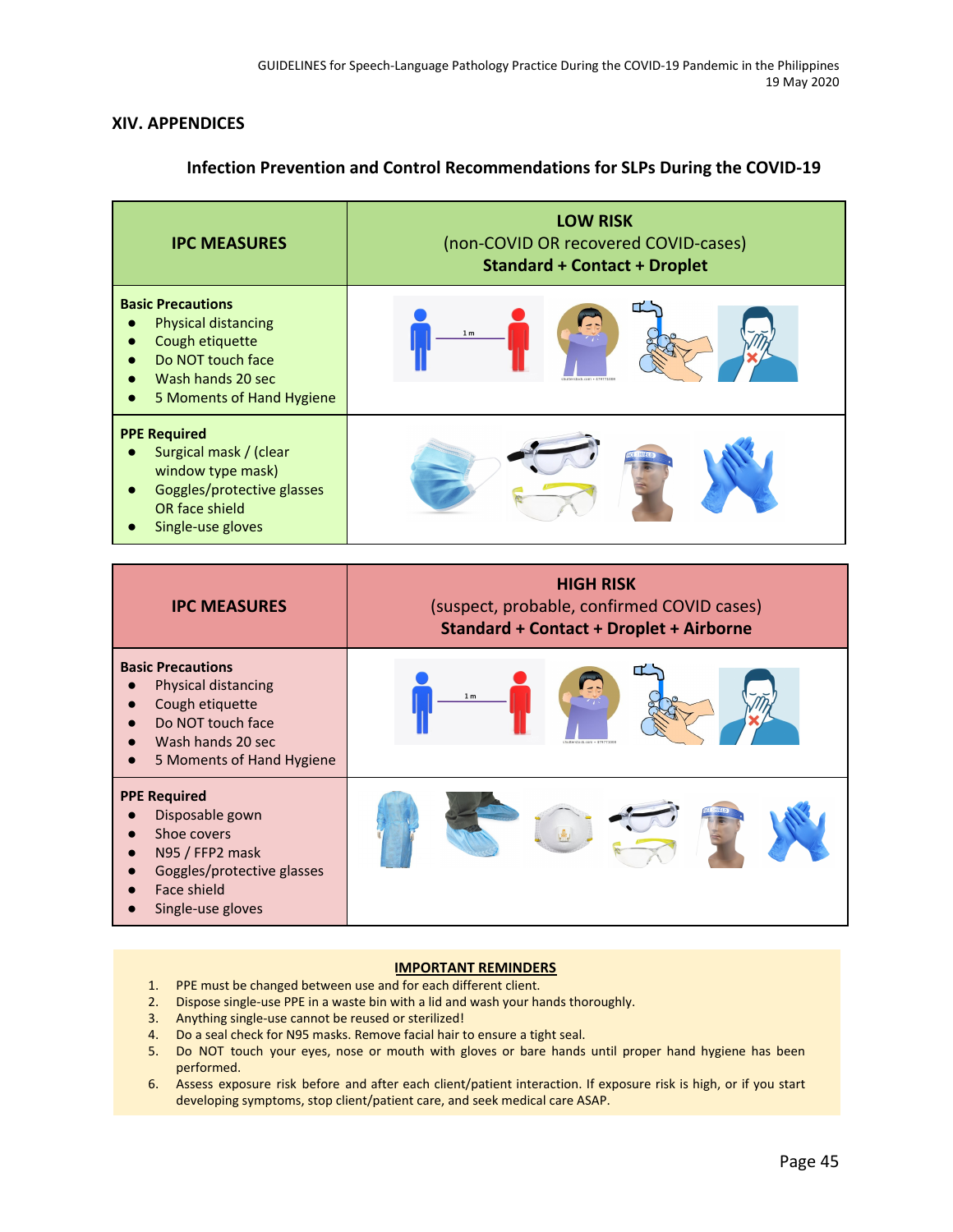#### **PRIVATE CENTERS (ENGLISH VERSION)**

#### **HEALTH CONDITION DECLARATION FORM**

Pursuant to Republic Act 11332, you are required to provide truthful information about your health condition and possible exposure.

#### **Dear Parents/Guardians,**

To ensure both our safety during and after assessment or therapy of your child in our clinic. Kindly check (/) the appropriate boxes below.

| <b>QUESTIONS</b>                                                                                                                                                                                                                                 |  | <b>NO</b> |
|--------------------------------------------------------------------------------------------------------------------------------------------------------------------------------------------------------------------------------------------------|--|-----------|
| Do you and/or your child have the following?                                                                                                                                                                                                     |  |           |
| fever? (37.6 C above)                                                                                                                                                                                                                            |  |           |
| sore throat?                                                                                                                                                                                                                                     |  |           |
| is experiencing coughs & colds?                                                                                                                                                                                                                  |  |           |
| shortness of breath or difficulty of breathing?                                                                                                                                                                                                  |  |           |
| experiencing headaches?                                                                                                                                                                                                                          |  |           |
| feel that your body is weak?                                                                                                                                                                                                                     |  |           |
| diarrhea?                                                                                                                                                                                                                                        |  |           |
| Do you and/or your child consult a medical doctor for the above mentioned signs and symptoms?                                                                                                                                                    |  |           |
| Do you and/or your child have a history of travel within 14 days? If yes, where and when and when                                                                                                                                                |  |           |
| Have you and/your child travelled to or live in local areas outside the Philippines where there are reported cases<br>of COVID-19?                                                                                                               |  |           |
| Do you and/or your child have contact or exposure to someone who travelled in areas with local transmission?                                                                                                                                     |  |           |
| Have you and/your child been exposed to a person with a suspected / probable/positive case of COVID-19?                                                                                                                                          |  |           |
| Do you or anyone in the household have any of the above mentioned signs and symptoms or pending COVID-19<br>test results?                                                                                                                        |  |           |
| Do you and/your child have the following conditions: lung disease (including asthma), cardiovascular disease,<br>immunosuppression, severe obesity (body mass index [BMI]240), diabetes, chronic kidney disease on dialysis or<br>liver disease? |  |           |
| (If your answer is yes, kindly encircle the medical condition/s that you and/your child have.)                                                                                                                                                   |  |           |

I hereby certify that the above given information is true, correct and complete. I understand that I will be held criminally liable for failure to give right of information or intentionally providing misinformation.

\_\_\_\_\_\_\_\_\_\_\_\_\_\_\_\_\_\_\_\_\_\_\_\_\_\_\_\_ \_\_\_\_\_\_\_\_\_\_\_\_\_\_\_\_\_\_\_\_\_\_\_\_\_\_\_\_\_\_\_\_\_\_\_\_\_\_\_\_\_\_\_\_\_

Client's Name Parent's/ Guardian's Signature over Printed Name/ Date

*(Adapted from Asian Hospital & Medical Center, Department of Pediatrics)*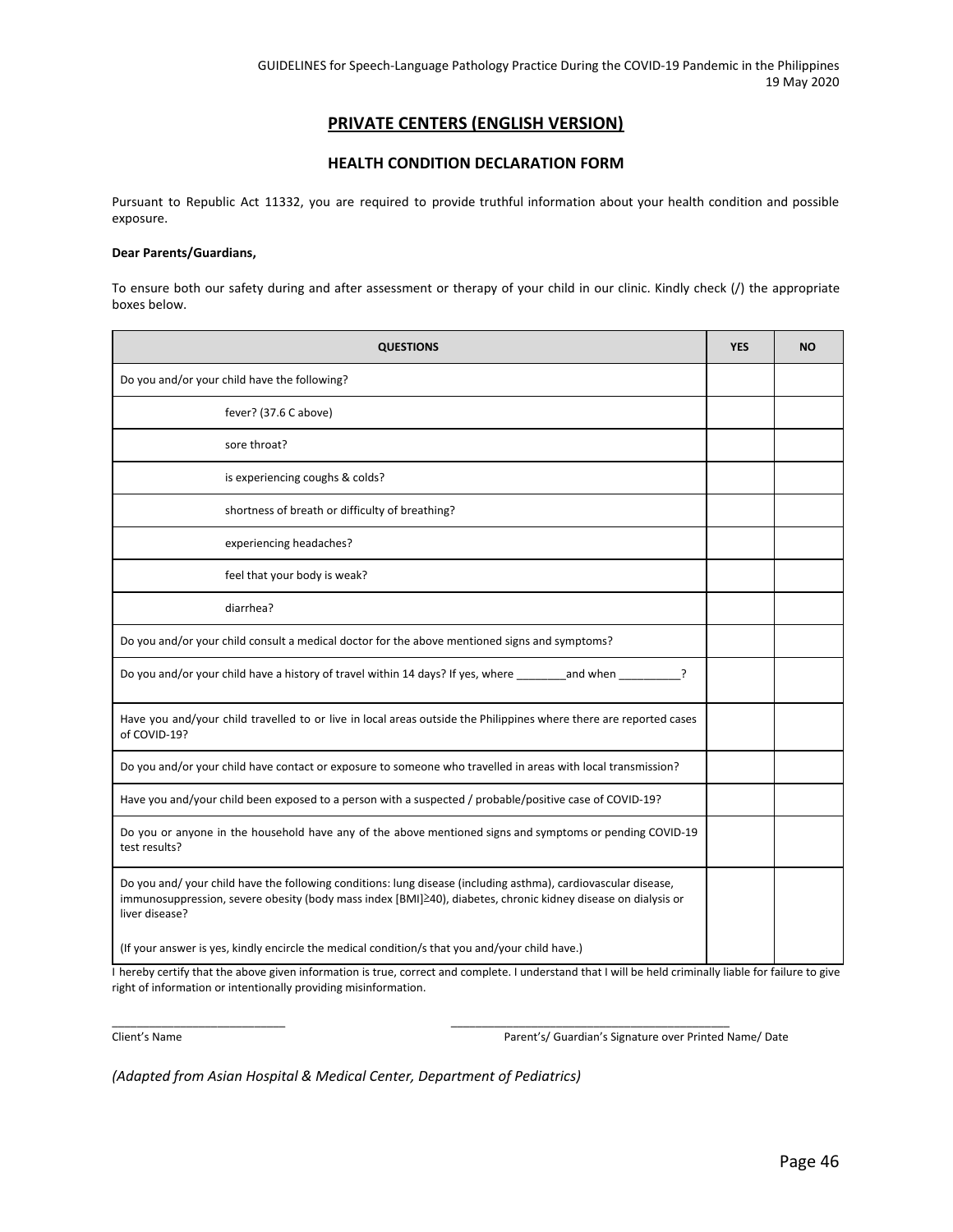#### **PRIVATE CENTERS (FILIPINO VERSION)**

#### **HEALTH CONDITION DECLARATION FORM**

Alinsunod sa *Republic Ac*t 11332, kinakailangan ninyong makapagbigay ng totoong impormasyon ukol sa inyong kalusugan at posibleng pagkahawa sa COVID -19.

#### **Minamahal naming Magulang at mga Tagapangalaga,**

Para masiguro ang kaligtasan ng lahat bago, habang at pagkatapos ng *assessment o therapy* ng inyong anak sa aming *center,* makikisagutan ang mga katanungan sa ibaba. Pakilagyan ng *check mark (/*) ang iyong sagot.

| <b>MGA KATANUNGAN</b>                                                                                                                                                                                                                                                                                                                                                             | OΟ | <b>HINDI</b> |
|-----------------------------------------------------------------------------------------------------------------------------------------------------------------------------------------------------------------------------------------------------------------------------------------------------------------------------------------------------------------------------------|----|--------------|
| Mayroon ka ba at/ ang iyong anak ng mga alinman sa sumusunod?                                                                                                                                                                                                                                                                                                                     |    |              |
| lagnat (37.6 C pataas)?                                                                                                                                                                                                                                                                                                                                                           |    |              |
| pamamaga o pananakit ng lalamunan (sore throat)?                                                                                                                                                                                                                                                                                                                                  |    |              |
| inuubo at / sinisipon?                                                                                                                                                                                                                                                                                                                                                            |    |              |
| hinahapo o nahihirapan sa paghinga?                                                                                                                                                                                                                                                                                                                                               |    |              |
| masakit ang ulo?                                                                                                                                                                                                                                                                                                                                                                  |    |              |
| pakiramdam ng paghina ng katawan? matamlay?                                                                                                                                                                                                                                                                                                                                       |    |              |
| pagtatae?                                                                                                                                                                                                                                                                                                                                                                         |    |              |
| Nakapagpatingin ba kayo at/ ang iyong anak sa doktor tungkol sa mga nasabing palatandaan o<br>sintomas?                                                                                                                                                                                                                                                                           |    |              |
| Naglakbay ba kayo at/ang iyong anak sa loob ng 14 araw bago pumunta sa aming tanggapan?<br>Kung oo, saan _________ at kailan _________?                                                                                                                                                                                                                                           |    |              |
| Naglakbay ba kayo at/ang iyong anak o nakatira sa labas ng Pilipinas kung saan may naitalang<br>mga kaso ng COVID-19? Kung oo, saan ________ at kailan ________?                                                                                                                                                                                                                  |    |              |
| Mayroon ba kayo at/ang iyong anak na nakasalamuha o nakasama na galing sa mga lugar na may<br>lokal na transmission?                                                                                                                                                                                                                                                              |    |              |
| Mayroon ba kayo at/ang iyong anak na kasama na maaaring pinaghihinalaan, posible, positibo<br>sa COVID-19?                                                                                                                                                                                                                                                                        |    |              |
| Mayroon ba kayo o sa inyong mga kasama sa bahay ng mga nasabing palatandaan o sintomas o<br>hinihintay na resulta ng COVID-19 test?                                                                                                                                                                                                                                               |    |              |
| Mayroon ba kayo at/ ang iyong anak ng mga sumusunod na kondisyon: sakit sa baga (kasama<br>ang asthma), sakit sa puso, immunosuppression, severe obesity (body mass index [BMI]≥40),<br>diabetes, sakit sa bato o (chronic kidney disease on dialysis) o sakit sa atay?<br>(Kung OO ang inyong sagot, pakibilugan ang mga kondisyong medikal na mayroon ka at/ang<br>iyong anak?) |    |              |

Ito ang nagpapatunay na ang aking mga ibinigay na impormasyon sa itaas ay totoo, tama at kumpleto. Naiintindihan ko na mananagot ako sa batas na may pananagutan sa kabiguang magbigay ng karapatan ng impormasyon o sadyang magbigay ng maling impormasyon.

\_\_\_\_\_\_\_\_\_\_\_\_\_\_\_\_\_\_\_\_\_\_\_\_\_\_\_\_\_\_\_\_\_ \_\_\_\_\_\_\_\_\_\_\_\_\_\_\_\_\_\_\_\_\_\_\_\_\_\_\_\_\_\_\_\_\_\_\_\_\_\_\_\_\_\_\_\_\_\_\_\_\_\_

Pangalan ng Kliyente **Lagda ng Magulang/Tagapangalaga sa Itaas ng Pangalan/ Petsa**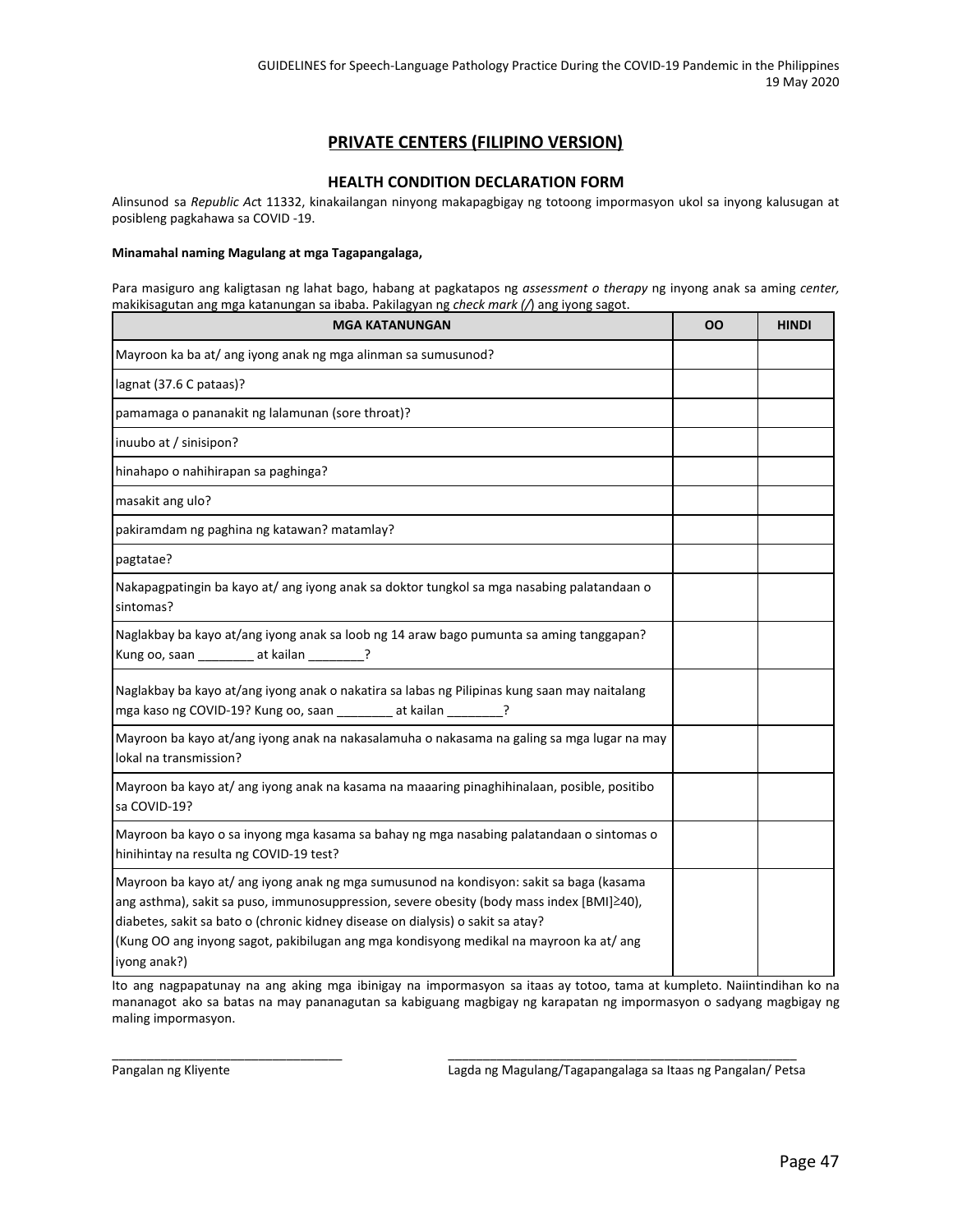#### **XV. REFERENCES**

- 1. Wu Z, McGoogan JM. (2020). Characteristics of and important lessons from the coronavirus disease 2019 (COVID-19) outbreak in China: summary of a report of 72 314 cases from the Chinese Center for Disease Control and Prevention. JAMA; published online Feb 24. DOI:10.1001/jama.2020.2648
- 2. Zhou F, Yu T, Du R, et al. (2020). Clinical course and risk factors for mortality of adult inpatients with COVID-19 in Wuhan, China: a retrospective cohort study. Lancet; 395: 1054–62.
- 3. CNN Philippines. DOH reports 268 new COVID-19 cases as total rises to 11,618. [internet]. 13 May 1980 2020. The Manual Available controller that the from <https://www.cnnphilippines.com/news/2020/5/13/PH-covid-cases-updates.html>
- 4. World Health Organization. (2020). Modes of transmission of virus causing COVID-19: implications for IPC precaution recommendations: Scientific brief, 29 March 2020. https://apps.who.int/iris/rest/bitstreams/1273450/retrieve. License: CC BY-NC-SA 3.0 IGO.
- 5. van Doremalen N, Bushmaker T, Morris DH, et al. (2020). Aerosol and surface stability of SARS-CoV-2 as compared with SARS-CoV-1. N Engl J Med. 2020 Apr 16;382(16):1564-1567. doi: 10.1056/NEJMc2004973.
- 6. Chan JF, Yuan S, Kok KH, et al. (2020). A familial cluster of pneumonia associated with the 2019 novel coronavirus indicating person-to-person transmission: a study of a family cluster. Lancet. 2020;395(10223):514. Epub 2020 Jan 24.
- 7. Centers for Disease Control and Prevention [CDC]. (2020). Asymptomatic and presymptomatic SARS-CoV-2 infections in residents of a long-term care skilled nursing facility—King County, Washington. 3 April 2020. 69(13);377–381. Available from <https://www.cdc.gov/mmwr/volumes/69/wr/mm6913e1.htm>
- 8. Department of Interior and Local Government [DILG]. (2020). Mandatory wearing of face masks or other protective equipment in public areas. Memorandum Circular No. 2020-071. Available from

[https://www.dilg.gov.ph/PDF\\_File/issuances/memo\\_circulars/dilg-memocircular-202049\\_cfaeb](https://www.dilg.gov.ph/PDF_File/issuances/memo_circulars/dilg-memocircular-202049_cfaebca293.pdf) [ca293.pdf](https://www.dilg.gov.ph/PDF_File/issuances/memo_circulars/dilg-memocircular-202049_cfaebca293.pdf)

9. Centers for Disease Control and Prevention [CDC]. (2020). Recommendation regarding the use of cloth face coverings, especially in areas of significant community-based transmission. 3 April 2020. CDC[.](https://www.cdc.gov/coronavirus/2019-ncov/prevent-getting-sick/cloth-face-cover.html)

<https://www.cdc.gov/coronavirus/2019-ncov/prevent-getting-sick/cloth-face-cover.html>

- 10. World Health Organization. (2020). Advice on the use of masks in the context of COVID-19: interim guidance, 6 April 2020. World Health Organization[.](https://apps.who.int/iris/handle/10665/331693) <https://apps.who.int/iris/handle/10665/331693>. License: CC BY-NC-SA 3.0 IGO
- 11. Department of Health [DOH]. (2020). Guidelines for the inclusion of the Coronavirus Disease 2019 (COVID-19) in the list of notifiable diseases for mandatory reporting to the Department of Health. Administrative Order No. 2020-0013. 09 April 2020. Available fro[m](https://www.doh.gov.ph/sites/default/files/health-update/ao2020-0013.pdf) <https://www.doh.gov.ph/sites/default/files/health-update/ao2020-0013.pdf>
- 12. Concepcion, J.R.M., Santos, T.O., Cuadro, C.K.A., Marzan, J.C.B., Cheng, W.T., & Ligot, F.A.C. (2010). Speech Pathology In The Philippines: Perspectives Of An Evolving Profession. ACQuiring Knowledge in Speech, Language and Hearing, 12, 87–89.
- 13. Morris TA, Gay PC, MacIntyre NR, Hess DR, Hanneman SK, Lamberti JP, Seckel MA. (2017). Respiratory compromise as a new paradigm for the care of vulnerable hospitalized patients. Respiratory care, 62(4), 497-512.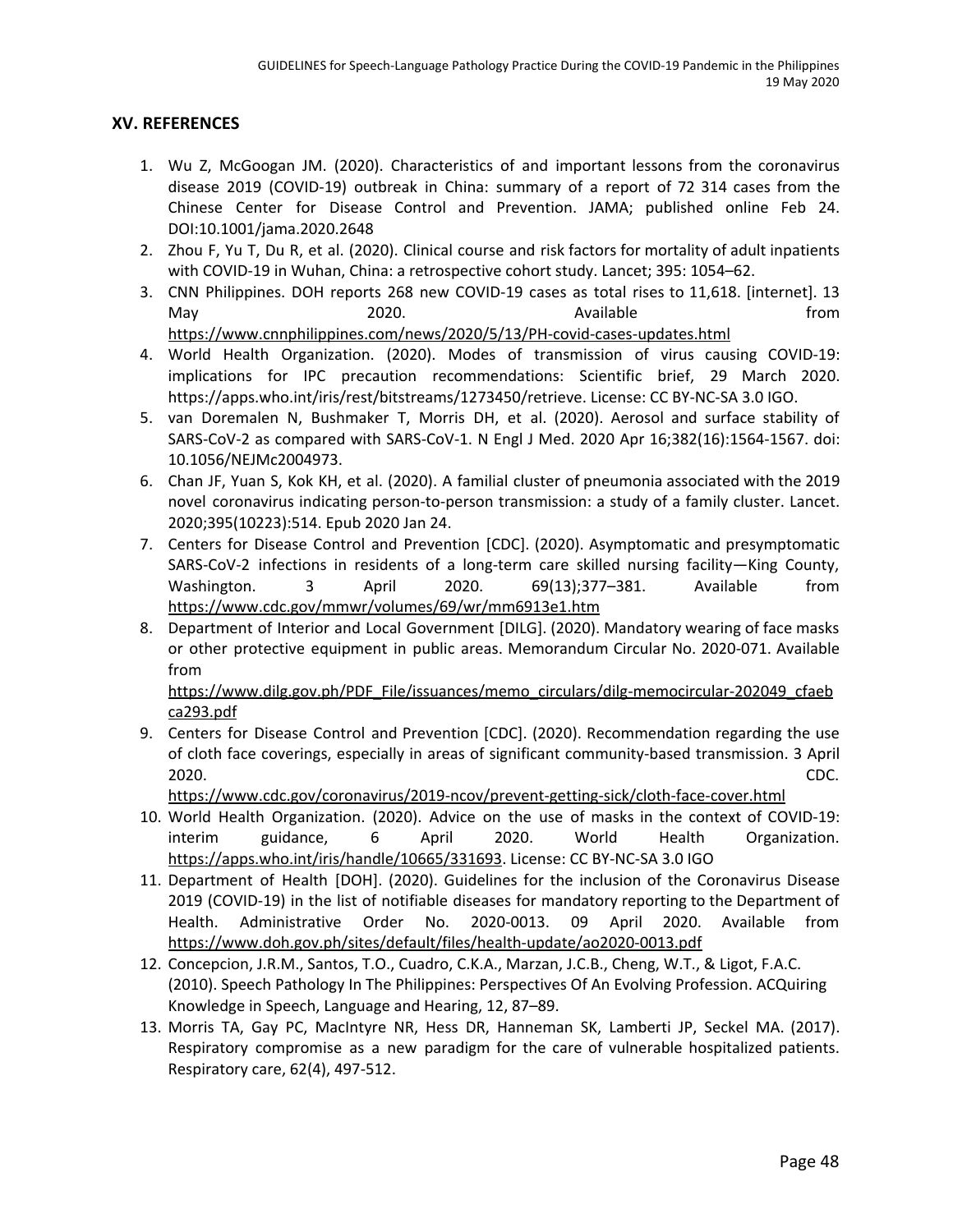- 14. Broniatowski M, Grundfest-Broniatowski S, Hadley AJ, Shah NS, Barbu AM, Philipbar SA, et al. (2010). Improvement of respiratory compromise through abductor reinnervation and pacing in a patient with bilateral vocal fold impairment. Laryngoscope 2010; 120(1):76-83.
- 15. Bloom CI, Wilson GE. (2009) Rounded atelectasis and respiratory compromise secondary to pergolide use. Respirology 2009;14(6):906- 907.
- 16. Andersen LW, Berg KM, Chase M, Cocchi MN, Massaro J, Donnino MW, et al. (2016). Acute respiratory compromise on inpatient wards in the United States: Incidence, outcomes, and factors associated with in-hospital mortality. Resuscitation 2016;105:123-129.
- 17. Lee JS, Giesler DL, Gellad WF, Fine MJ. (2016). Antibiotic therapy for adults hospitalized with community-acquired pneumonia: a systematic review. JAMA;315(6):593–602.
- 18. Brodsky MB, Nollet JL, Spronk PT, González-Fernández M. (2020). Prevalence, pathophysiology, diagnostic modalities and treatment options for dysphagia in critically ill patients. American Journal of Physical Medicine & Rehabilitation: April 16, 2020 - Volume Publish Ahead of Print - Issue - doi: 10.1097/PHM.0000000000001440
- 19. Macht M, Wimbish T, Clark BJ, et al. (2011). Post-extubation dysphagia is persistent and associated with poor outcomes in survivors of critical illness. Critical Care. 15:R231.
- 20. Ellis PD, Pallister WK. (1975). Recurrent laryngeal nerve palsy and endotracheal intubation. J Laryngol Otol; 89:823–6.
- 21. Dorsch JA, Dorsch SE, editors. 5th ed. New Delhi: Lippincott Williams and Wilkins; 2008. Understanding Anesthesia Equipment; pp. 581–90.
- 22. Kikura M, Suzuki K, Itagaki T, Takada T, Sato S. (2007). Age and comorbidity as risk factors for vocal cord paralysis associated with tracheal intubation. Br J Anaesth;98:524–30.
- 23. Brodsky MB, Levy MJ, Jedlanek E, Pandian V, Blackford B, Price C, et al. (2018). Laryngeal injury and upper airway symptoms after oral endotracheal intubation with mechanical ventilation during critical care. Critical Care Medicine, 1. doi:10.1097/ccm.0000000000003368
- 24. Brandwein M, Abramson AL, Shikowitz MJ (1986). Bilateral vocal cord paralysis following endotracheal intubation. Arch Otolaryngol Head Neck Surg; 112:877–882
- 25. Massard G, Rougé C, Dabbagh A, et al. (1996). Tracheobronchial lacerations after intubation and tracheostomy. Ann Thorac Surg; 61:1483–1487
- 26. Brodsky MB, Levy MJ, Jedlanek E, Pandian V, Blackford B, Price C, et al. (2018). Laryngeal injury and upper airway symptoms after oral endotracheal intubation with mechanical ventilation during critical care. Critical Care Medicine, 1. doi:10.1097/ccm.0000000000003368
- 27. Mangera Z, Panesar G, Makker H. (2012). Practical approach to management of respiratory complications in neurological disorders. International Journal of General Medicine, 5, 255.
- 28. American Speech-Language-Hearing Association. (n.d.). Dysarthria in Adults. (Practice Portal). Retrieved May 2, 2020, fro[m](http://www.asha.org/Practice-Portal/Clinical-Topics/Dysarthria-in-Adults/) [www.asha.org/Practice-Portal/Clinical-Topics/Dysarthria-in-Adults/.](http://www.asha.org/Practice-Portal/Clinical-Topics/Dysarthria-in-Adults/)
- 29. American Speech-Language-Hearing Association. (n.d.). Dysarthria in Adults. (Practice Portal). Retrieved May 2, 2020, fro[m](http://www.asha.org/Practice-Portal/Clinical-Topics/Dysarthria-in-Adults/) [www.asha.org/Practice-Portal/Clinical-Topics/Dysarthria-in-Adults/.](http://www.asha.org/Practice-Portal/Clinical-Topics/Dysarthria-in-Adults/)
- 30. Duffy, J. R. (2013). Motor speech disorders: Substrates, differential diagnosis, and management. St. Louis, MO: Elsevier.
- 31. Al-Saidi F, McAndrews MP, Cheunt AM, Tansey CM, Matte-Martyn A, Diaz-Granados N, Herridge MS. (2003). Neuropsychological sequelae in ARDS survivors. Am J Respir Crit Care Med; 167:A737
- 32. The Lancet. (2020) Kawasaki-like disease: emerging complication during the COVID-19 pandemic. Available from https://www.thelancet.com/journals/lancet/ article/ PIIS0140-6736(20)31129-6/ fulltext. May 13, 2020.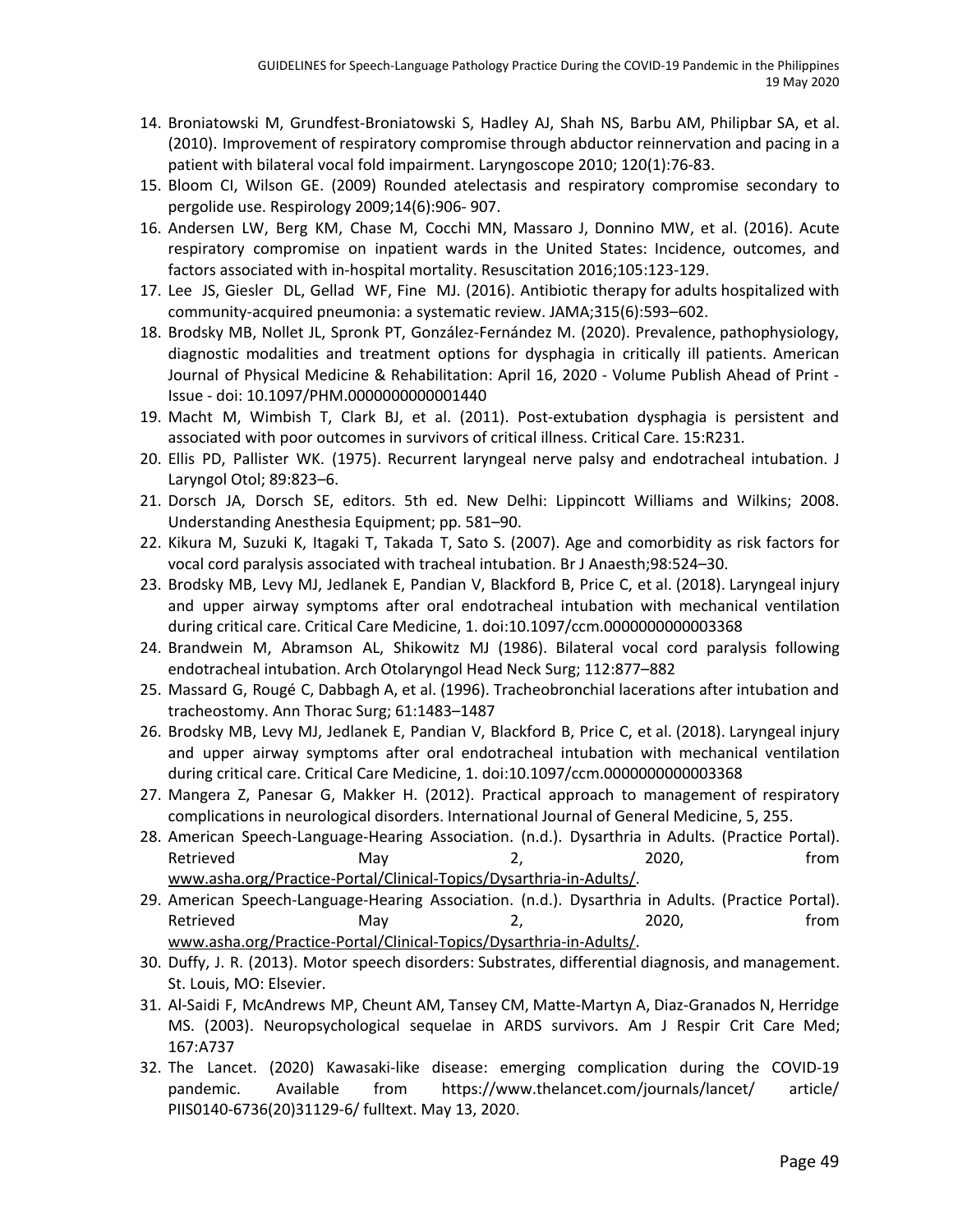- 33. World Health Organization. (2020). Multisystem inflammatory syndrome in children and adolescents temporally related to COVID-19. Available from https://www.who .int/news-room /commentaries/detail/multisystem-inflammatory -syndrome-in-children-and-adolescents-withcovid-19. May 15, 2020.
- 34. Euronews. (2020). Coronavirus: What is Kawasaki disease and its possible link with COVID-19 in children? Available from https://www.euronews. com/2020/05/16/coronavirus-what-iskawasaki-disease-and-its-possible-link- with-covid-19-in- children. May 18, 2020.
- 35. BBC News. (2020). Coronavirus: Children affected by rare Kawasaki-like disease. Available from https://www.bbc.com/news/health-52648557. May 14, 2020.
- 36. Department of Health. (2020). COVID-19 Mobile Tracker. Available from doh.gov.ph/covid19tracker. May 20,2020.
- 37. Center for Infectious Disease Research Policy, University of Minessota. (2020). Children's COVID-19 risks unique, Chinese studies find. Available from https://www. cidrap.umn.edu/news-perspective/2020/03/childrens-covid-19-risks- unique-chinese-studiesfind. May 2020.
- 38. American Academy of Pediatrics. (2020). Epidemiology of COVID-19 Among Children in China. Available from https://pediatrics.aappublications.org/content/early /2020/03/16/peds. 2020-0702.1
- 39. Cebu Daily News. (2020). 1-year-old is Cebu's youngest COVID-19 fatality. Available from https://cebudailynews.inquirer.net/309272/one-year-old-is- cebus-youngest- covid-19 mortality. May 11, 2020.
- 40. NBC News. (2020). Which kids get sickest from COVID-19? The 'medically complex,' study finds. Available from https://www.nbcnews.com/health/health -news/which-kids-get-sickest-covid-19- medically-complex-study-finds-n1204361. May 12, 2020.
- 41. UNICEF. (2020). Coronavirus disease (COVID-19): What parents should know. Available from [https://www.unicef.org/rosa/stories-south-asia/coronavirus-disease-covid-19-what-parents-s](https://www.unicef.org/rosa/stories-south-asia/coronavirus-disease-covid-19-what-parents-)ho uld-know.
- 42. He X, Lau EHY, Wu P, et al. (2020). Temporal dynamics in viral shedding and transmissibility of COVID-19. *Nat Med*. <https://doi.org/10.1038/s41591-020-0869-5>
- 43. American Speech-Language-Hearing Association (2010). Roles and responsibilities of speech-language pathologists in schools [Professional Issues Statement]. Available from [www.asha.org/policy](http://www.asha.org/policy). https://www.asha.org/policy/PI2010-00317.
- 44. PASP (2019). Code of Ethics. Available a[t](http://pasp.org.ph/resources/Documents/PASP%20Code%20of%20Ethics.pdf) <http://pasp.org.ph/resources/Documents/PASP%20Code%20of%20Ethics.pdf>
- 45. PASP (2019). Standards of practice for speech-language pathologists in the Philippines. Available at <http://pasp.org.ph/resources/Documents/PASP%20Standards%20of%20Practice.pdf>
- 46. World Health Organization. (2016). Guidance for managing ethical issues in infectious disease outbreaks. World Health Organization[.](https://apps.who.int/iris/handle/10665/250580) <https://apps.who.int/iris/handle/10665/250580>
- 47. World Health Organization. (2020). Risk assessment and management of exposure of health care workers in the context of COVID-19: interim guidance, 19 March 2020. World Health Organization[.](https://apps.who.int/iris/handle/10665/331496) [https://apps.who.int/iris/handle/10665/331496.](https://apps.who.int/iris/handle/10665/331496) License: CC BY-NC-SA 3.0 IGO
- 48. Zhang, J. et. al. (2020) Science. Changes in contact patterns shape the dynamics of the COVID-19 outbreak in China.

<https://science.sciencemag.org/content/early/2020/05/04/science.abb8001.full>

49. US Department of Health and Human Services, Centers for Disease Control and Prevention Mortality and Morbidity Weekly Report (2020). Vol. 69. No. 14, April 10, 2020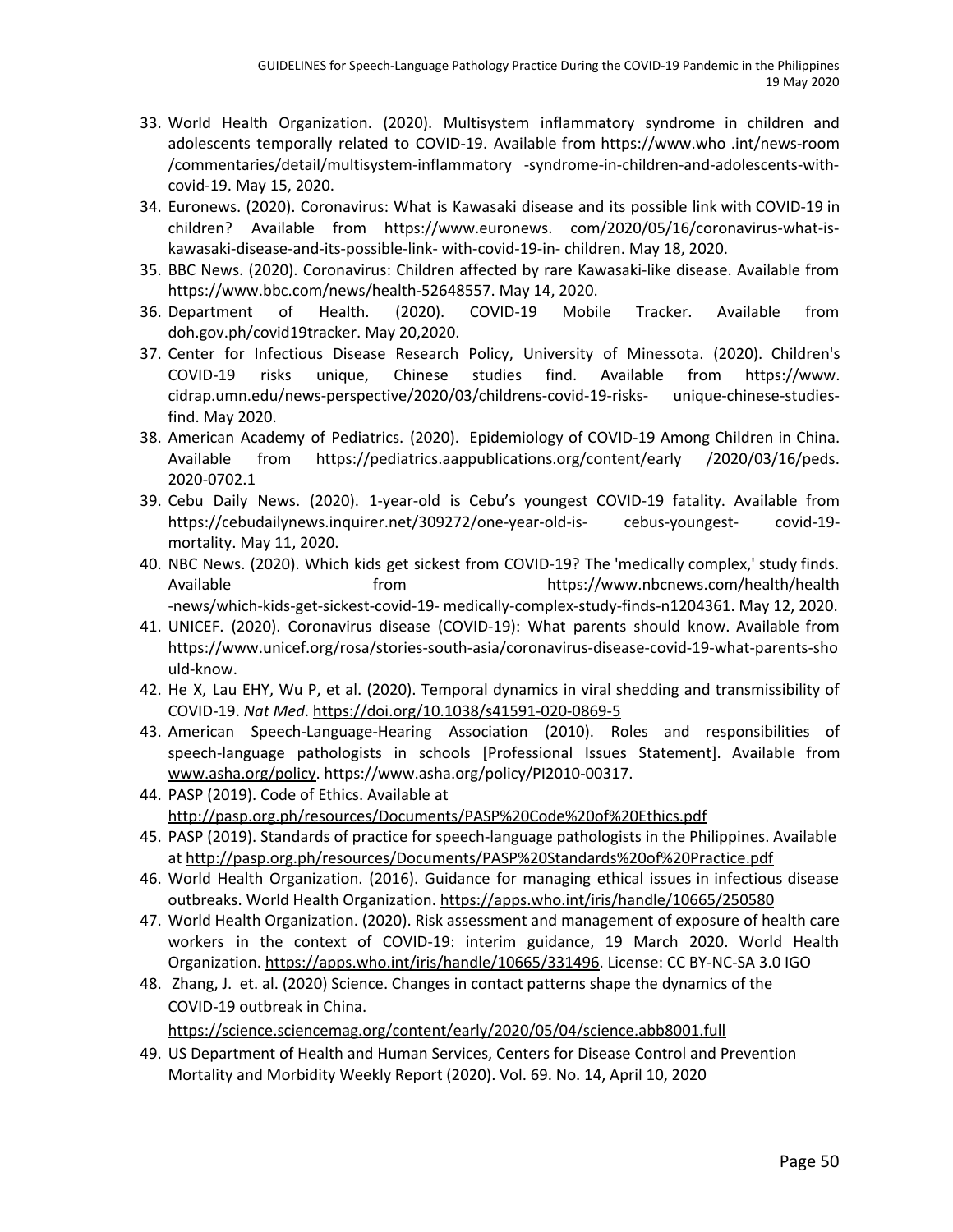- 50. Centers for Disease Control and Prevention (2020). Information for Pediatric Healthcare Providers. May 3, 2020. <https://www.cdc.gov/coronavirus/2019-ncov/hcp/pediatric-hcp.html>
- 51. Houghton C, Meskell P, Delaney H, Smalle M, Glenton C, Booth A, Chan XHS, Devane D, Biesty LM. (2020). Barriers and facilitators to healthcare workers' adherence with infection prevention and control (IPC) guidelines for respiratory infectious diseases: a rapid qualitative evidence synthesis. Cochrane Database of Systematic Reviews, Issue 4. Art. No.: CD013582. DOI: 10.1002/14651858.CD013582.
- 52. World Health Organization. (2020). Infection prevention and control during health care when COVID-19 is suspected: interim guidance, 19 March 2020. World Health Organization[.](https://apps.who.int/iris/handle/10665/331495) <https://apps.who.int/iris/handle/10665/331495>. License: CC BY-NC-SA 3.0 IGO
- 53. World Health Organization & United Nations Children's Fund (UNICEF). (2020). Water, sanitation, hygiene, and waste management for the COVID-19 virus: interim guidance, 19 March 2020[.](https://apps.who.int/iris/handle/10665/331499) World Health Organization. [https://apps.who.int/iris/handle/10665/331499.](https://apps.who.int/iris/handle/10665/331499) License: CC BY-NC-SA 3.0 IGO
- 54. World Health Organization. (2020). Rational use of personal protective equipment (PPE) for coronavirus disease (COVID-19): interim guidance, 19 March 2020. World Health Organization[.](https://apps.who.int/iris/handle/10665/331498) <https://apps.who.int/iris/handle/10665/331498>. License: CC BY-NC-SA 3.0 IGO
- 55. Department of Health. (2020). Guidelines on cleansing and disinfection of various settings as an infection prevention and control measure against COVID-19: Department Memorandum 2020-0157, 10 April 2020. Available from <https://www.doh.gov.ph/sites/default/files/health-update/dm2020-0157.pdf>
- 56. Department of Health. (2020). Use of World Health Organization Interim Guidelines for Health Workers Exposure Risk Assessment and Management in the Context of COVID-19 Virus: Department Circular 2020-0106, 06 March 2020. Available fro[m](https://www.doh.gov.ph/sites/default/files/health-update/dc2020-0106.pdf) <https://www.doh.gov.ph/sites/default/files/health-update/dc2020-0106.pdf>
- 57. World Health Organization. (2020). The COVID-19 risk communication package for healthcare facilities. 10 March 2020. [http://iris.wpro.who.int/handle/10665.1/14482.](http://iris.wpro.who.int/handle/10665.1/14482) License: CC BY-NC-SA 3.0 IGO
- 58. Philippine Pediatric Society and Philippine Society of Newborn Medicine. (2020). Joint Statement on the use of Face Shield for Newborns during the SARS-COVID-2 Pandemic, 22 April 2020. Available **the contract of the contract of the contract of the contract of the contract of the contract of the contract of the contract of the contract of the contract of the contract of the contract of the contract of the** [https://pps.org.ph/wp-content/uploads/2020/04/PPS-PSNbM-Statement-on-face-shield-April-2](https://pps.org.ph/wp-content/uploads/2020/04/PPS-PSNbM-Statement-on-face-shield-April-22-2020.pdfm) [2-2020.pdf](https://pps.org.ph/wp-content/uploads/2020/04/PPS-PSNbM-Statement-on-face-shield-April-22-2020.pdfm)
- 59. American Academy of Pediatrics. (2020). Masks and Children During COVID-19, April 9, 2020. Available from <https://services.aap.org/en/pages/2019-novel-coronavirus-covid-19-infections> /masks-and-children-during-covid-19/
- 60. Royal College of Speech & Language Therapists. (2020). Aerosol generating procedures, dysphagia assessment and COVID-19, 22 April 2020. Available from [https://www.rcslt.org/-/media/RCSLT-Dysphagia-and-AGP220420FINAL-1-\(1\).PDF?la=en&hash=](https://www.rcslt.org/-/media/RCSLT-Dysphagia-and-AGP220420FINAL-1-(1).PDF?la=en&hash=2E918D05AD4E63B0AFAE99F0DEA9ECBCFA64C9D3) [2E918D05AD4E63B0AFAE99F0DEA9ECBCFA64C9D3](https://www.rcslt.org/-/media/RCSLT-Dysphagia-and-AGP220420FINAL-1-(1).PDF?la=en&hash=2E918D05AD4E63B0AFAE99F0DEA9ECBCFA64C9D3)
- 61. Anfinrud P, et al. (2020). Visualizing speech-generated oral fluid droplets with laser light scattering. *New England Journal Of Medicine*, 2020. doi:10.1056/nejmc2007800.
- 62. Department of Health—National Privacy Commission (DOH-NPC) (2020) Guidelines on the Use of Telemedicine in COVID-19 Response. Joint Memorandum Circular No. 2020-0001 Available at [https://www.COVID-19.gov.ph/wp-content/uploads/2020/04/DOH-mc2020-0016.pdf](https://www.covid-19.gov.ph/wp-content/uploads/2020/04/DOH-mc2020-0016.pdf)